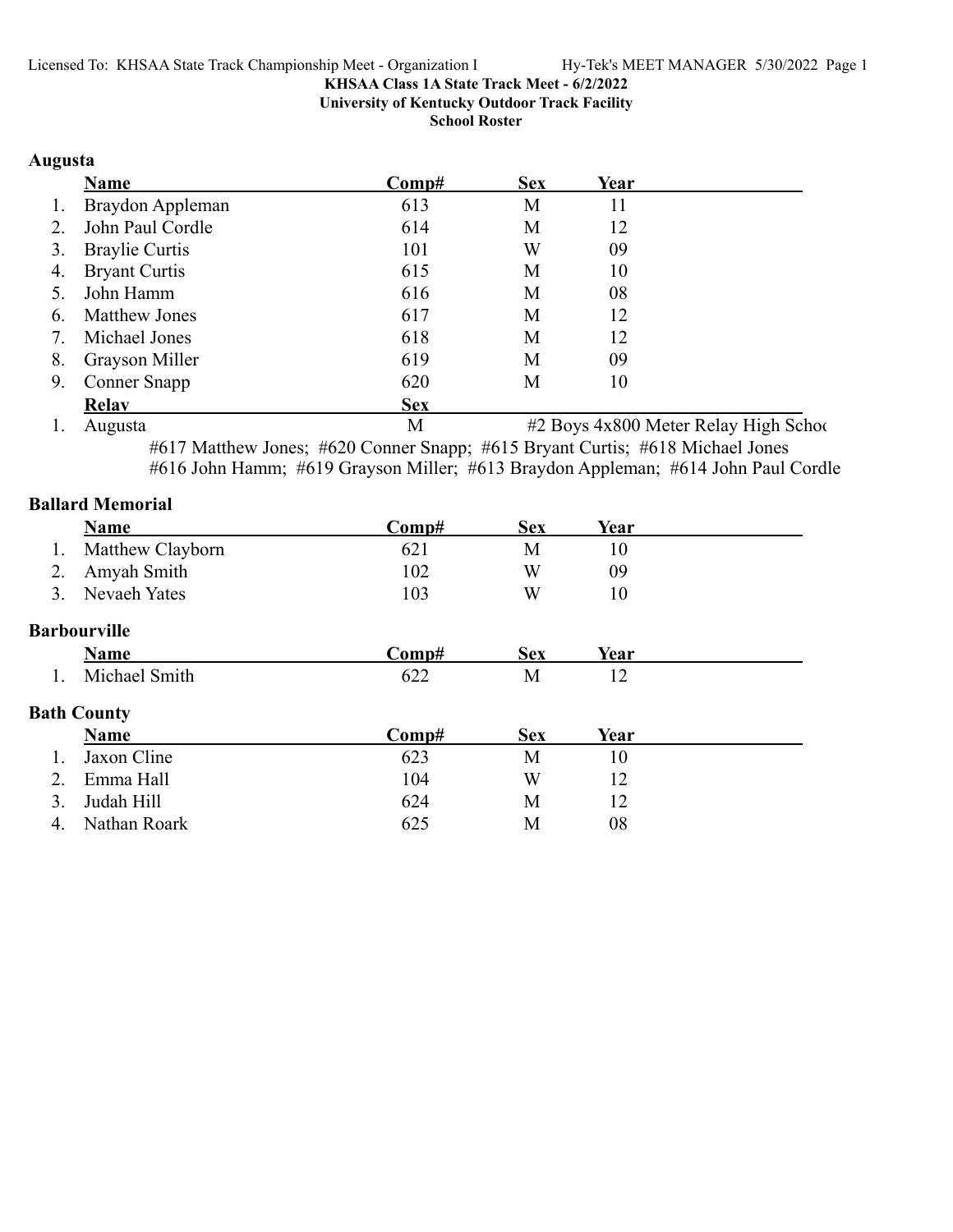**University of Kentucky Outdoor Track Facility**

**School Roster**

### **Beechwood**

|     | <b>Name</b>                                                                         | Comp#      | <b>Sex</b> | Year |                                        |
|-----|-------------------------------------------------------------------------------------|------------|------------|------|----------------------------------------|
| 1.  | <b>Riley Atmore</b>                                                                 | 105        | W          | 09   |                                        |
| 2.  | Reece Bell                                                                          | 626        | M          | 09   |                                        |
| 3.  | Xavier Campbell                                                                     | 627        | M          | 10   |                                        |
| 4.  | Maryah Counts                                                                       | 106        | W          | 10   |                                        |
| 5.  | James Cusick                                                                        | 628        | M          | 09   |                                        |
| 6.  | Amaya Day                                                                           | 107        | W          | 12   |                                        |
| 7.  | Ava Drews                                                                           | 108        | W          | 10   |                                        |
| 8.  | Luke Erdman                                                                         | 629        | M          | 09   |                                        |
| 9.  | Noah Frahm                                                                          | 630        | M          | 12   |                                        |
| 10. | Isabel Ginter                                                                       | 109        | W          | 09   |                                        |
| 11. | Maggie Greiner                                                                      | 110        | W          | 09   |                                        |
| 12. | Becca Grunkemeyer                                                                   | 111        | W          | 12   |                                        |
| 13. | Sarah Grunkemeyer                                                                   | 112        | W          | 10   |                                        |
| 14. | Juliana Gutierrez                                                                   | 113        | W          | 09   |                                        |
| 15. | Annie Harris                                                                        | 114        | W          | 09   |                                        |
| 16. | Catie Hazzard                                                                       | 115        | W          | 10   |                                        |
| 17. | Aiden Holt                                                                          | 631        | M          | 12   |                                        |
| 18. | Lana Holt                                                                           | 116        | W          | 09   |                                        |
| 19. | Naomi Howard                                                                        | 117        | W          | 09   |                                        |
| 20. | Nathan Howard                                                                       | 632        | M          | 12   |                                        |
| 21. | Sarah Sizemore                                                                      | 118        | W          | 11   |                                        |
| 22. | Oliver Unger                                                                        | 633        | M          | 09   |                                        |
| 23. | Natnael Weldemichael                                                                | 634        | M          | 12   |                                        |
| 24. | Samson Weldemichael                                                                 | 635        | M          | 10   |                                        |
|     | <b>Relav</b>                                                                        | <b>Sex</b> |            |      |                                        |
| 1.  | Beechwood                                                                           | W          |            |      | #23 Girls 4x400 Meter Relay High Scho  |
|     | #105 Riley Atmore; #111 Becca Grunkemeyer; #113 Juliana Gutierrez; #116 Lana Holt   |            |            |      |                                        |
|     | #117 Naomi Howard; #118 Sarah Sizemore; #106 Maryah Counts; #112 Sarah Grunkemeyer  |            |            |      |                                        |
| 2.  | Beechwood                                                                           | W          |            |      | #1 Girls 4x800 Meter Relay High School |
|     | #109 Isabel Ginter; #111 Becca Grunkemeyer; #115 Catie Hazzard; #114 Annie Harris   |            |            |      |                                        |
|     | #110 Maggie Greiner; #108 Ava Drews; #112 Sarah Grunkemeyer; #116 Lana Holt         |            |            |      |                                        |
| 3.  | Beechwood                                                                           | M          |            |      | #12 Boys 4x100 Meter Relay High Scho   |
|     | #629 Luke Erdman; #627 Xavier Campbell; #633 Oliver Unger; #630 Noah Frahm          |            |            |      |                                        |
|     | #631 Aiden Holt; #626 Reece Bell; #628 James Cusick; #632 Nathan Howard             |            |            |      |                                        |
| 4.  | Beechwood                                                                           | M          |            |      | #8 Boys 4x200 Meter Relay High School  |
|     | #629 Luke Erdman; #627 Xavier Campbell; #628 James Cusick; #632 Nathan Howard       |            |            |      |                                        |
|     | #633 Oliver Unger; #631 Aiden Holt; #626 Reece Bell; #630 Noah Frahm                |            |            |      |                                        |
| 5.  | Beechwood                                                                           | М          |            |      | #24 Boys 4x400 Meter Relay High Scho   |
|     | #633 Oliver Unger; #632 Nathan Howard; #628 James Cusick; #634 Natnael Weldemichael |            |            |      |                                        |
|     | #631 Aiden Holt; #635 Samson Weldemichael; #629 Luke Erdman; #626 Reece Bell        |            |            |      |                                        |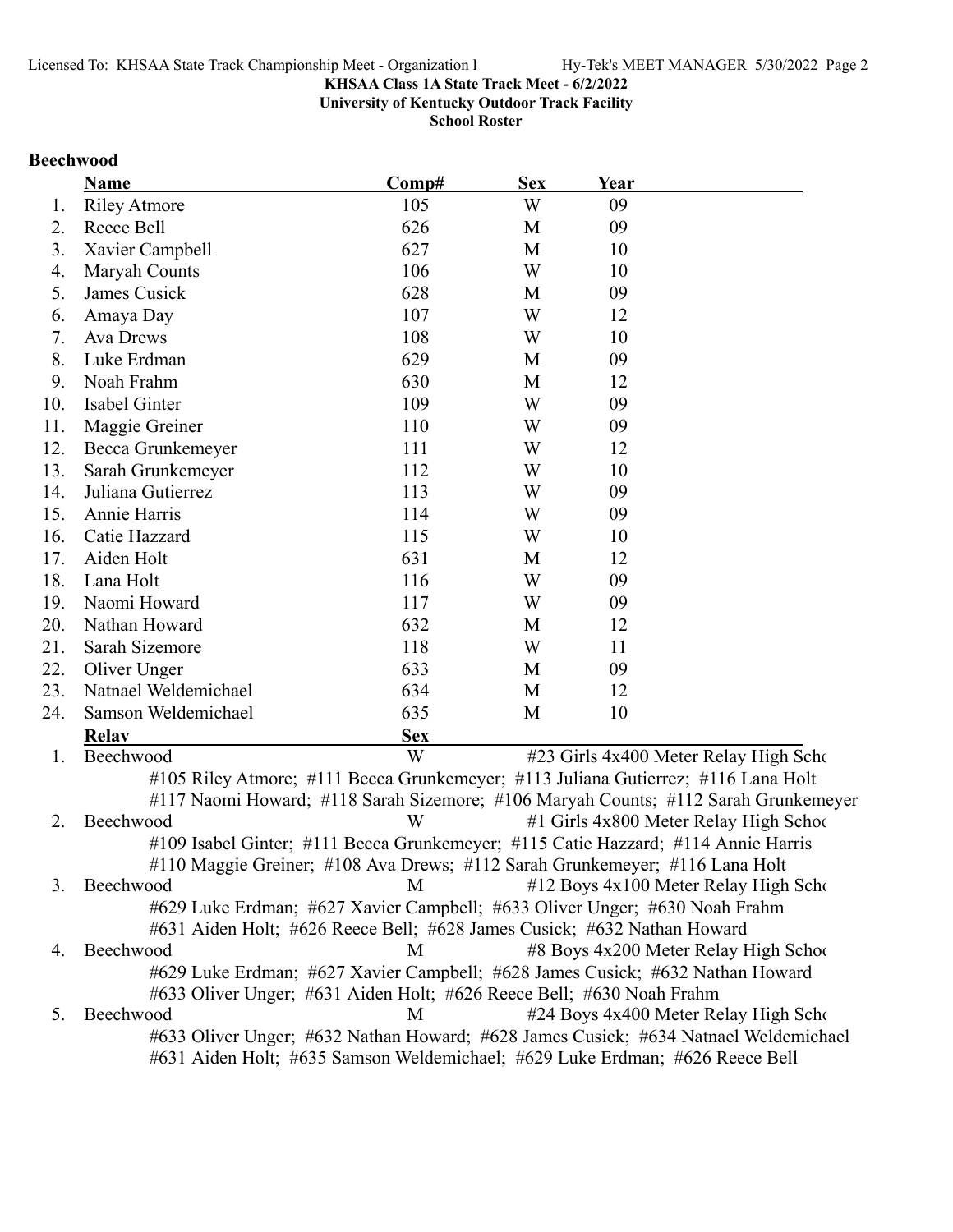**University of Kentucky Outdoor Track Facility**

**School Roster**

### **Bellevue**

|     | <b>Name</b>                                                                        | Comp#      | <b>Sex</b> | Year |                                       |
|-----|------------------------------------------------------------------------------------|------------|------------|------|---------------------------------------|
| 1.  | Logan Allen                                                                        | 636        | M          | 12   |                                       |
| 2.  | William Clark                                                                      | 637        | M          | 12   |                                       |
| 3.  | Chase Craig                                                                        | 638        | M          | 10   |                                       |
| 4.  | Jonah Ellis                                                                        | 639        | M          | 10   |                                       |
| 5.  | Marcelo Herald                                                                     | 640        | M          | 09   |                                       |
| 6.  | Elijah Joseph                                                                      | 641        | M          | 11   |                                       |
| 7.  | Nathan Long                                                                        | 642        | M          | 12   |                                       |
| 8.  | Nick Long                                                                          | 643        | M          | 09   |                                       |
| 9.  | <b>Steven Meyers</b>                                                               | 644        | M          | 11   |                                       |
| 10. | Ethan Noonchester                                                                  | 645        | M          | 11   |                                       |
| 11. | Zachary Noonchester                                                                | 646        | M          | 12   |                                       |
| 12. | Keegan Rizzo                                                                       | 647        | M          | 11   |                                       |
| 13. | <b>Curtis Rust</b>                                                                 | 648        | M          | 10   |                                       |
| 14. | Jacob Scott                                                                        | 649        | M          | 11   |                                       |
| 15. | Henrik Steffens                                                                    | 650        | M          | 12   |                                       |
| 16. | Aaron Vogt                                                                         | 651        | M          | 11   |                                       |
|     | <b>Relav</b>                                                                       | <b>Sex</b> |            |      |                                       |
| 1.  | Bellevue                                                                           | M          |            |      | #12 Boys 4x100 Meter Relay High Scho  |
|     | #636 Logan Allen; #646 Zachary Noonchester; #650 Henrik Steffens; #639 Jonah Ellis |            |            |      |                                       |
|     | #647 Keegan Rizzo; #638 Chase Craig; #640 Marcelo Herald; #644 Steven Meyers       |            |            |      |                                       |
| 2.  | Bellevue                                                                           | M          |            |      | #24 Boys 4x400 Meter Relay High Scho  |
|     | #636 Logan Allen; #639 Jonah Ellis; #650 Henrik Steffens; #646 Zachary Noonchester |            |            |      |                                       |
|     | #642 Nathan Long; #648 Curtis Rust; #640 Marcelo Herald; #637 William Clark        |            |            |      |                                       |
| 3.  | Bellevue                                                                           | M          |            |      | #2 Boys 4x800 Meter Relay High School |
|     | #639 Jonah Ellis; #649 Jacob Scott; #648 Curtis Rust; #643 Nick Long               |            |            |      |                                       |

#651 Aaron Vogt; #641 Elijah Joseph; #640 Marcelo Herald; #645 Ethan Noonchester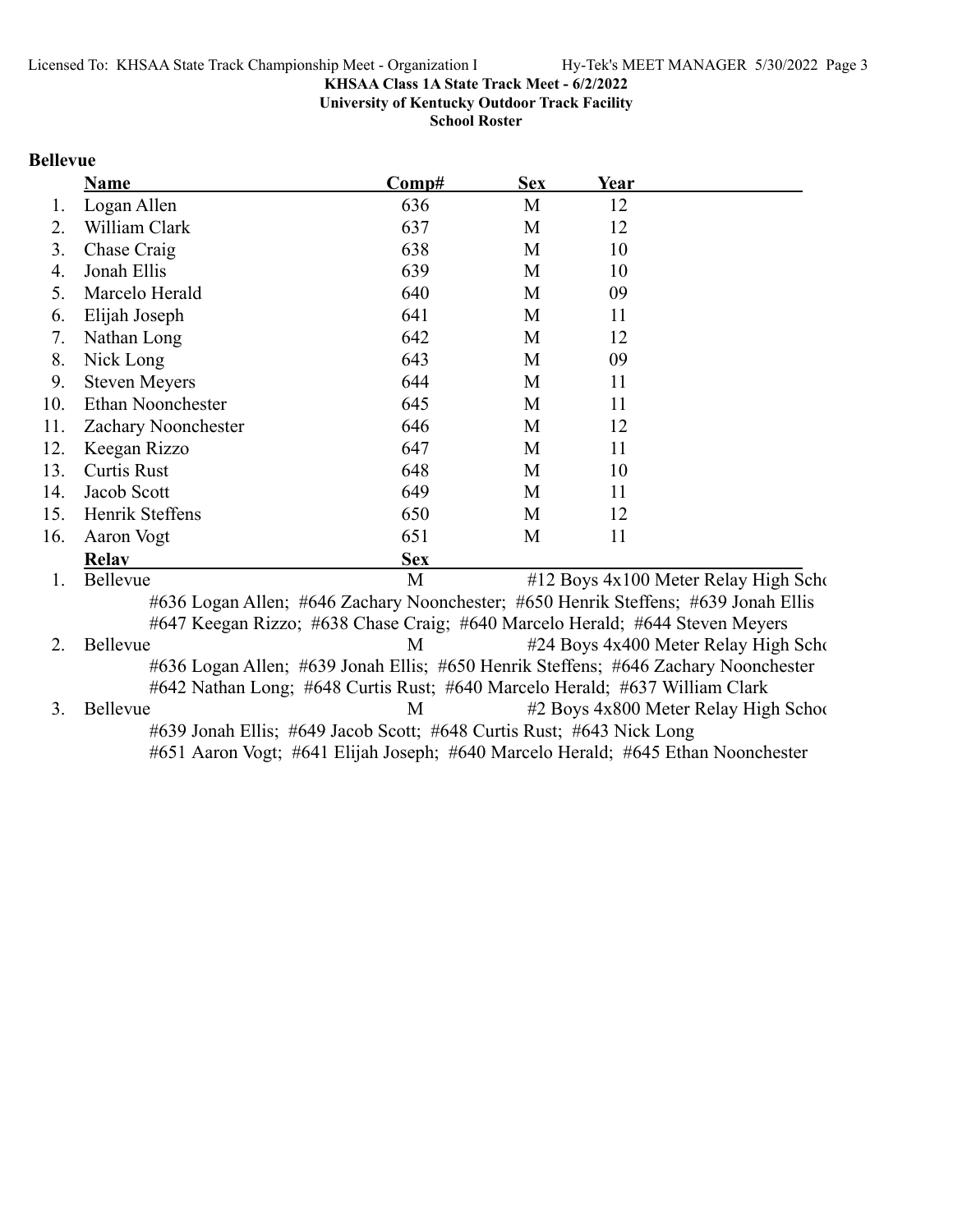**University of Kentucky Outdoor Track Facility**

**School Roster**

#### **Bethlehem**

|     | Name                   | Comp#      | <b>Sex</b> | Year |                                       |
|-----|------------------------|------------|------------|------|---------------------------------------|
| 1.  | Isaiah Ballard         | 652        | M          | 10   |                                       |
| 2.  | Jack Ballard           | 653        | M          | 10   |                                       |
| 3.  | Caden Boren            | 654        | M          | 11   |                                       |
| 4.  | Jordan Brady           | 655        | M          | 12   |                                       |
| 5.  | Mia Burress            | 119        | W          | 09   |                                       |
| 6.  | Kensey Clayton         | 120        | W          | 10   |                                       |
| 7.  | Lucy Dalrymple         | 121        | W          | 08   |                                       |
| 8.  | Maggie Dalrymple       | 122        | W          | 11   |                                       |
| 9.  | Ryan Fabek             | 656        | M          | 07   |                                       |
| 10. | <b>Trevor French</b>   | 657        | M          | 09   |                                       |
| 11. | David George           | 658        | M          | 09   |                                       |
| 12. | Addy Greenwell         | 123        | W          | 09   |                                       |
| 13. | <b>Grant Greenwell</b> | 659        | M          | 07   |                                       |
| 14. | <b>Ashtyn Jones</b>    | 124        | W          | 10   |                                       |
| 15. | Rebecca Lee            | 125        | W          | 12   |                                       |
| 16. | Lincoln Livers         | 660        | M          | 08   |                                       |
| 17. | Mariela Lozano         | 126        | W          | 09   |                                       |
| 18. | Challen McCoy          | 661        | M          | 11   |                                       |
| 19. | Lilly Meredith         | 127        | W          | 11   |                                       |
| 20. | Ashlyn Miles           | 128        | W          | 09   |                                       |
| 21. | <b>Tessa Miles</b>     | 129        | W          | 09   |                                       |
| 22. | Anna O'Bryan           | 130        | W          | 12   |                                       |
| 23. | Nick Osborne           | 662        | M          | 11   |                                       |
| 24. | Molly Parkerson        | 131        | W          | 09   |                                       |
| 25. | Luke Popovich          | 663        | M          | 10   |                                       |
| 26. | Will Ray               | 664        | M          | 10   |                                       |
| 27. | Isaac Riggs            | 665        | M          | 09   |                                       |
| 28. | Harper Smith           | 132        | W          | 09   |                                       |
| 29. | Martaveous Smith       | 1164       | M          | 10   |                                       |
| 30. | <b>Presley Sparks</b>  | 133        | W          | 10   |                                       |
| 31. | Hayden Thomas          | 667        | M          | 07   |                                       |
| 32. | Carlie Thurmond        | 134        | W          | 10   |                                       |
| 33. | Zoe Thurmond           | 135        | W          | 07   |                                       |
| 34. | Mackenzie Welsh        | 136        | W          | 09   |                                       |
| 35. | Max Weston             | 668        | M          | 11   |                                       |
| 36. | Zane Wickcliffe        | 669        | M          | 11   |                                       |
| 37. | Khloe Young            | 137        | W          | 09   |                                       |
|     | <b>Relay</b>           | <b>Sex</b> |            |      |                                       |
| 1.  | Bethlehem              | W          |            |      | #11 Girls 4x100 Meter Relay High Scho |

#125 Rebecca Lee; #137 Khloe Young; #126 Mariela Lozano; #134 Carlie Thurmond #127 Lilly Meredith; #130 Anna O'Bryan; #131 Molly Parkerson;

2. Bethlehem W #7 Girls 4x200 Meter Relay High School #125 Rebecca Lee; #137 Khloe Young; #127 Lilly Meredith; #134 Carlie Thurmond #126 Mariela Lozano; #135 Zoe Thurmond; #131 Molly Parkerson;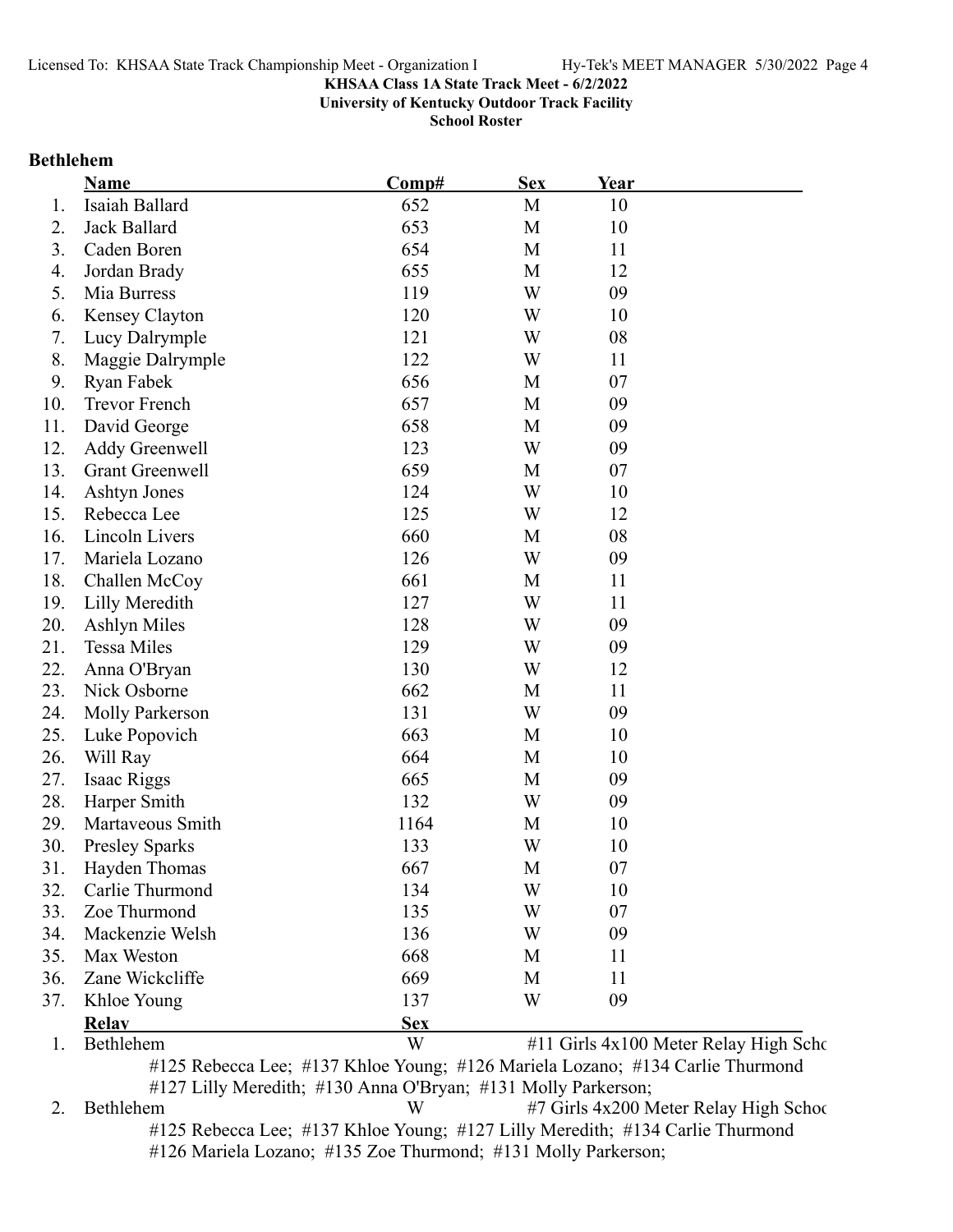**University of Kentucky Outdoor Track Facility**

**School Roster**

### **Bethlehem**

|    | <b>Relay</b> | <b>Sex</b>                                                                         |
|----|--------------|------------------------------------------------------------------------------------|
|    | Bethlehem    | W<br>#23 Girls 4x400 Meter Relay High Scho                                         |
|    |              | #135 Zoe Thurmond; #137 Khloe Young; #129 Tessa Miles; #128 Ashlyn Miles           |
|    |              | #119 Mia Burress; #133 Presley Sparks; #132 Harper Smith; #136 Mackenzie Welsh     |
| 4. | Bethlehem    | $#1$ Girls 4x800 Meter Relay High School<br>W                                      |
|    |              | #135 Zoe Thurmond; #133 Presley Sparks; #129 Tessa Miles; #119 Mia Burress         |
|    |              | #122 Maggie Dalrymple; #124 Ashtyn Jones; #123 Addy Greenwell; #121 Lucy Dalrymple |
|    | Bethlehem    | $#12$ Boys $4x100$ Meter Relay High Scho<br>M                                      |
|    |              | #655 Jordan Brady; #652 Isaiah Ballard; #662 Nick Osborne; #1164 Martaveous Smith  |
|    |              | #664 Will Ray; #656 Ryan Fabek; #654 Caden Boren; #669 Zane Wickcliffe             |
| 6. | Bethlehem    | $\#8$ Boys 4x200 Meter Relay High School<br>M                                      |
|    |              | #655 Jordan Brady; #652 Isaiah Ballard; #662 Nick Osborne; #1164 Martaveous Smith  |
|    |              | #664 Will Ray; #656 Ryan Fabek; #654 Caden Boren; #658 David George                |
|    | Bethlehem    | #2 Boys 4x800 Meter Relay High School<br>M                                         |
|    |              | #665 Isaac Riggs; #668 Max Weston; #653 Jack Ballard; #661 Challen McCoy           |
|    |              | #659 Grant Greenwell; #667 Hayden Thomas; #657 Trevor French; #660 Lincoln Livers  |

| <b>Betsy Layne</b> |                   |       |     |      |  |  |  |  |
|--------------------|-------------------|-------|-----|------|--|--|--|--|
|                    | <b>Name</b>       | Comp# | Sex | Year |  |  |  |  |
|                    | Jaxson Burchett   | 670   | M   |      |  |  |  |  |
|                    | 2. Karly Williams | 138   | W   | Ng   |  |  |  |  |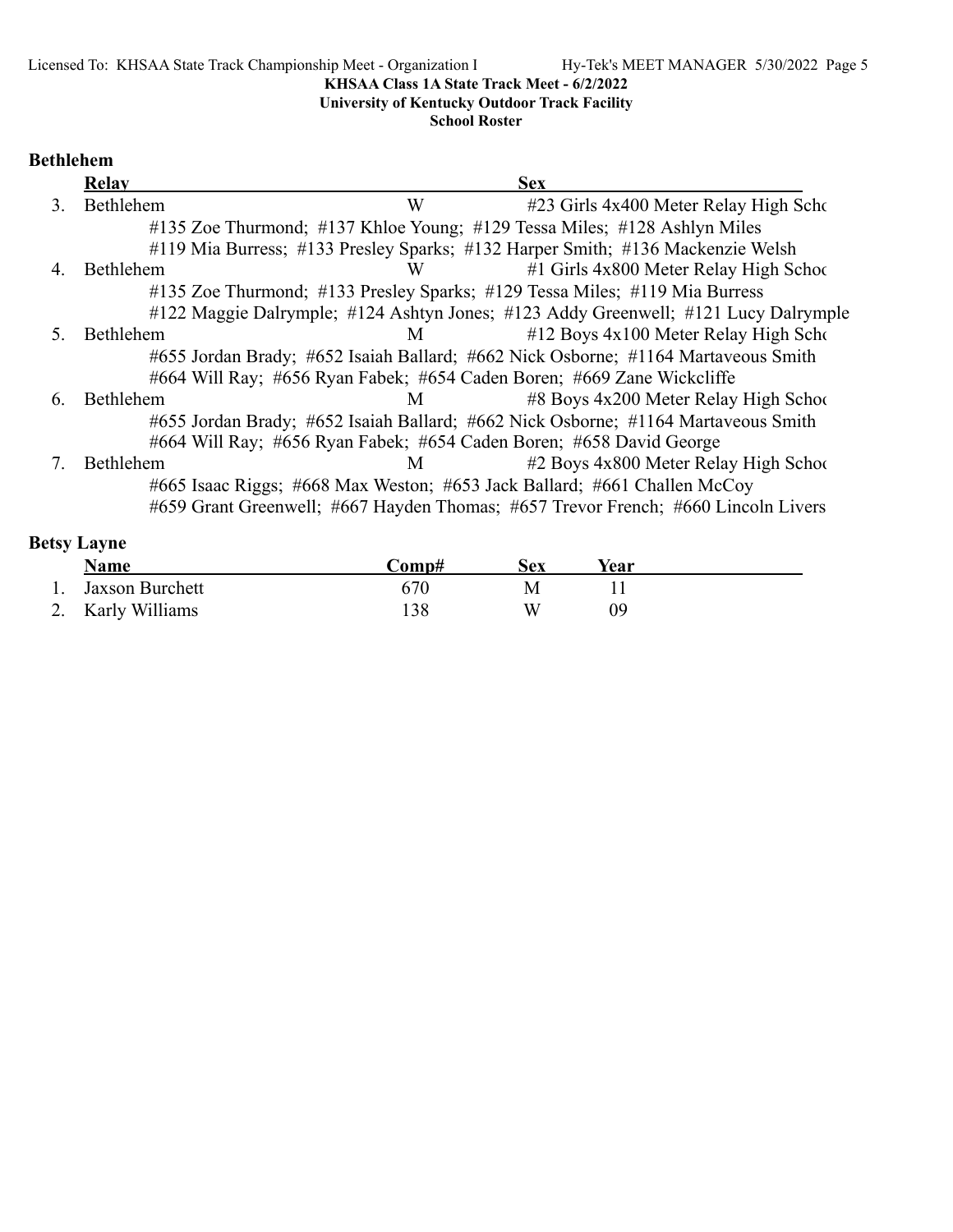**University of Kentucky Outdoor Track Facility**

**School Roster**

### **Bishop Brossart**

|     | <u>Name</u>          | Comp# | <b>Sex</b> | Year |  |
|-----|----------------------|-------|------------|------|--|
| 1.  | Landon Bain          | 671   | M          | 11   |  |
| 2.  | Robby Beckerich      | 672   | M          | 11   |  |
| 3.  | Cora Bertsch         | 139   | W          | 11   |  |
| 4.  | Emma Bezold          | 140   | W          | 12   |  |
| 5.  | Ryan Branch          | 673   | M          | 12   |  |
| 6.  | Lexi Braun           | 141   | W          | 09   |  |
| 7.  | Tyler Braun          | 674   | M          | 10   |  |
| 8.  | Brennen Callahan     | 675   | M          | 10   |  |
| 9.  | Lia Callahan         | 142   | W          | 12   |  |
| 10. | <b>Ryan Clines</b>   | 676   | M          | 10   |  |
| 11. | Miranda Csordas      | 143   | W          | 11   |  |
| 12. | Anna Curtsinger      | 144   | W          | 07   |  |
| 13. | Claire Curtsinger    | 145   | W          | 12   |  |
| 14. | Owen Davis           | 677   | M          | 12   |  |
| 15. | Noah Everett         | 678   | M          | 10   |  |
| 16. | Lauren Gooderson     | 146   | W          | 11   |  |
| 17. | Domyniq Hadden       | 679   | M          | 09   |  |
| 18. | Ethan Haubner        | 680   | M          | 09   |  |
| 19. | Lydia Haubner        | 147   | W          | 12   |  |
| 20. | Nick Heck            | 681   | M          | 10   |  |
| 21. | Chloe Hein           | 148   | W          | 11   |  |
| 22. | Hayley Hickman       | 149   | W          | 11   |  |
| 23. | Zach Holtz           | 682   | M          | 12   |  |
| 24. | Izzy Hummel          | 150   | W          | 09   |  |
| 25. | Nolan Jordan         | 683   | M          | 11   |  |
| 26. | Ryan Keller          | 684   | M          | 10   |  |
| 27. | Amy Klocke           | 151   | W          | 11   |  |
| 28. | Hannah Kramer        | 152   | W          | 11   |  |
| 29. | Kaitlyn Kramer       | 153   | W          | 09   |  |
| 30. | David Leuderalbert   | 685   | M          | 11   |  |
| 31. | Ivan Lopez           | 686   | М          | 11   |  |
| 32. | Parker Losure        | 687   | M          | 12   |  |
| 33. | Sophie Neufelder     | 154   | W          | 12   |  |
| 34. | Nathan Ruth          | 688   | M          | 10   |  |
| 35. | Thomas Sayers        | 689   | M          | 12   |  |
| 36. | Grace Schroeder      | 155   | W          | 12   |  |
| 37. | Rylee Schultz        | 156   | W          | 12   |  |
| 38. | Andrew Schwartz      | 690   | M          | 12   |  |
| 39. | Sarah Smith          | 157   | W          | 12   |  |
| 40. | Alia Thomas          | 158   | W          | 09   |  |
| 41. | <b>Tyler Twehues</b> | 691   | M          | 12   |  |
| 42. | Ryan Williamson      | 692   | M          | 10   |  |
| 43. | Zoey Woosley         | 159   | W          | 09   |  |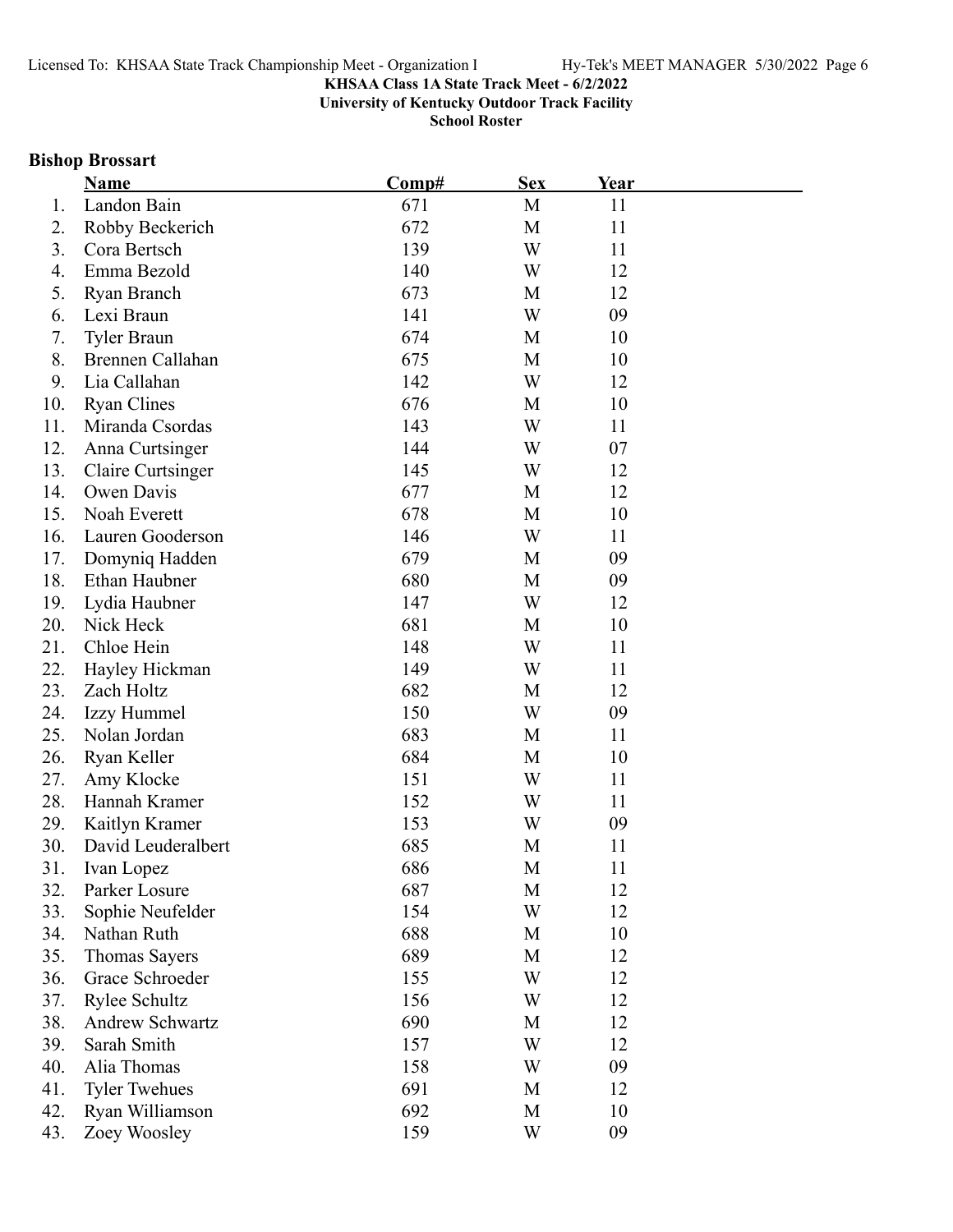**University of Kentucky Outdoor Track Facility**

**School Roster**

### **Bishop Brossart**

|    | <b>Relay</b>           |            | <b>Sex</b>                                                                        |
|----|------------------------|------------|-----------------------------------------------------------------------------------|
|    | <b>Relav</b>           | <b>Sex</b> |                                                                                   |
| 1. | <b>Bishop Brossart</b> | W          | #11 Girls 4x100 Meter Relay High Scho                                             |
|    |                        |            | #141 Lexi Braun; #149 Hayley Hickman; #156 Rylee Schultz; #148 Chloe Hein         |
|    |                        |            | #159 Zoey Woosley; #152 Hannah Kramer; #154 Sophie Neufelder; #140 Emma Bezold    |
| 2. | <b>Bishop Brossart</b> | W          | #7 Girls 4x200 Meter Relay High School                                            |
|    |                        |            | #153 Kaitlyn Kramer; #149 Hayley Hickman; #152 Hannah Kramer; #141 Lexi Braun     |
|    |                        |            | #154 Sophie Neufelder; #140 Emma Bezold; #148 Chloe Hein; #146 Lauren Gooderson   |
| 3. | <b>Bishop Brossart</b> | W          | #23 Girls 4x400 Meter Relay High Scho                                             |
|    |                        |            | #152 Hannah Kramer; #140 Emma Bezold; #141 Lexi Braun; #154 Sophie Neufelder      |
|    |                        |            | #153 Kaitlyn Kramer; #142 Lia Callahan; #159 Zoey Woosley; #151 Amy Klocke        |
| 4. | <b>Bishop Brossart</b> | W          | #1 Girls 4x800 Meter Relay High School                                            |
|    |                        |            | #151 Amy Klocke; #140 Emma Bezold; #150 Izzy Hummel; #145 Claire Curtsinger       |
|    |                        |            | #157 Sarah Smith; #158 Alia Thomas; #139 Cora Bertsch; #147 Lydia Haubner         |
| 5. | <b>Bishop Brossart</b> | M          | #12 Boys 4x100 Meter Relay High Scho                                              |
|    |                        |            | #686 Ivan Lopez; #691 Tyler Twehues; #683 Nolan Jordan; #679 Domyniq Hadden       |
|    |                        |            | #671 Landon Bain; #677 Owen Davis; #684 Ryan Keller; #692 Ryan Williamson         |
| 6. | <b>Bishop Brossart</b> | M          | #8 Boys 4x200 Meter Relay High School                                             |
|    |                        |            | #671 Landon Bain; #691 Tyler Twehues; #677 Owen Davis; #683 Nolan Jordan          |
|    |                        |            | #684 Ryan Keller; #686 Ivan Lopez; #673 Ryan Branch; #692 Ryan Williamson         |
| 7. | <b>Bishop Brossart</b> | M          | #24 Boys 4x400 Meter Relay High Scho                                              |
|    |                        |            | #676 Ryan Clines; #677 Owen Davis; #685 David Leuderalbert; #673 Ryan Branch      |
|    |                        |            | #691 Tyler Twehues; #690 Andrew Schwartz; #686 Ivan Lopez; #671 Landon Bain       |
| 8. | <b>Bishop Brossart</b> | M          | #2 Boys 4x800 Meter Relay High School                                             |
|    |                        |            | #673 Ryan Branch; #676 Ryan Clines; #687 Parker Losure; #688 Nathan Ruth          |
|    |                        |            | #675 Brennen Callahan; #681 Nick Heck; #672 Robby Beckerich; #690 Andrew Schwartz |

### **Bracken County**

| Name                    | Comp# | Sex | Year |  |
|-------------------------|-------|-----|------|--|
| Payton Gilvin           | 693   | M   |      |  |
| 2. Gineva Riley         | 160   | W   |      |  |
| <b>Breathitt County</b> |       |     |      |  |

| <b>Name</b>      | Comp# | Sex | Year |  |
|------------------|-------|-----|------|--|
| 1. Charles Price | 694   | M   |      |  |
| 2. Austin Sperry | 695   | M   |      |  |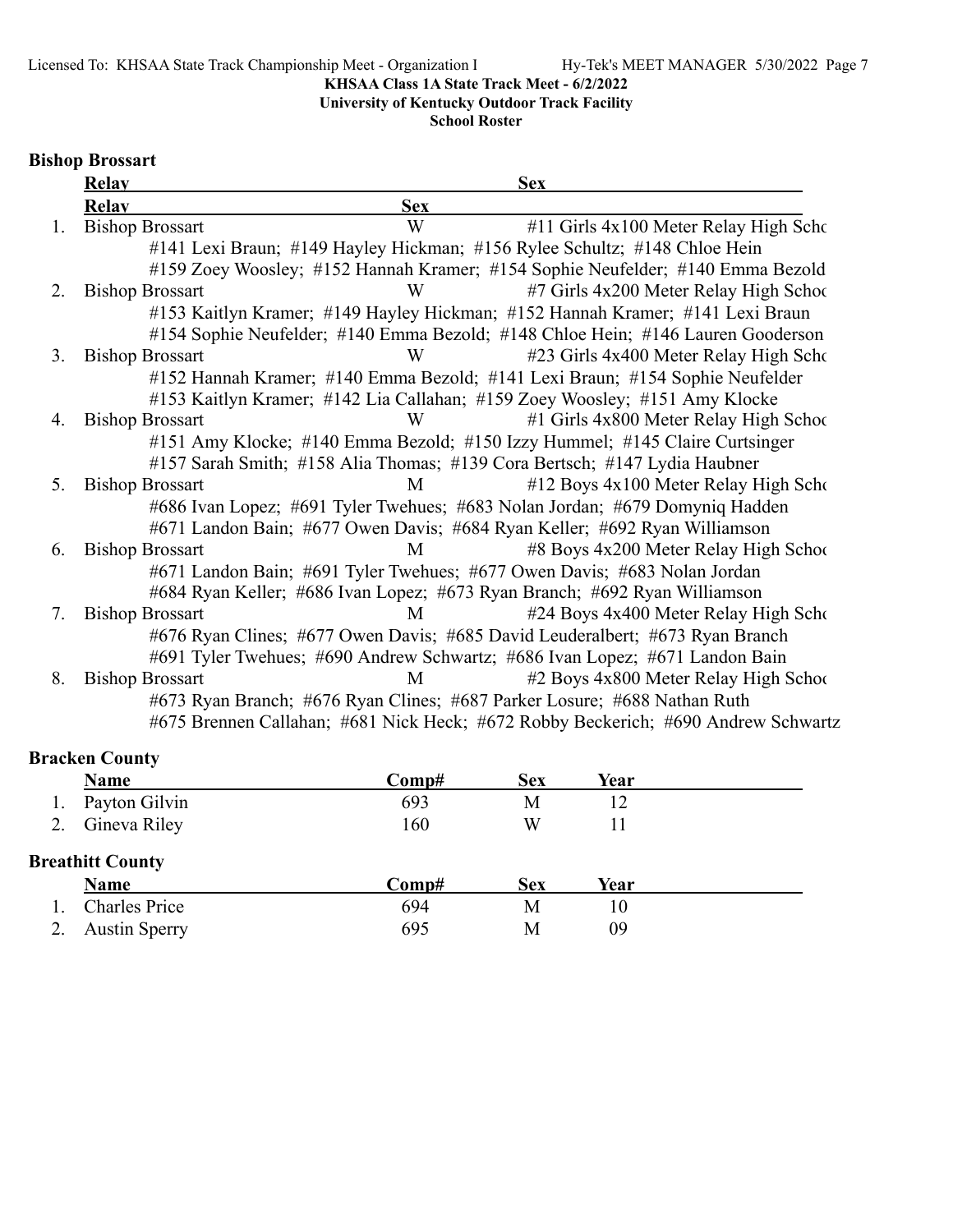**University of Kentucky Outdoor Track Facility**

**School Roster**

#### **Brown**

|    | Name                   | Comp#      | <b>Sex</b> | Year |                                       |
|----|------------------------|------------|------------|------|---------------------------------------|
| 1. | Adelynn Emmett         | 161        | W          | 07   |                                       |
| 2. | Owen Goodman           | 162        | W          | 12   |                                       |
|    | 3. Peyton Goodman      | 163        | W          | 11   |                                       |
|    | 4. Peyton Jones        | 164        | W          | 10   |                                       |
|    | 5. Lucy O'Brien        | 165        | W          | 08   |                                       |
|    | 6. Chabely Perez Tolon | 166        | W          | 09   |                                       |
|    | <b>Relav</b>           | <b>Sex</b> |            |      |                                       |
|    | <b>Brown</b>           | W          |            |      | #11 Girls 4x100 Meter Relay High Scho |

#164 Peyton Jones; #166 Chabely Perez Tolon; #162 Owen Goodman; #165 Lucy O'Brien #161 Adelynn Emmett;

2. Brown W #7 Girls 4x200 Meter Relay High School #165 Lucy O'Brien; #164 Peyton Jones; #162 Owen Goodman; #166 Chabely Perez Tolon #161 Adelynn Emmett;

#### **Burgin**

|    | Name             | Comp# | Sex | Year |  |
|----|------------------|-------|-----|------|--|
|    | 1. Rebecca Biggs | 167   | W   |      |  |
|    | Kate Hatfield    | 168   | W   | 08   |  |
|    | Jacobe Taylor    | 696   | М   |      |  |
| 4. | Raegan Taylor    | 169   | W   | 08   |  |

### **Calvary Christian**

|     | <u>Name</u>            | Comp#      | <b>Sex</b> | Year |  |
|-----|------------------------|------------|------------|------|--|
|     | Andre Antoine          | 697        | M          | 09   |  |
|     | Eli Craven             | 698        | M          | 09   |  |
| 3.  | Scott Heyob            | 699        | M          | 11   |  |
| 4.  | Kaylee Holtzapple      | 170        | W          | 10   |  |
| 5.  | Grayson Oster          | 700        | M          | 08   |  |
| 6.  | Jackson Reagor         | 701        | M          | 09   |  |
| 7.  | <b>Brent Smith</b>     | 702        | M          | 12   |  |
| 8.  | <b>Garrison Taylor</b> | 703        | M          | 10   |  |
| 9.  | Lucas Toro             | 704        | M          | 10   |  |
| 10. | Gavin Yusko            | 705        | M          | 12   |  |
|     | <b>Relav</b>           | <b>Sex</b> |            |      |  |

1. Calvary Christian M #24 Boys 4x400 Meter Relay High Scho #705 Gavin Yusko; #697 Andre Antoine; #704 Lucas Toro; #702 Brent Smith #698 Eli Craven; #703 Garrison Taylor; #701 Jackson Reagor; #699 Scott Heyob 2. Calvary Christian **12 Boys 4x800 Meter Relay High School** #705 Gavin Yusko; #699 Scott Heyob; #704 Lucas Toro; #702 Brent Smith #698 Eli Craven; #701 Jackson Reagor; #697 Andre Antoine; #700 Grayson Oster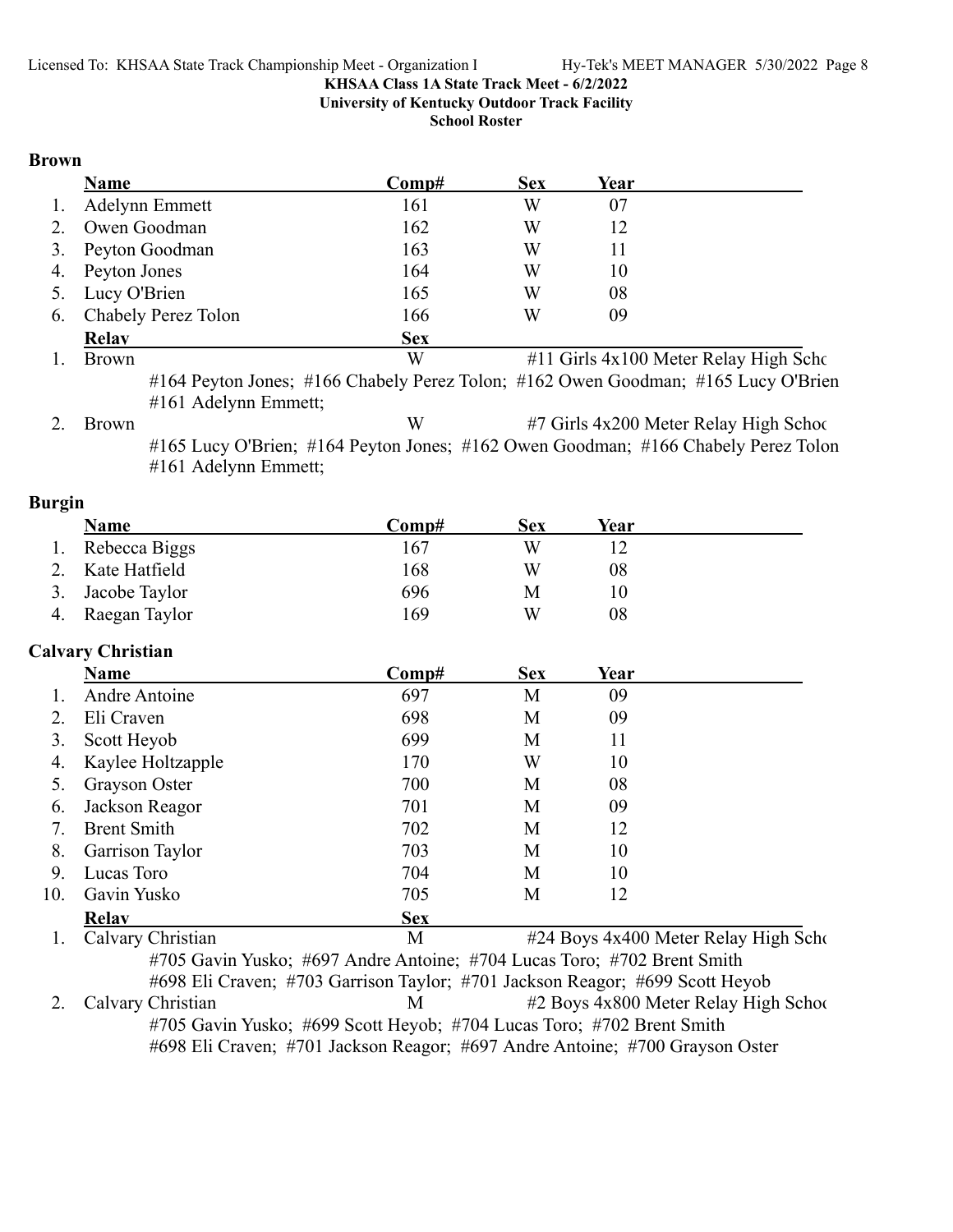**University of Kentucky Outdoor Track Facility**

**School Roster**

#### **Campbellsville**

|     | Name                  | Comp#                                                                                            | <b>Sex</b> | Year |                                      |
|-----|-----------------------|--------------------------------------------------------------------------------------------------|------------|------|--------------------------------------|
|     | Shaiden Calhoun       | 706                                                                                              | М          | 08   |                                      |
| 2.  | Levi Dicken           | 707                                                                                              | М          | 10   |                                      |
|     | John Gholston         | 708                                                                                              | М          | 08   |                                      |
| 4.  | <b>Anthony Goins</b>  | 709                                                                                              | М          | 08   |                                      |
|     | Dayvion Long          | 710                                                                                              | М          | 11   |                                      |
| 6.  | Gabriel Noyola        | 711                                                                                              | М          | 08   |                                      |
| 7.  | TiOnday Slaughter     | 712                                                                                              | М          | 08   |                                      |
| 8.  | <b>Charles Tucker</b> | 713                                                                                              | М          | 10   |                                      |
| 9.  | Camren Vicari         | 714                                                                                              | М          | 10   |                                      |
| 10. | Deondre Weathers      | 715                                                                                              | М          | 10   |                                      |
|     | <b>Relav</b>          | <b>Sex</b>                                                                                       |            |      |                                      |
|     | Campbellsville        | M                                                                                                |            |      | #12 Boys 4x100 Meter Relay High Scho |
|     |                       | $\#714$ Compan Vicenii $\#712$ Charles Tuelran, $\#711$ Celuiel Nevelai $\#715$ Deep due Weether |            |      |                                      |

#714 Camren Vicari; #713 Charles Tucker; #711 Gabriel Noyola; #715 Deondre Weathers #708 John Gholston; #710 Dayvion Long; #709 Anthony Goins; #712 TiOnday Slaughter 2. Campbellsville M #8 Boys 4x200 Meter Relay High School #714 Camren Vicari; #711 Gabriel Noyola; #713 Charles Tucker; #715 Deondre Weathers #708 John Gholston; #710 Dayvion Long; #706 Shaiden Calhoun; #712 TiOnday Slaughter

### **Carroll County**

|                             | <b>Name</b>     | Comp# | <b>Sex</b> | Year |  |  |  |
|-----------------------------|-----------------|-------|------------|------|--|--|--|
|                             | Seth Franklin   | 716   | М          | 10   |  |  |  |
| 2.                          | Evan Searcy     | 717   | M          | 11   |  |  |  |
|                             | 3. Hope Staley  | 171   | W          | 12   |  |  |  |
| <b>Christian Fellowship</b> |                 |       |            |      |  |  |  |
|                             | <b>Name</b>     | Comp# | <b>Sex</b> | Year |  |  |  |
|                             | Lillian Burnett | 172   | W          | 11   |  |  |  |
|                             | Isaac Hovekamp  | 718   | М          | 12   |  |  |  |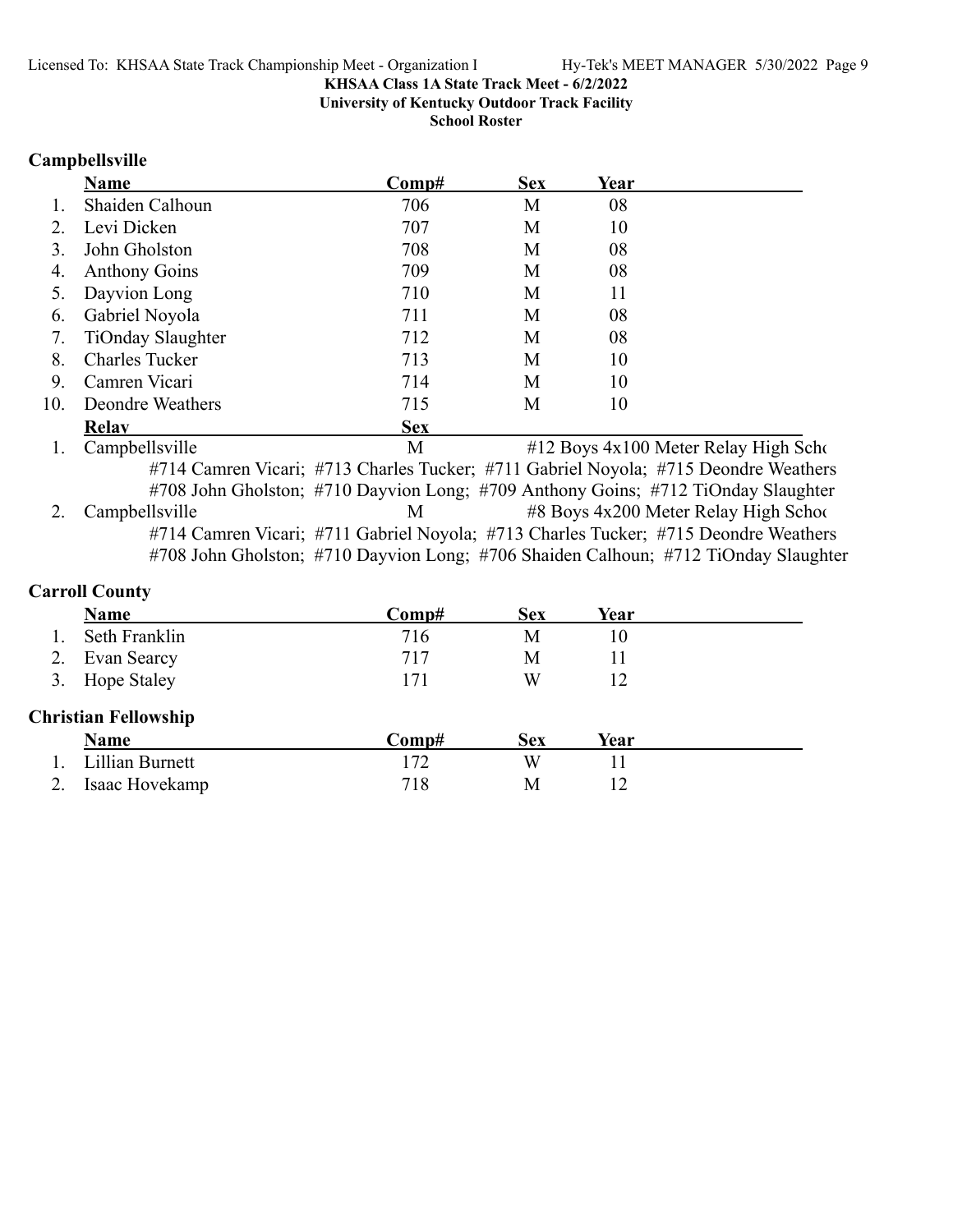**University of Kentucky Outdoor Track Facility**

**School Roster**

### **Crittenden County**

|     | <b>Name</b>                  | Comp#      | <b>Sex</b> | Year                                                                                        |               |      |
|-----|------------------------------|------------|------------|---------------------------------------------------------------------------------------------|---------------|------|
| 1.  | Elizabeth Campbell           | 173        | W          | 10                                                                                          |               |      |
| 2.  | Tristan Davidson             | 719        | M          | 12                                                                                          |               |      |
| 3.  | Nate Faith                   | 720        | М          | 11                                                                                          |               |      |
| 4.  | Ella Geary                   | 174        | W          | 08                                                                                          |               |      |
| 5.  | Aubrey Grau                  | 175        | W          | 07                                                                                          |               |      |
| 6.  | Jordan Hardesty              | 721        | M          | 11                                                                                          |               |      |
|     | Isaac James                  | 722        | M          | 07                                                                                          |               |      |
| 8.  | Payton Maness                | 176        | W          | 10                                                                                          |               |      |
| 9.  | Mary Martinez                | 177        | W          | 09                                                                                          |               |      |
| 10. | Kaleb Nesbitt                | 723        | M          | 11                                                                                          |               |      |
| 11. | <b>Rowen Perkins</b>         | 724        | M          | 11                                                                                          |               |      |
| 12. | Karsyn Potter                | 178        | W          | 10                                                                                          |               |      |
| 13. | <b>Presley Potter</b>        | 179        | W          | 07                                                                                          |               |      |
|     | <b>Relav</b>                 | <b>Sex</b> |            |                                                                                             |               |      |
|     | $\sim\cdot$<br>$\sim$ $\sim$ |            |            | $\mathbf{u}$ $\alpha$ $\mathbf{v}$ $\mathbf{u}$ $\alpha$ $\alpha$ $\mathbf{v}$ $\mathbf{v}$ | $\sim$ $\sim$ | $-1$ |

1. Crittenden County W #1 Girls 4x800 Meter Relay High School #174 Ella Geary; #175 Aubrey Grau; #179 Presley Potter; #177 Mary Martinez #173 Elizabeth Campbell; #178 Karsyn Potter; #176 Payton Maness;

2. Crittenden County M #24 Boys 4x400 Meter Relay High Scho #720 Nate Faith; #724 Rowen Perkins; #719 Tristan Davidson; #723 Kaleb Nesbitt #721 Jordan Hardesty; #722 Isaac James;

#### **Cumberland County**

| Name              | $\bf Comp#$ | Sex | Year |  |
|-------------------|-------------|-----|------|--|
| 1. Elijah Bullock | 725         | M   | 09   |  |
| 2. Abby Duvall    | 180         | W   |      |  |
| 3. Garrett Scott  | 726         | M   |      |  |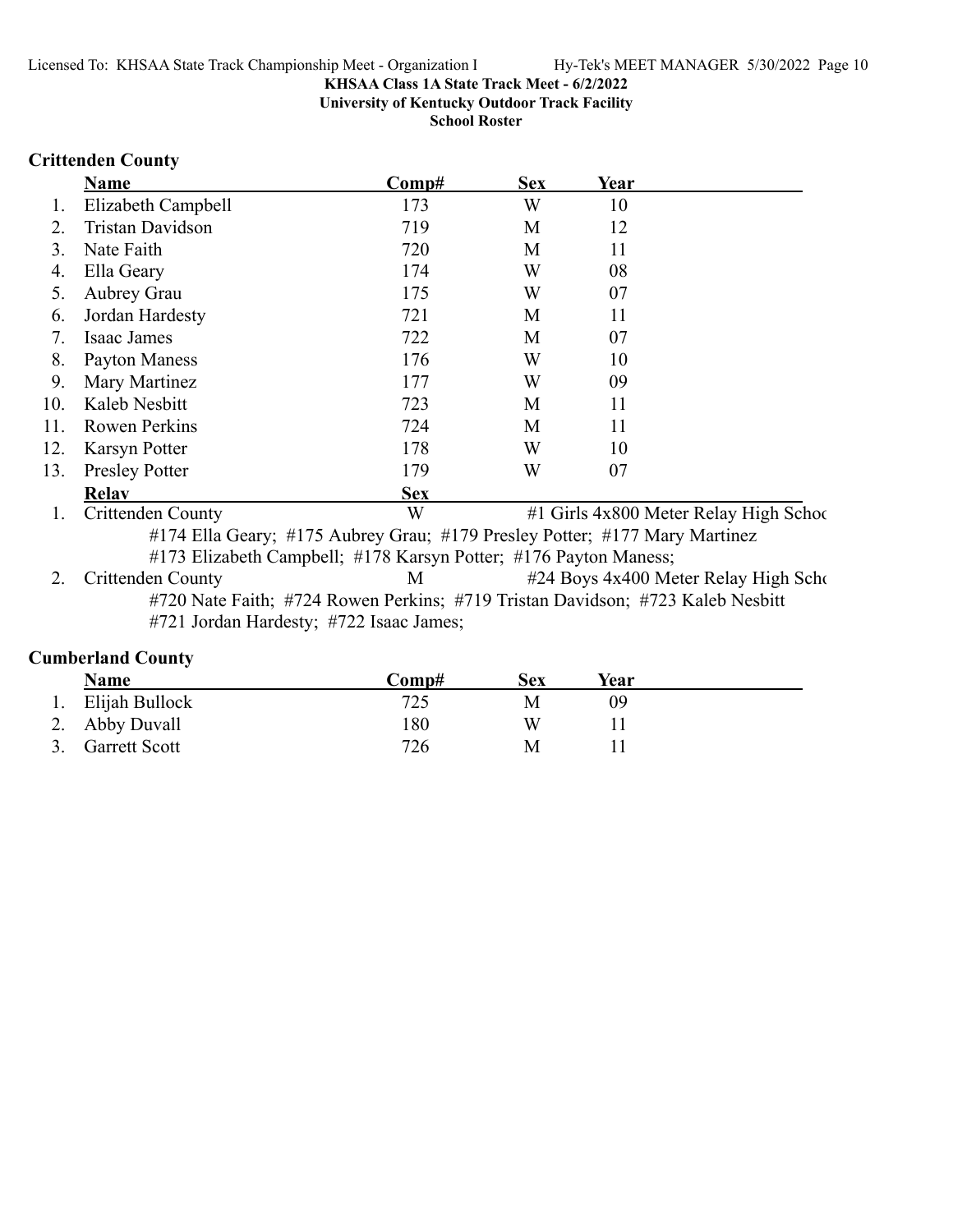**University of Kentucky Outdoor Track Facility**

**School Roster**

### **Danville**

|     | Name                                                                                  | Comp#      | <b>Sex</b> | Year |                                        |
|-----|---------------------------------------------------------------------------------------|------------|------------|------|----------------------------------------|
| Ι.  | <b>Brady Bischoff</b>                                                                 | 727        | M          | 12   |                                        |
| 2.  | Caleb Burns                                                                           | 728        | M          | 12   |                                        |
| 3.  | Ryan Clarkson                                                                         | 729        | M          | 12   |                                        |
| 4.  | <b>Tyler Clarkson</b>                                                                 | 730        | M          | 09   |                                        |
| 5.  | Jazelynn Doneghy                                                                      | 181        | W          | 09   |                                        |
| 6.  | Layla Emerson                                                                         | 182        | W          | 10   |                                        |
| 7.  | Azalia Ford                                                                           | 183        | W          | 09   |                                        |
| 8.  | Makayley Hughes                                                                       | 184        | W          | 10   |                                        |
| 9.  | Jerome Johnson                                                                        | 731        | M          | 12   |                                        |
| 10. | Kaidence Key                                                                          | 185        | W          | 09   |                                        |
| 11. | Elijah Kinley                                                                         | 732        | M          | 11   |                                        |
| 12. | <b>Ridhard Norris</b>                                                                 | 733        | M          | 10   |                                        |
| 13. | Malia Riley                                                                           | 186        | W          | 09   |                                        |
| 14. | Demetrius Spoonamore                                                                  | 734        | M          | 09   |                                        |
| 15. | Chloe Strysick                                                                        | 187        | W          | 11   |                                        |
| 16. | <b>Hyrum Swing</b>                                                                    | 735        | M          | 08   |                                        |
| 17. | Thomas Swing                                                                          | 736        | M          | 09   |                                        |
| 18. | Wayne Swing                                                                           | 737        | M          | 12   |                                        |
| 19. | Karolyn Valko                                                                         | 188        | W          | 11   |                                        |
| 20. | <b>Tristan Viveros</b>                                                                | 738        | M          | 09   |                                        |
| 21. | Amarie Wright                                                                         | 189        | W          | 10   |                                        |
|     | <b>Relav</b>                                                                          | <b>Sex</b> |            |      |                                        |
| 1.  | Danville                                                                              | W          |            |      | #7 Girls 4x200 Meter Relay High School |
|     | #187 Chloe Strysick; #189 Amarie Wright; #183 Azalia Ford; #185 Kaidence Key          |            |            |      |                                        |
|     | #188 Karolyn Valko; #184 Makayley Hughes; #182 Layla Emerson; #181 Jazelynn Doneghy   |            |            |      |                                        |
| 2.  | Danville                                                                              | W          |            |      | #23 Girls 4x400 Meter Relay High Scho  |
|     | #187 Chloe Strysick; #184 Makayley Hughes; #189 Amarie Wright; #183 Azalia Ford       |            |            |      |                                        |
|     | #181 Jazelynn Doneghy; #182 Layla Emerson; #186 Malia Riley; #188 Karolyn Valko       |            |            |      |                                        |
| 3.  | Danville                                                                              | M          |            |      | #12 Boys 4x100 Meter Relay High Scho   |
|     | #732 Elijah Kinley; #729 Ryan Clarkson; #728 Caleb Burns; #731 Jerome Johnson         |            |            |      |                                        |
|     | #733 Ridhard Norris; #734 Demetrius Spoonamore; #737 Wayne Swing; #727 Brady Bischoff |            |            |      |                                        |
| 4.  | Danville                                                                              | M          |            |      | #8 Boys 4x200 Meter Relay High School  |
|     | #729 Ryan Clarkson; #732 Elijah Kinley; #728 Caleb Burns; #731 Jerome Johnson         |            |            |      |                                        |
|     | #727 Brady Bischoff; #737 Wayne Swing; #730 Tyler Clarkson; #733 Ridhard Norris       |            |            |      |                                        |
| 5.  | Danville                                                                              | M          |            |      | #24 Boys 4x400 Meter Relay High Scho   |
|     | #727 Brady Bischoff; #737 Wayne Swing; #731 Jerome Johnson; #729 Ryan Clarkson        |            |            |      |                                        |
|     | #730 Tyler Clarkson; #735 Hyrum Swing; #736 Thomas Swing; #733 Ridhard Norris         |            |            |      |                                        |
| 6.  | Danville                                                                              | M          |            |      | #2 Boys 4x800 Meter Relay High Schoo   |
|     | #727 Brady Bischoff; #736 Thomas Swing; #729 Ryan Clarkson; #737 Wayne Swing          |            |            |      |                                        |
|     | #730 Tyler Clarkson; #735 Hyrum Swing; #738 Tristan Viveros;                          |            |            |      |                                        |

### **Dawson Springs**

|     | <b>\ame</b>             | ∴omp# | Sex | rear |
|-----|-------------------------|-------|-----|------|
| . . | <b>Trinity Randolph</b> | '90   | w   |      |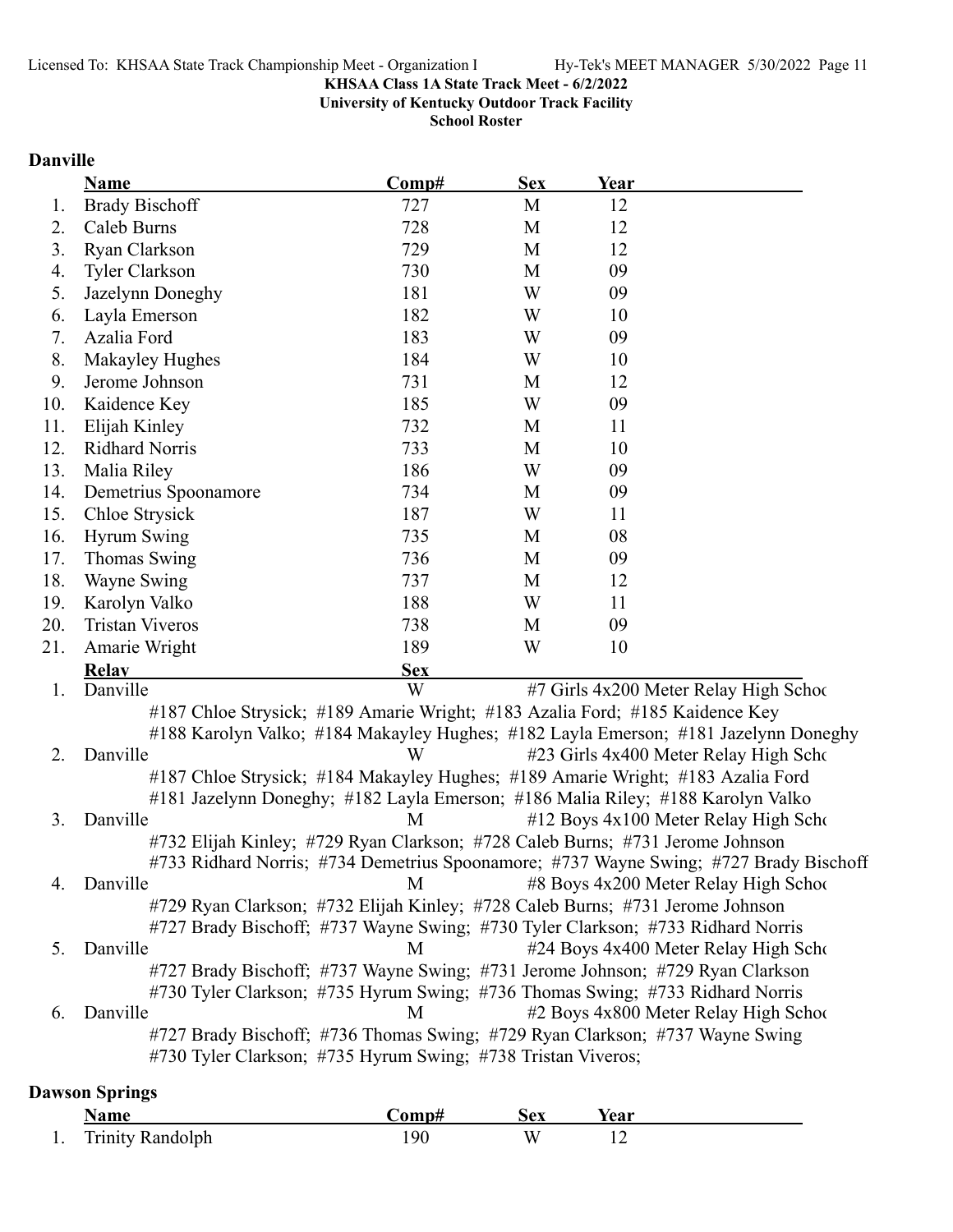**University of Kentucky Outdoor Track Facility**

**School Roster**

### **Dayton**

| <b>Name</b>          | 'Somp# | Sex | Year |
|----------------------|--------|-----|------|
| 1. Caleb Crutchfield | 739    |     |      |
| 2. Eric Jimenez      | 740    |     |      |

### **East Ridge**

|    | Name                | Comp#      | <b>Sex</b> | Year |                                     |
|----|---------------------|------------|------------|------|-------------------------------------|
| 1. | <b>Emily Chaney</b> | 191        | W          | 12   |                                     |
| 2. | Jeremy Clevinger    | 741        | М          | 12   |                                     |
|    | Pamela Gommels      | 192        | W          |      |                                     |
| 4. | Zack Mason          | 742        | М          | 11   |                                     |
|    | Eli Rose            | 743        | M          | 12   |                                     |
| 6. | Jeremiah Thacker    | 744        | М          | 09   |                                     |
| 7. | Keghan Thompson     | 745        | М          | 11   |                                     |
| 8. | Keagan Tucker       | 746        | М          | 09   |                                     |
|    | <b>Relav</b>        | <b>Sex</b> |            |      |                                     |
|    | East Ridge          | Х          |            |      | #44 Mixed 4x100 Meter Relay Unified |

#742 Zack Mason; #746 Keagan Tucker; #743 Eli Rose; #744 Jeremiah Thacker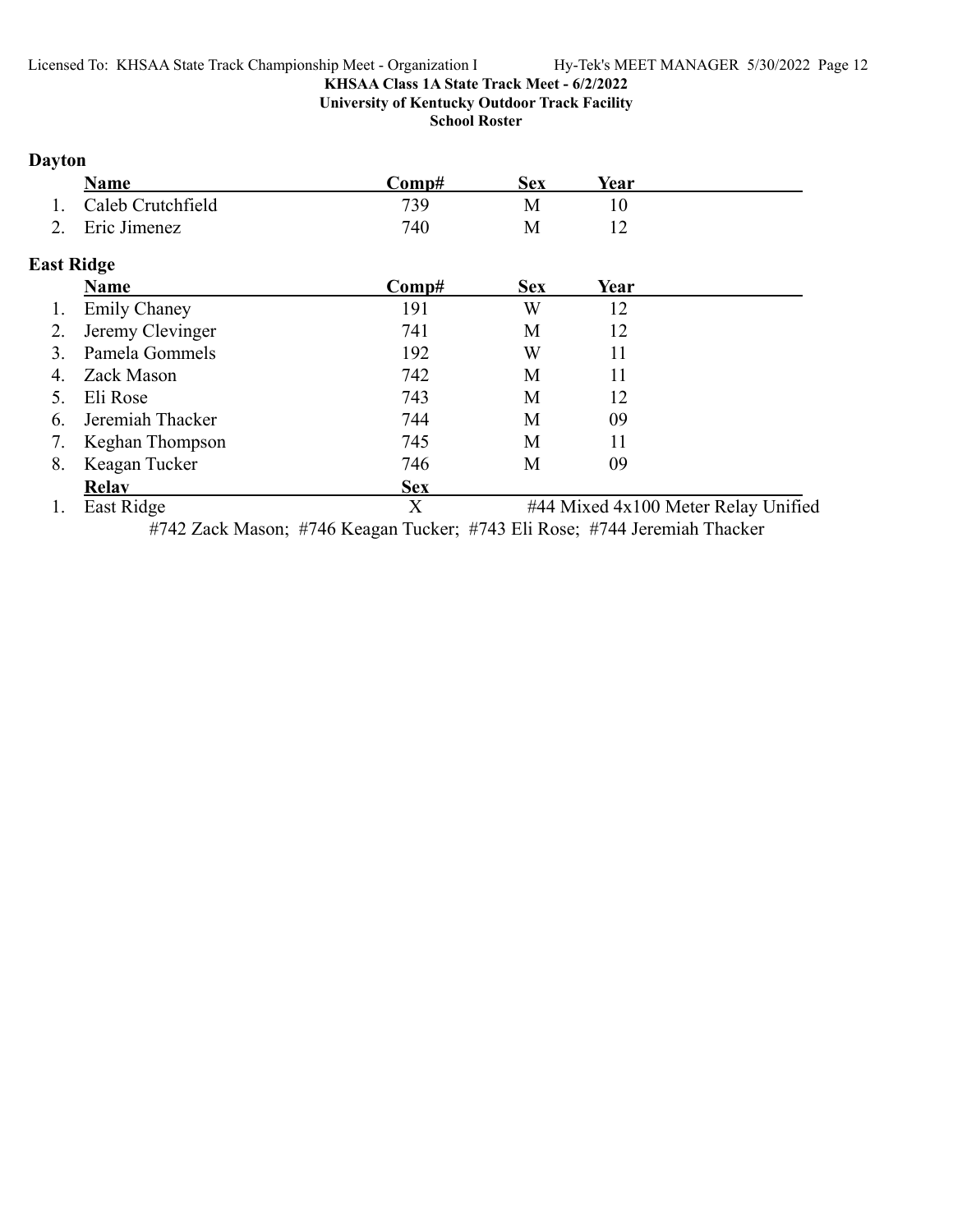**University of Kentucky Outdoor Track Facility**

**School Roster**

### **Edmonson County**

|     | <b>Name</b>                                                                        | Comp#      | <b>Sex</b>  | Year |                                                                                            |
|-----|------------------------------------------------------------------------------------|------------|-------------|------|--------------------------------------------------------------------------------------------|
| 1.  | Logan Brooks                                                                       | 747        | M           | 12   |                                                                                            |
| 2.  | <b>Tyler Brooks</b>                                                                | 748        | $\mathbf M$ | 09   |                                                                                            |
| 3.  | Hannah Cassady                                                                     | 193        | W           | 07   |                                                                                            |
| 4.  | Emma Grace Cena                                                                    | 194        | W           | 12   |                                                                                            |
| 5.  | Christina Compton                                                                  | 195        | W           | 11   |                                                                                            |
| 6.  | Jenna Cook                                                                         | 196        | W           | 09   |                                                                                            |
| 7.  | Landon Franich                                                                     | 749        | M           | 09   |                                                                                            |
| 8.  | <b>Brandon Lindsey</b>                                                             | 750        | M           | 11   |                                                                                            |
| 9.  | Abby Logsdon                                                                       | 197        | W           | 09   |                                                                                            |
| 10. | Peytin Manor                                                                       | 198        | W           | 07   |                                                                                            |
| 11. | <b>Caroline Parsley</b>                                                            | 199        | W           | 12   |                                                                                            |
| 12. | Karrington Peger                                                                   | 200        | W           | 12   |                                                                                            |
| 13. | Jarrett Prunty                                                                     | 751        | M           | 12   |                                                                                            |
| 14. | Kenadi Swihart                                                                     | 201        | W           | 09   |                                                                                            |
| 15. | Lilly Jane Vincent                                                                 | 202        | W           | 11   |                                                                                            |
| 16. | Braden Wall                                                                        | 752        | M           | 11   |                                                                                            |
| 17. | Kasey Webb                                                                         | 753        | M           | 10   |                                                                                            |
| 18. | Emma White                                                                         | 203        | W           | 11   |                                                                                            |
| 19. | Cariann Williams                                                                   | 204        | W           | 08   |                                                                                            |
|     | <b>Relay</b>                                                                       | <b>Sex</b> |             |      |                                                                                            |
| 1.  | <b>Edmonson County</b>                                                             | W          |             |      | #11 Girls 4x100 Meter Relay High Scho                                                      |
|     |                                                                                    |            |             |      | #196 Jenna Cook; #194 Emma Grace Cena; #195 Christina Compton; #202 Lilly Jane Vincent     |
|     | #203 Emma White; #201 Kenadi Swihart; #198 Peytin Manor;                           |            |             |      |                                                                                            |
| 2.  | <b>Edmonson County</b>                                                             | W          |             |      | #7 Girls 4x200 Meter Relay High Schoo                                                      |
|     |                                                                                    |            |             |      | #194 Emma Grace Cena; #195 Christina Compton; #196 Jenna Cook; #202 Lilly Jane Vincent     |
|     | #203 Emma White; #198 Peytin Manor;                                                |            |             |      |                                                                                            |
| 3.  | <b>Edmonson County</b>                                                             | W          |             |      | #23 Girls 4x400 Meter Relay High Scho                                                      |
|     |                                                                                    |            |             |      | #202 Lilly Jane Vincent; #204 Cariann Williams; #199 Caroline Parsley; #201 Kenadi Swihart |
|     | #194 Emma Grace Cena; #196 Jenna Cook; #193 Hannah Cassady;                        |            |             |      |                                                                                            |
| 4.  | <b>Edmonson County</b>                                                             | W          |             |      | #1 Girls 4x800 Meter Relay High Schoo                                                      |
|     | #196 Jenna Cook; #199 Caroline Parsley; #204 Cariann Williams; #201 Kenadi Swihart |            |             |      |                                                                                            |
|     | #193 Hannah Cassady; #194 Emma Grace Cena; #197 Abby Logsdon;                      |            |             |      |                                                                                            |
| 5.  | <b>Edmonson County</b>                                                             | M          |             |      | #2 Boys 4x800 Meter Relay High School                                                      |
|     | #747 Logan Brooks; #748 Tyler Brooks; #750 Brandon Lindsey; #752 Braden Wall       |            |             |      |                                                                                            |
|     | #749 Landon Franich; #751 Jarrett Prunty;                                          |            |             |      |                                                                                            |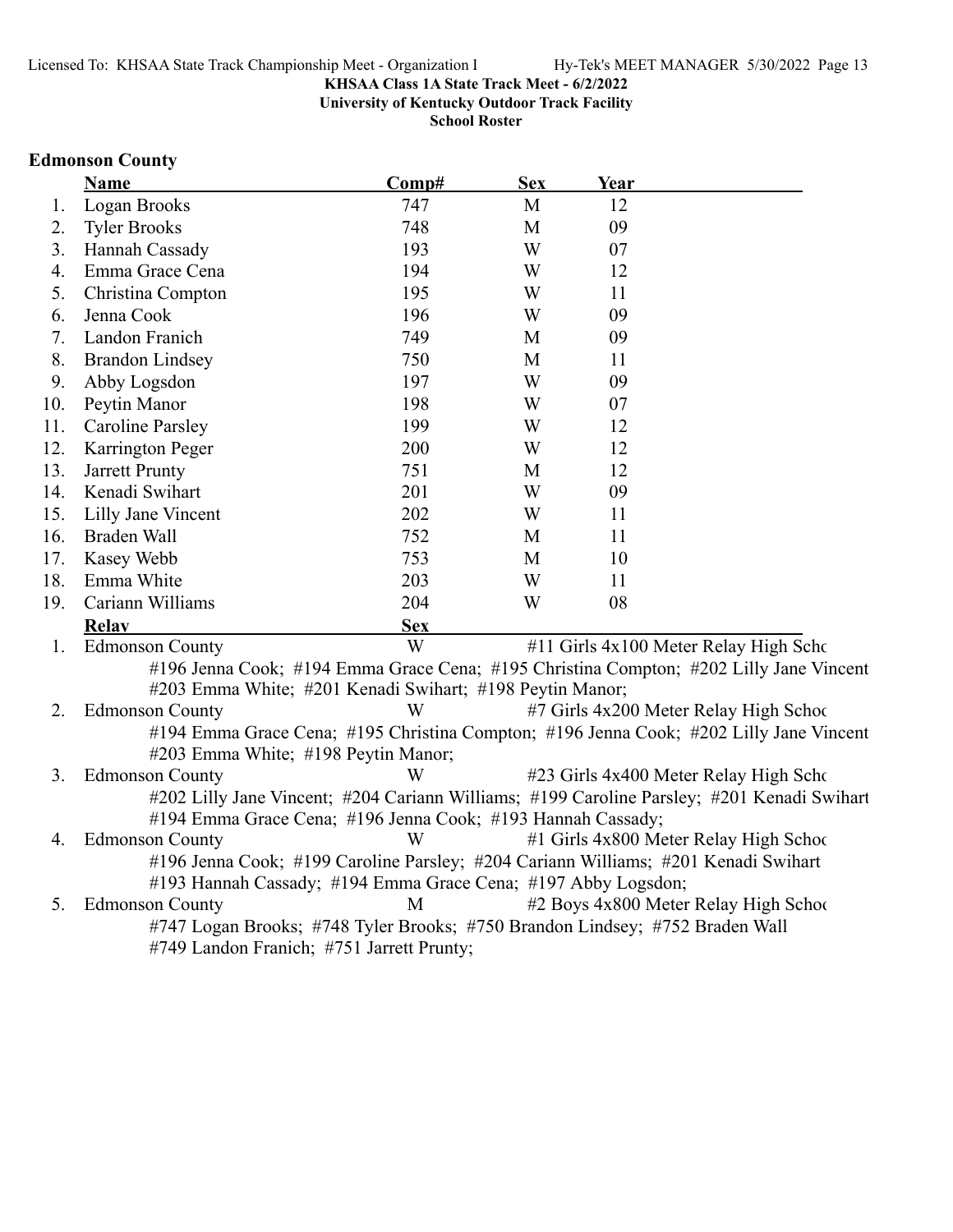**University of Kentucky Outdoor Track Facility**

**School Roster**

#### **Fort Campbell**

|     | Name                    | Comp#      | <b>Sex</b>              | Year |                                       |
|-----|-------------------------|------------|-------------------------|------|---------------------------------------|
| 1.  | Anna Allen              | 205        | W                       | 09   |                                       |
| 2.  | Elizabeth Allen         | 206        | W                       | 08   |                                       |
| 3.  | Joshua Blanton          | 754        | M                       | 07   |                                       |
| 4.  | Lauren Blanton          | 207        | W                       | 09   |                                       |
| 5.  | Theadora Bober-McDonald | 208        | W                       | 11   |                                       |
| 6.  | Frank Boltze            | 755        | M                       | 10   |                                       |
| 7.  | Mateo Cerritos Gatto    | 756        | M                       | 09   |                                       |
| 8.  | Charlize Cruz           | 209        | $\ensuremath{\text{W}}$ | 09   |                                       |
| 9.  | Cruzy Cruz              | 757        | M                       | 11   |                                       |
| 10. | Keelin Gray             | 210        | W                       | 09   |                                       |
| 11. | <b>Patrick Hayes</b>    | 758        | M                       | 12   |                                       |
| 12. | Jerni Hicks             | 211        | W                       | 08   |                                       |
| 13. | David Hinnah            | 759        | M                       | 12   |                                       |
| 14. | Darrion Hutson          | 760        | M                       | 11   |                                       |
| 15. | Ja'Torreyeon Jones      | 761        | M                       | 11   |                                       |
| 16. | Jinny Joo               | 212        | W                       | 11   |                                       |
| 17. | Leon King               | 762        | M                       | 12   |                                       |
| 18. | Kennedy Leary           | 213        | W                       | 08   |                                       |
| 19. | Aidan Lindemen          | 763        | M                       | 12   |                                       |
| 20. | Meg Lubas               | 214        | W                       | 07   |                                       |
| 21. | William Lubas           | 764        | M                       | 11   |                                       |
| 22. | John Montalvo           | 765        | M                       | 11   |                                       |
| 23. | Isabella Palenzuela     | 215        | W                       | 07   |                                       |
| 24. | <b>Seth Puraty</b>      | 766        | M                       | 08   |                                       |
| 25. | Ian Rasario             | 767        | M                       | 10   |                                       |
| 26. | Kendall Reed            | 768        | M                       | 12   |                                       |
| 27. | Ava Roberts             | 216        | W                       | 08   |                                       |
| 28. | Pyper Sain              | 217        | W                       | 12   |                                       |
| 29. | Logan Sharp             | 769        | M                       | 11   |                                       |
| 30. | Lyndell Smith           | 770        | M                       | 10   |                                       |
| 31. | Niklas Sujanani         | 771        | М                       | 12   |                                       |
| 32. | Madeline Thompson       | 218        | W                       | 09   |                                       |
| 33. | Gianna Verdone          | 219        | W                       | 12   |                                       |
| 34. | Amari Waddy             | 772        | M                       | 11   |                                       |
| 35. | Xezavier Westbrook      | 773        | M                       | 10   |                                       |
| 36. | Natalie Winters         | 220        | W                       | 11   |                                       |
| 37. | Savannah Ziegler        | 221        | W                       | 11   |                                       |
|     | <b>Relav</b>            | <b>Sex</b> |                         |      |                                       |
| 1.  | Fort Campbell           | W          |                         |      | #11 Girls 4x100 Meter Relay High Scho |

#221 Savannah Ziegler; #220 Natalie Winters; #219 Gianna Verdone; #209 Charlize Cruz #211 Jerni Hicks; #217 Pyper Sain;

2. Fort Campbell W #7 Girls 4x200 Meter Relay High School #209 Charlize Cruz; #211 Jerni Hicks; #220 Natalie Winters; #221 Savannah Ziegler #213 Kennedy Leary; #217 Pyper Sain;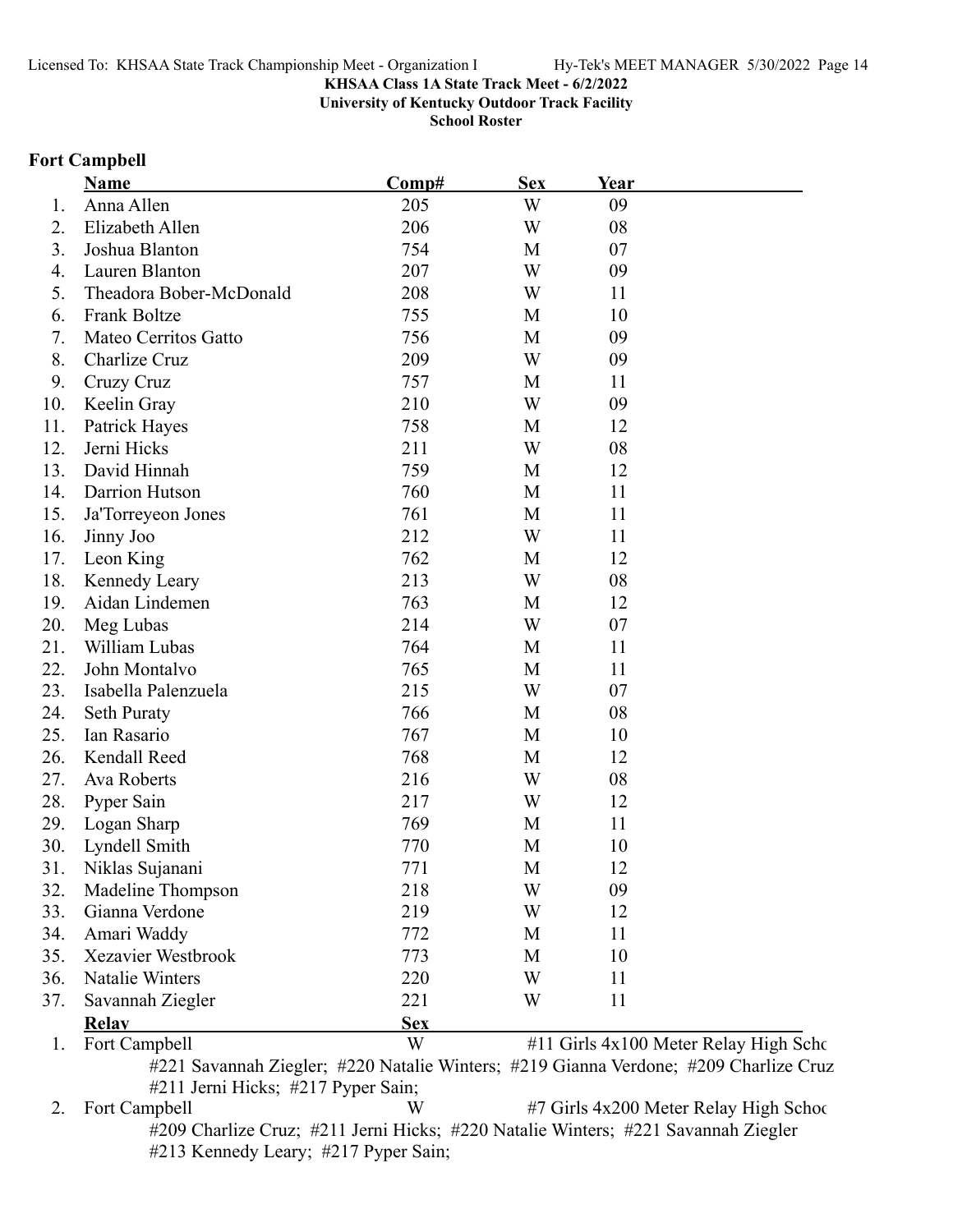### **University of Kentucky Outdoor Track Facility**

#### **School Roster**

### **Fort Campbell**

|    | Relay            |                                                               | <b>Sex</b>                                                                           |
|----|------------------|---------------------------------------------------------------|--------------------------------------------------------------------------------------|
| 3. | Fort Campbell    | W                                                             | #23 Girls 4x400 Meter Relay High Scho                                                |
|    |                  |                                                               | #213 Kennedy Leary; #207 Lauren Blanton; #205 Anna Allen; #208 Theadora Bober-McDona |
|    |                  | #215 Isabella Palenzuela; #218 Madeline Thompson;             |                                                                                      |
|    | 4. Fort Campbell | W                                                             | $#1$ Girls 4x800 Meter Relay High School                                             |
|    |                  |                                                               | #207 Lauren Blanton; #210 Keelin Gray; #206 Elizabeth Allen; #214 Meg Lubas          |
|    |                  | #218 Madeline Thompson; #216 Ava Roberts; #213 Kennedy Leary; |                                                                                      |
|    | 5. Fort Campbell | M                                                             | $\#12$ Boys 4x100 Meter Relay High Scho                                              |
|    |                  |                                                               | #757 Cruzy Cruz; #762 Leon King; #771 Niklas Sujanani; #756 Mateo Cerritos Gatto     |
|    |                  |                                                               | #761 Ja'Torreyeon Jones; #769 Logan Sharp; #759 David Hinnah; #758 Patrick Hayes     |
| 6. | Fort Campbell    | M                                                             | #8 Boys 4x200 Meter Relay High School                                                |
|    |                  |                                                               | #757 Cruzy Cruz; #756 Mateo Cerritos Gatto; #771 Niklas Sujanani; #762 Leon King     |
|    |                  |                                                               | #761 Ja'Torreyeon Jones; #769 Logan Sharp; #759 David Hinnah; #760 Darrion Hutson    |
| 7. | Fort Campbell    | M <sub>1</sub>                                                | #24 Boys 4x400 Meter Relay High Scho                                                 |
|    |                  |                                                               | #756 Mateo Cerritos Gatto; #772 Amari Waddy; #764 William Lubas; #763 Aidan Lindemen |
|    |                  |                                                               | #773 Xezavier Westbrook; #769 Logan Sharp; #761 Ja'Torreyeon Jones; #767 Ian Rasario |
| 8. | Fort Campbell    | M                                                             | #2 Boys 4x800 Meter Relay High School                                                |
|    |                  |                                                               | #772 Amari Waddy; #764 William Lubas; #763 Aidan Lindemen; #754 Joshua Blanton       |
|    |                  | #755 Frank Boltze; #766 Seth Puraty; #765 John Montalvo;      |                                                                                      |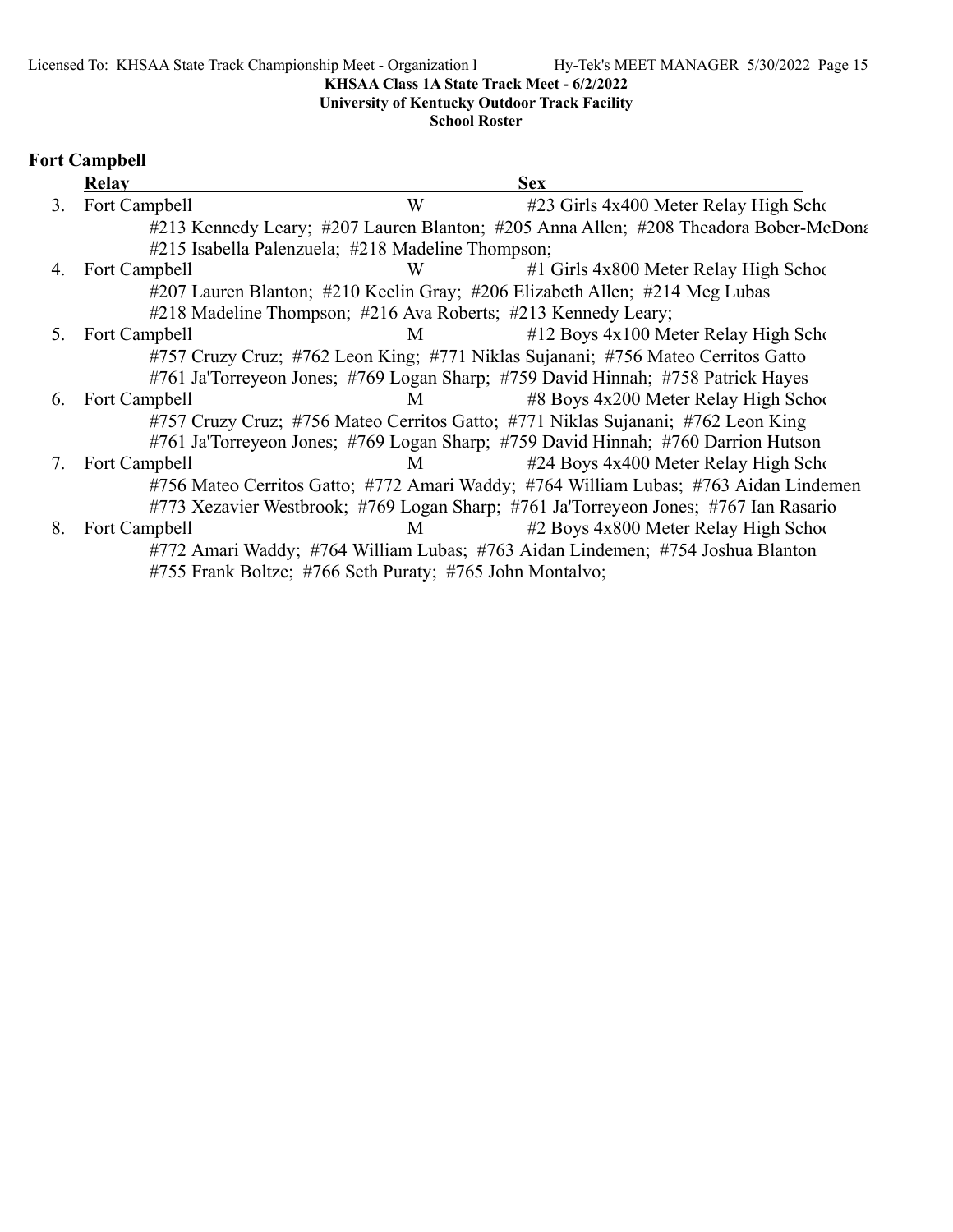**University of Kentucky Outdoor Track Facility**

**School Roster**

#### **Fort Knox**

|     | <b>Name</b>                                                                             | Comp#      | <b>Sex</b> | Year |                                       |
|-----|-----------------------------------------------------------------------------------------|------------|------------|------|---------------------------------------|
| 1.  | Teo Allen                                                                               | 774        | M          | 07   |                                       |
| 2.  | Nathan Arreguin                                                                         | 775        | M          | 08   |                                       |
| 3.  | Jack Beaulieu                                                                           | 776        | M          | 07   |                                       |
| 4.  | Malik Blunt                                                                             | 777        | M          | 12   |                                       |
| 5.  | Darrion Bogan                                                                           | 778        | M          | 11   |                                       |
| 6.  | Julio Gracia                                                                            | 779        | M          | 11   |                                       |
| 7.  | Jamarion Gray                                                                           | 780        | M          | 08   |                                       |
| 8.  | Tristin Griffin                                                                         | 781        | M          | 12   |                                       |
| 9.  | Jason Hemingway                                                                         | 782        | M          | 12   |                                       |
| 10. | Christopher Hinds                                                                       | 783        | M          | 09   |                                       |
| 11. | Joseph Hinds                                                                            | 784        | M          | 09   |                                       |
| 12. | Sarah Jones                                                                             | 222        | W          | 10   |                                       |
| 13. | Allston Leggette                                                                        | 785        | M          | 11   |                                       |
| 14. | Lionel Taylor Jr                                                                        | 786        | M          | 12   |                                       |
| 15. | Amirah Aaron Wizzart                                                                    | 223        | W          | 10   |                                       |
|     | <b>Relav</b>                                                                            | <b>Sex</b> |            |      |                                       |
| 1.  | Fort Knox                                                                               | M          |            |      | #12 Boys 4x100 Meter Relay High Scho  |
|     | #786 Lionel Taylor Jr; #784 Joseph Hinds; #783 Christopher Hinds; #779 Julio Gracia     |            |            |      |                                       |
|     | #782 Jason Hemingway; #774 Teo Allen; #780 Jamarion Gray; #785 Allston Leggette         |            |            |      |                                       |
| 2.  | Fort Knox                                                                               | M          |            |      | #8 Boys 4x200 Meter Relay High School |
|     | #783 Christopher Hinds; #784 Joseph Hinds; #786 Lionel Taylor Jr; #785 Allston Leggette |            |            |      |                                       |
|     | #779 Julio Gracia; #782 Jason Hemingway; #774 Teo Allen; #780 Jamarion Gray             |            |            |      |                                       |
| 3.  | Fort Knox                                                                               | M          |            |      | #24 Boys 4x400 Meter Relay High Scho  |
|     | #778 Darrion Bogan; #785 Allston Leggette; #786 Lionel Taylor Jr; #780 Jamarion Gray    |            |            |      |                                       |
|     | #781 Tristin Griffin; #775 Nathan Arreguin; #776 Jack Beaulieu; #774 Teo Allen          |            |            |      |                                       |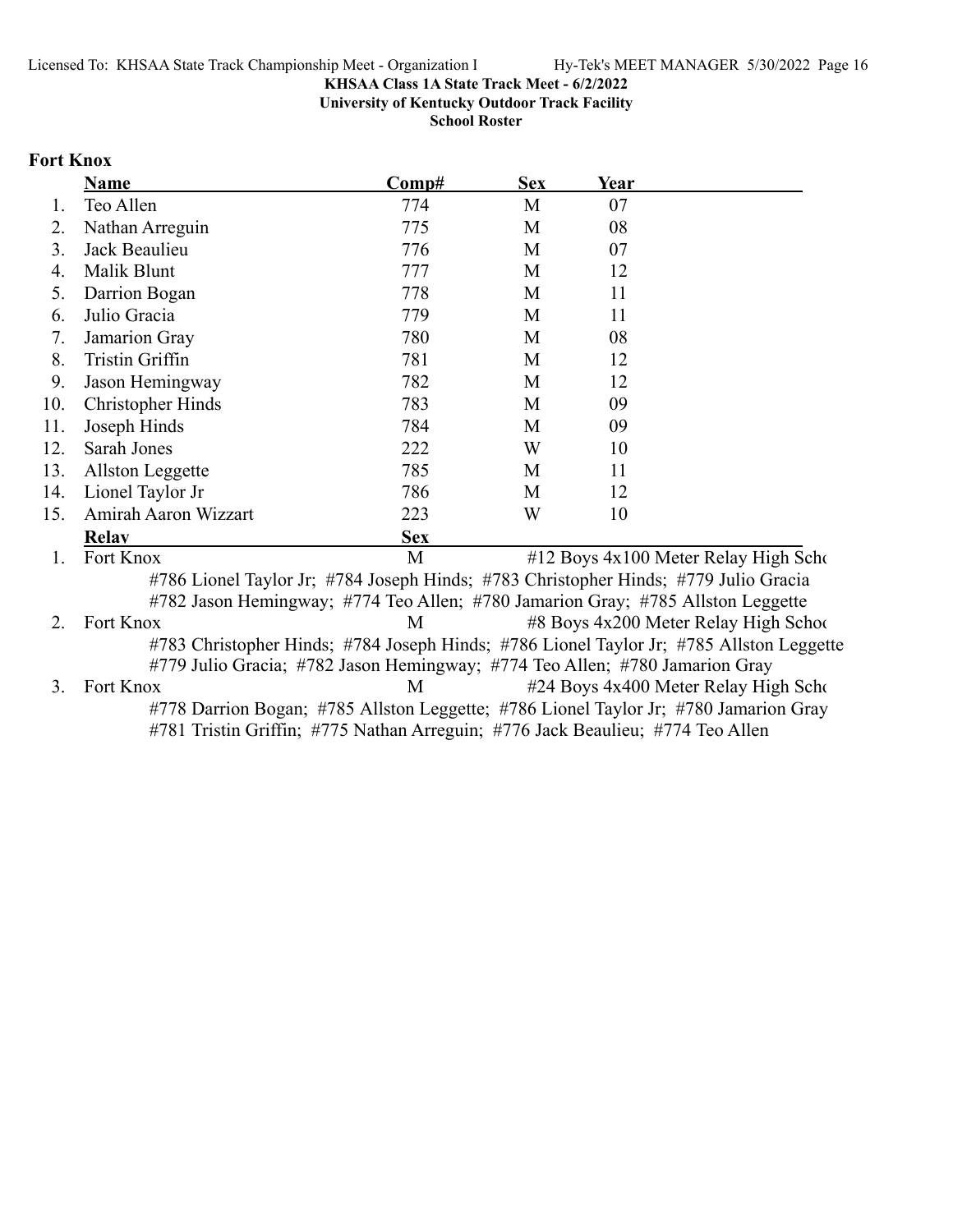**University of Kentucky Outdoor Track Facility**

**School Roster**

#### **Frankfort**

|     | <b>Name</b>              | Comp#      | <b>Sex</b> | Year |                                       |
|-----|--------------------------|------------|------------|------|---------------------------------------|
| 1.  | Kenzie Barber            | 224        | W          | 08   |                                       |
| 2.  | <b>Charlotte Barnett</b> | 225        | W          | 10   |                                       |
| 3.  | Savannah Cambron         | 226        | W          | 07   |                                       |
| 4.  | Jamaya Chenault          | 227        | W          | 12   |                                       |
| 5.  | Nycolle Crepaldi         | 228        | W          | 09   |                                       |
| 6.  | Rhealee Ellis            | 229        | W          | 10   |                                       |
| 7.  | Shaelynn Hockensmith     | 230        | W          | 11   |                                       |
| 8.  | Emani Jones              | 231        | W          | 10   |                                       |
| 9.  | Emily Miklavcic          | 232        | W          | 08   |                                       |
| 10. | Claire Moore             | 233        | W          | 12   |                                       |
| 11. | <b>Emerson Moore</b>     | 234        | W          | 08   |                                       |
| 12. | <b>Shauntey Murphy</b>   | 235        | W          | 10   |                                       |
| 13. | Katie Norman             | 236        | W          | 10   |                                       |
| 14. | Amaya Perry              | 237        | W          | 12   |                                       |
| 15. | Rebecca Pires            | 238        | W          | 07   |                                       |
| 16. | Rebekah Pires            | 239        | W          | 07   |                                       |
| 17. | Amyah Robinson           | 240        | W          | 10   |                                       |
| 18. | Maddie Starkey           | 241        | W          | 08   |                                       |
| 19. | <b>Chase Sweger</b>      | 787        | M          | 12   |                                       |
|     | <b>Relav</b>             | <b>Sex</b> |            |      |                                       |
| 1.  | Frankfort                | W          |            |      | #11 Girls 4x100 Meter Relay High Scho |

#241 Maddie Starkey; #226 Savannah Cambron; #227 Jamaya Chenault; #239 Rebekah Pires #229 Rhealee Ellis; #228 Nycolle Crepaldi; #231 Emani Jones; #237 Amaya Perry

| 2. Frankfort | W | #1 Girls 4x800 Meter Relay High School                                                 |
|--------------|---|----------------------------------------------------------------------------------------|
|              |   | #233 Claire Moore; #232 Emily Miklavcic; #224 Kenzie Barber; #234 Emerson Moore        |
|              |   | #238 Rebecca Pires; #226 Savannah Cambron; #225 Charlotte Barnett; #235 Shauntey Murph |

### **Fulton County**

|    | <b>Name</b>           | Comp#      | <b>Sex</b> | Year |                                            |
|----|-----------------------|------------|------------|------|--------------------------------------------|
| 1. | Ja'Mesha Brown        | 242        | W          | 09   |                                            |
| 2. | Javona Davis          | 243        | W          | 10   |                                            |
| 3. | Dakyran Gossett       | 788        | М          | 12   |                                            |
| 4. | <b>Omarion Pierce</b> | 789        | М          | 11   |                                            |
| 5. | <b>Emily Scott</b>    | 244        | W          | 11   |                                            |
| 6. | Jaleeha Smith         | 245        | W          | 08   |                                            |
|    | Anijiha Tucker        | 246        | W          | 08   |                                            |
|    | <b>Relav</b>          | <b>Sex</b> |            |      |                                            |
| 1. | <b>Fulton County</b>  | W          |            |      | $\#11$ Girls $4x100$ Meter Relay High Scho |

#242 Ja'Mesha Brown; #243 Javona Davis; #245 Jaleeha Smith; #246 Anijiha Tucker #244 Emily Scott;

2. Fulton County **12. W** #7 Girls 4x200 Meter Relay High School #243 Javona Davis; #244 Emily Scott; #245 Jaleeha Smith; #246 Anijiha Tucker #242 Ja'Mesha Brown;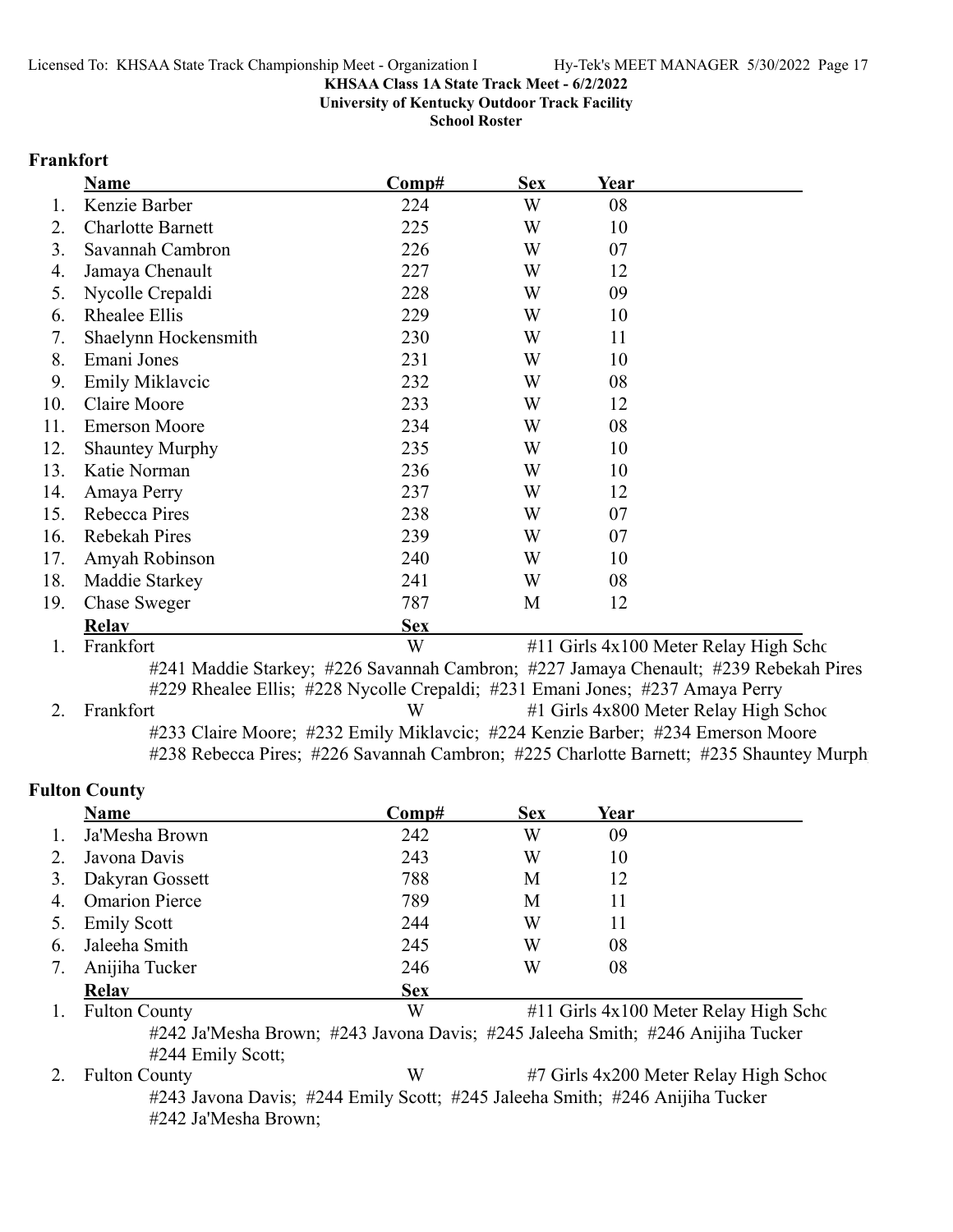#### **KHSAA Class 1A State Track Meet - 6/2/2022 University of Kentucky Outdoor Track Facility**

**School Roster**

### **Gallatin County**

| <b>Name</b>     | Comp# | Sex | Year |  |
|-----------------|-------|-----|------|--|
| Ava Mylor       | 247   |     |      |  |
| 2. Tyller Ragio | 790   | M   |      |  |
| 3. Collin Shay  | 791   | М   |      |  |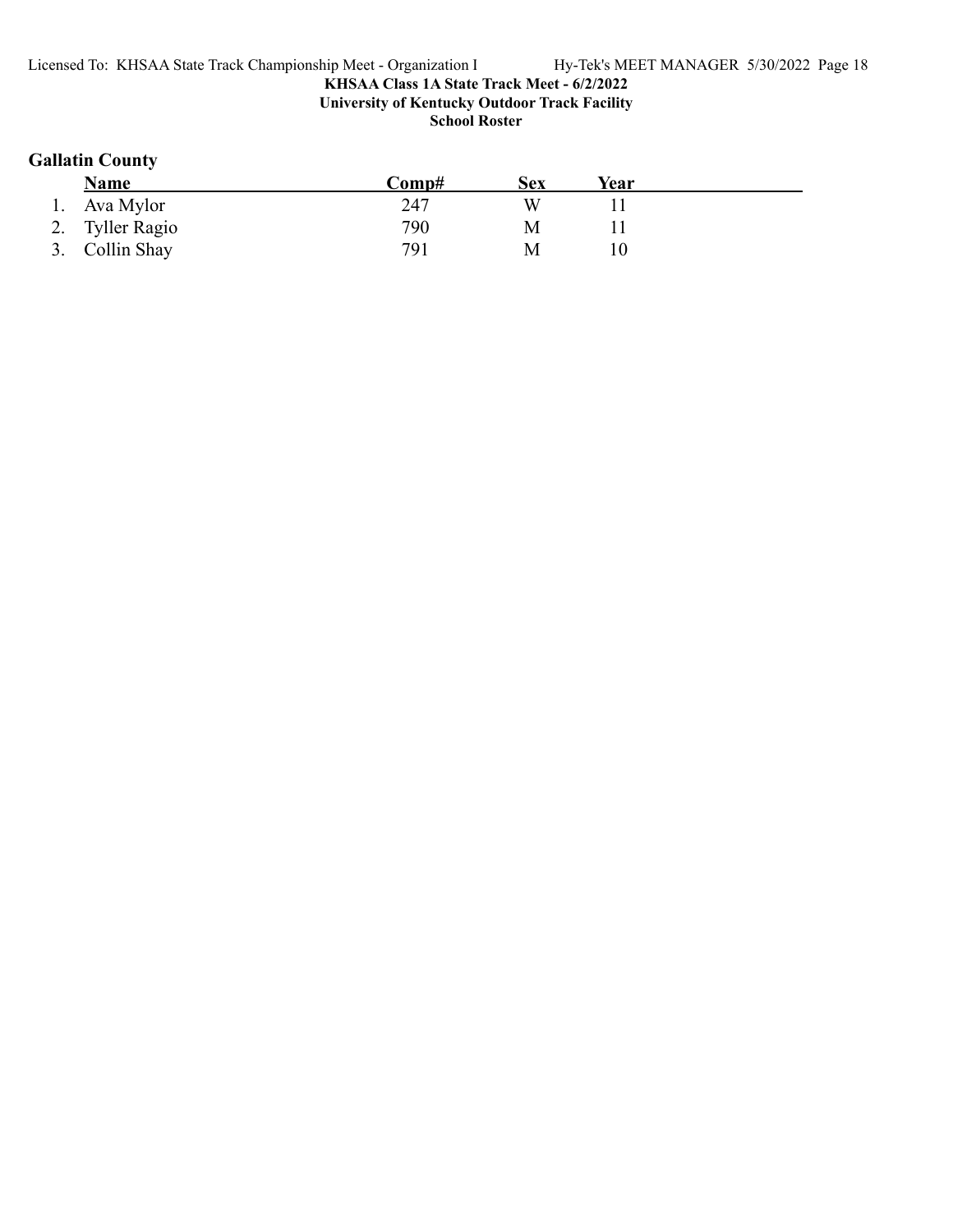#### **KHSAA Class 1A State Track Meet - 6/2/2022 University of Kentucky Outdoor Track Facility**

**School Roster**

### **Green County**

|     | Name                     | Comp#                                                                                                                   | <b>Sex</b> | Year |                                        |
|-----|--------------------------|-------------------------------------------------------------------------------------------------------------------------|------------|------|----------------------------------------|
| 1.  | Meredith Abell           | 248                                                                                                                     | W          | 09   |                                        |
| 2.  | Darius Anderson          | 792                                                                                                                     | M          | 07   |                                        |
| 3.  | Gage Bale                | 793                                                                                                                     | M          | 09   |                                        |
| 4.  | Jake Bishop              | 794                                                                                                                     | M          | 10   |                                        |
| 5.  | Mia Blaydes              | 249                                                                                                                     | W          | 09   |                                        |
| 6.  | Anna Coffey              | 250                                                                                                                     | W          | 12   |                                        |
| 7.  | Carlee Coffey            | 251                                                                                                                     | W          | 12   |                                        |
| 8.  | Cate Coppola             | 252                                                                                                                     | W          | 09   |                                        |
| 9.  | Kally Corbin             | 253                                                                                                                     | W          | 09   |                                        |
| 10. | Amelia Creason           | 254                                                                                                                     | W          | 11   |                                        |
| 11. | Emma Emmons              | 255                                                                                                                     | W          | 08   |                                        |
| 12. | Caden Janes              | 795                                                                                                                     | M          | 09   |                                        |
| 13. | Zach Jewell              | 796                                                                                                                     | M          | 12   |                                        |
| 14. | Keiley Johnson           | 256                                                                                                                     | W          | 12   |                                        |
| 15. | Jacob Keith              | 797                                                                                                                     | M          | 12   |                                        |
| 16. | Jayden Marr              | 798                                                                                                                     | M          | 10   |                                        |
| 17. | <b>Austin McCandless</b> | 799                                                                                                                     | M          | 10   |                                        |
| 18. | Kelson McKinney          | 800                                                                                                                     | M          | 10   |                                        |
| 19. | Darian Mitchell          | 801                                                                                                                     | M          | 12   |                                        |
| 20. | <b>Ethan Patterson</b>   | 802                                                                                                                     | M          | 11   |                                        |
| 21. | Brianna Purvis           | 257                                                                                                                     | W          | 12   |                                        |
| 22. | Emma Renfrow             | 258                                                                                                                     | W          | 12   |                                        |
| 23. | Jullian Seymour          | 803                                                                                                                     | M          | 10   |                                        |
| 24. | Makyla Shively           | 259                                                                                                                     | W          | 08   |                                        |
| 25. | Rebecca Stringer         | 260                                                                                                                     | W          | 09   |                                        |
| 26. | Jeff York                | 804                                                                                                                     | M          | 09   |                                        |
|     | <b>Relay</b>             | <b>Sex</b>                                                                                                              |            |      |                                        |
| 1.  | <b>Green County</b>      | W                                                                                                                       |            |      | #11 Girls 4x100 Meter Relay High Scho  |
|     |                          | #258 Emma Renfrow; #257 Brianna Purvis; #259 Makyla Shively; #254 Amelia Creason                                        |            |      |                                        |
|     |                          | #252 Cate Coppola; #249 Mia Blaydes; #255 Emma Emmons;                                                                  |            |      |                                        |
| 2.  | <b>Green County</b>      | W                                                                                                                       |            |      | #23 Girls 4x400 Meter Relay High Scho  |
|     |                          | #249 Mia Blaydes; #255 Emma Emmons; #248 Meredith Abell; #252 Cate Coppola                                              |            |      |                                        |
|     |                          | #258 Emma Renfrow; #257 Brianna Purvis; #254 Amelia Creason; #251 Carlee Coffey                                         |            |      |                                        |
| 3.  | <b>Green County</b>      | W                                                                                                                       |            |      | #1 Girls 4x800 Meter Relay High School |
|     |                          | #248 Meredith Abell; #251 Carlee Coffey; #253 Kally Corbin; #256 Keiley Johnson                                         |            |      |                                        |
|     | #260 Rebecca Stringer;   |                                                                                                                         |            |      |                                        |
| 4.  | <b>Green County</b>      | M                                                                                                                       |            |      | #8 Boys 4x200 Meter Relay High School  |
|     |                          | #794 Jake Bishop; #793 Gage Bale; #803 Jullian Seymour; #801 Darian Mitchell<br>#792 Darius Anderson; #797 Jacob Keith; |            |      |                                        |
| 5.  | <b>Green County</b>      | M                                                                                                                       |            |      | #24 Boys 4x400 Meter Relay High Scho   |
|     |                          | #803 Jullian Seymour; #793 Gage Bale; #801 Darian Mitchell; #797 Jacob Keith                                            |            |      |                                        |
|     |                          | #794 Jake Bishop; #798 Jayden Marr; #796 Zach Jewell; #792 Darius Anderson                                              |            |      |                                        |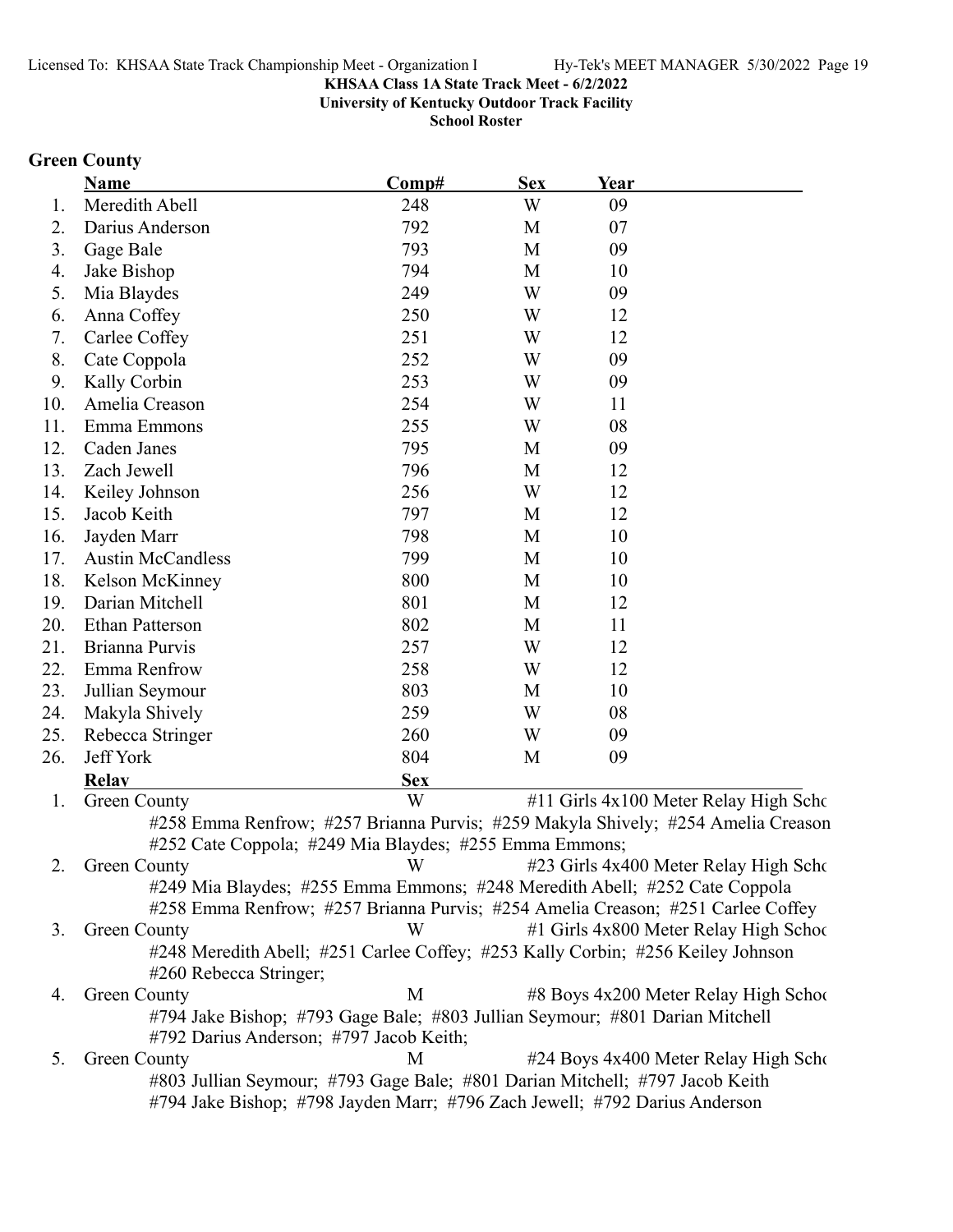**University of Kentucky Outdoor Track Facility**

**School Roster**

#### **Green County**

| <b>Relay</b>          |                                                                          | Sex |                                           |
|-----------------------|--------------------------------------------------------------------------|-----|-------------------------------------------|
| 6. Green County       | M                                                                        |     | $#2$ Boys $4x800$ Meter Relay High School |
|                       | #804 Jeff York; #802 Ethan Patterson; #798 Jayden Marr; #796 Zach Jewell |     |                                           |
| #792 Darius Anderson; |                                                                          |     |                                           |

### **Hancock County**

|     | Name                                    | Comp#        | <b>Sex</b> | Year                                                             |  |
|-----|-----------------------------------------|--------------|------------|------------------------------------------------------------------|--|
|     | Abi Decker                              | 261          | W          | 07                                                               |  |
| 2.  | Carolina Jones                          | 262          | W          | 07                                                               |  |
| 3.  | Cooper Jones                            | 805          | M          | 08                                                               |  |
| 4.  | Julianna Nevitt                         | 263          | W          | 10                                                               |  |
|     | Lauren Proctor                          | 264          | W          | 12                                                               |  |
| 6.  | Lexus Ralph                             | 265          | W          | 11                                                               |  |
| 7.  | Isabella Ross                           | 266          | W          | 08                                                               |  |
| 8.  | Alaina Rudd                             | 267          | W          | 08                                                               |  |
| 9.  | <b>Allyson Voyles</b>                   | 268          | W          | 12                                                               |  |
| 10. | Tessa Walls                             | 269          | W          | 07                                                               |  |
| 11. | Sydney Weatherholt                      | 270          | W          | 10                                                               |  |
|     | <b>Relav</b>                            | <b>Sex</b>   |            |                                                                  |  |
|     | $\mu_{\text{anool}}$ $\mu_{\text{out}}$ | $\mathbf{X}$ |            | $#22$ Girls $A_{\mathbf{v}}$ 400 Motor $\mathbf{D}_{\mathbf{u}}$ |  |

1. Hancock County **1. Hancock County 6. All Schools Example 3. All Schools Ax400 Meter Relay High Schools Ax400 Meter Relay High Schools Ax400 Meter Relay High Schools Ax400 Meter Relay High Schools Ax400 Meter Relay Hig** #270 Sydney Weatherholt; #268 Allyson Voyles; #266 Isabella Ross; #265 Lexus Ralph #267 Alaina Rudd; #261 Abi Decker; #262 Carolina Jones; #269 Tessa Walls

2. Hancock County W #1 Girls 4x800 Meter Relay High School #268 Allyson Voyles; #266 Isabella Ross; #270 Sydney Weatherholt; #265 Lexus Ralph #262 Carolina Jones; #264 Lauren Proctor; #263 Julianna Nevitt; #261 Abi Decker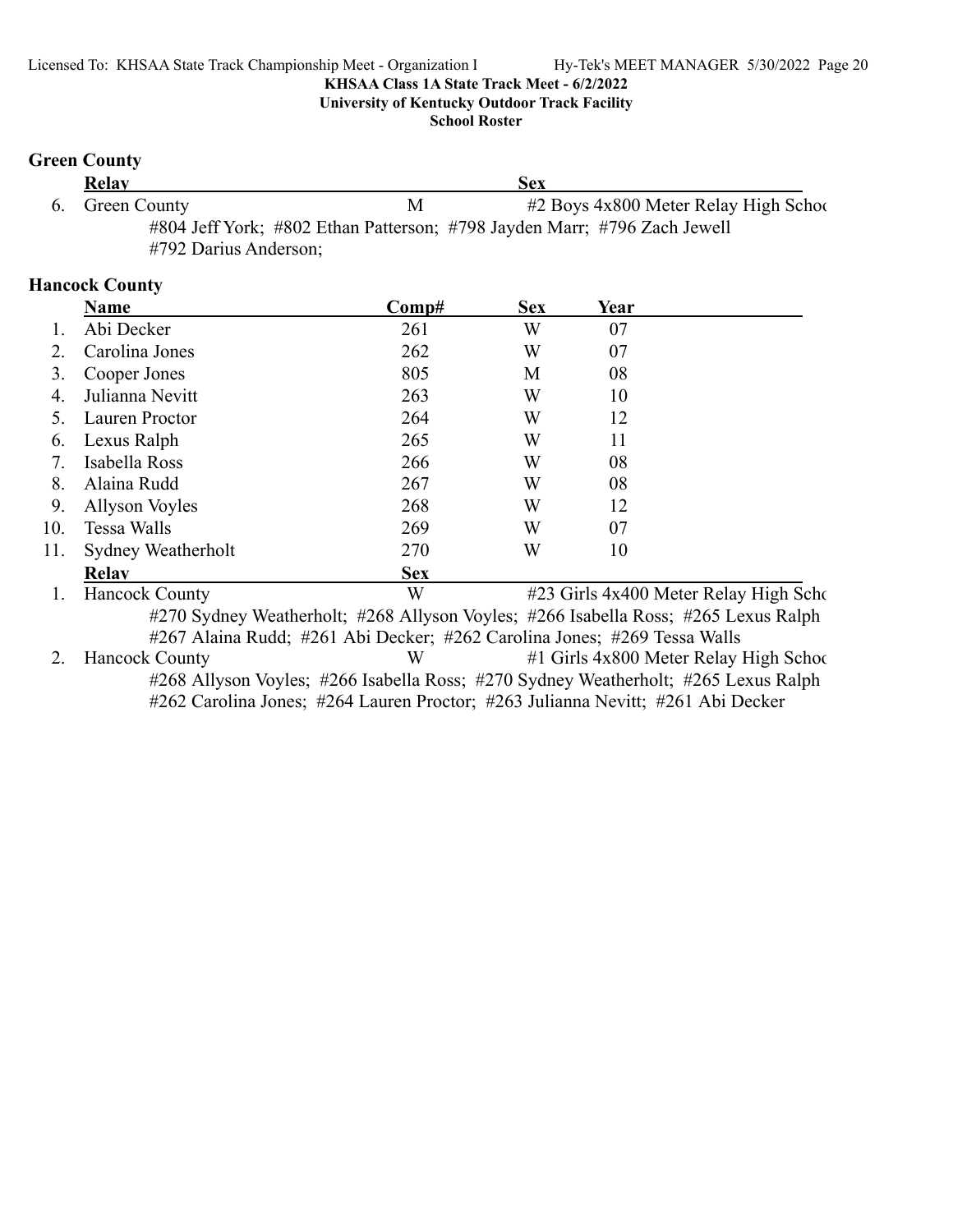**University of Kentucky Outdoor Track Facility**

**School Roster**

#### **Harlan**

|     | <b>Name</b>                                                                | Comp#      | <b>Sex</b> | Year |                                       |
|-----|----------------------------------------------------------------------------|------------|------------|------|---------------------------------------|
|     | Darius Akal                                                                | 806        | M          | 10   |                                       |
| 2.  | Jordan Akal                                                                | 807        | М          | 12   |                                       |
| 3.  | Jaedyn Gist                                                                | 808        | М          | 11   |                                       |
| 4.  | Johann Gist                                                                | 809        | М          | 12   |                                       |
| 5.  | Abbie Jones                                                                | 271        | W          | 09   |                                       |
| 6.  | Peighton Jones                                                             | 272        | W          | 11   |                                       |
| 7.  | Marissa Marlowe                                                            | 273        | W          | 11   |                                       |
| 8.  | Kaleb McLendon                                                             | 810        | М          | 12   |                                       |
| 9.  | Kyler McLendon                                                             | 811        | М          | 11   |                                       |
| 10. | Cade Middleton                                                             | 812        | М          | 12   |                                       |
| 11. | Emma Owens                                                                 | 274        | W          | 11   |                                       |
| 12. | Mia Pace                                                                   | 275        | W          | 11   |                                       |
| 13. | Willow Schwenke                                                            | 276        | W          | 12   |                                       |
|     | <b>Relav</b>                                                               | <b>Sex</b> |            |      |                                       |
| 1.  | Harlan                                                                     | W          |            |      | #23 Girls 4x400 Meter Relay High Scho |
|     | #276 Willow Schwenke; #275 Mia Pace; #272 Peighton Jones; #271 Abbie Jones |            |            |      |                                       |
|     | #274 Emma Owens;                                                           |            |            |      |                                       |
|     | Harlan                                                                     | М          |            |      | #12 Boys 4x100 Meter Relay High Scho  |
|     | #810 Kaleb McLendon; #806 Darius Akal; #808 Jaedyn Gist; #809 Johann Gist  |            |            |      |                                       |

#807 Jordan Akal; #811 Kyler McLendon;

3. Harlan M #8 Boys 4x200 Meter Relay High School #810 Kaleb McLendon; #806 Darius Akal; #808 Jaedyn Gist; #809 Johann Gist #807 Jordan Akal; #811 Kyler McLendon;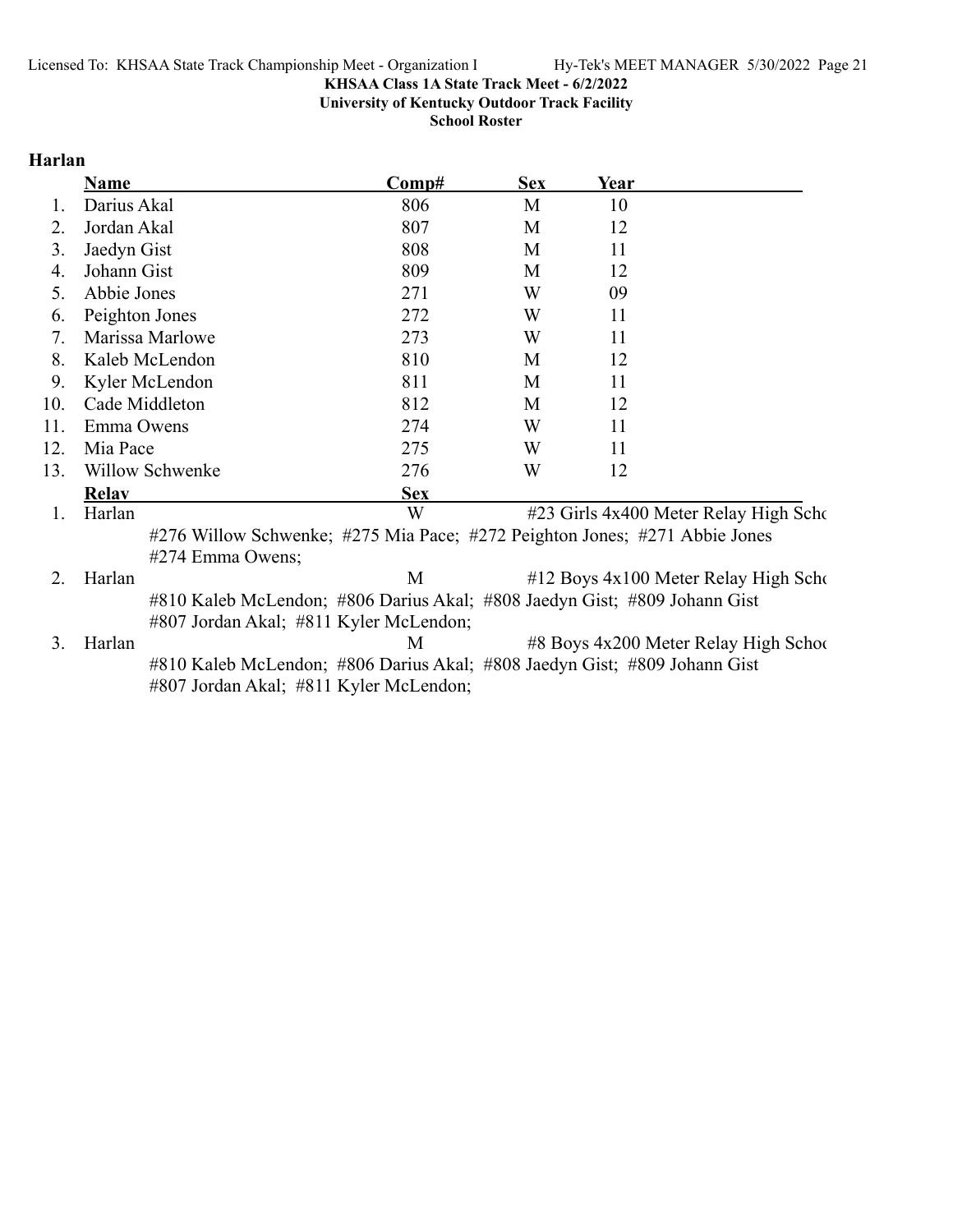**University of Kentucky Outdoor Track Facility**

**School Roster**

### **Highlands Latin**

|     | <b>Name</b>                                                     | Comp#      | <b>Sex</b> | Year                                                                                |
|-----|-----------------------------------------------------------------|------------|------------|-------------------------------------------------------------------------------------|
| Ι.  | Katherine Baum                                                  | 277        | W          | 09                                                                                  |
| 2.  | <b>Asher Bitner</b>                                             | 813        | M          | 09                                                                                  |
| 3.  | Benjamin Bitner                                                 | 814        | M          | 09                                                                                  |
| 4.  | Logan Boyd                                                      | 278        | W          | 07                                                                                  |
| 5.  | Parker Boyd                                                     | 815        | M          | 09                                                                                  |
| 6.  | Josiah Claunch                                                  | 816        | M          | 10                                                                                  |
| 7.  | Molly-Louise Denley                                             | 279        | W          | 09                                                                                  |
| 8.  | Ulla Dodd                                                       | 280        | W          | 09                                                                                  |
| 9.  | Sophie Krumhansl                                                | 281        | W          | 11                                                                                  |
| 10. | Clayton Nau                                                     | 817        | M          | 10                                                                                  |
| 11. | Myla Pryor                                                      | 282        | W          | 11                                                                                  |
| 12. | <b>Mason Rizzo</b>                                              | 818        | M          | 11                                                                                  |
| 13. | Jonny Steinrock                                                 | 819        | M          | 12                                                                                  |
| 14. | Brendan Vander Woude                                            | 820        | M          | 11                                                                                  |
| 15. | Josh Vander Woude                                               | 821        | M          | 09                                                                                  |
| 16. | Caroline White                                                  | 283        | W          | 09                                                                                  |
|     | <b>Relay</b>                                                    | <b>Sex</b> |            |                                                                                     |
| 1.  | <b>Highlands Latin</b>                                          | W          |            | #7 Girls 4x200 Meter Relay High School                                              |
|     |                                                                 |            |            | #277 Katherine Baum; #279 Molly-Louise Denley; #283 Caroline White; #280 Ulla Dodd  |
|     | #278 Logan Boyd; #282 Myla Pryor;                               |            |            |                                                                                     |
| 2.  | Highlands Latin                                                 | M          |            | #24 Boys 4x400 Meter Relay High Scho                                                |
|     | #820 Brendan Vander Woude; #813 Asher Bitner; #817 Clayton Nau; |            |            | #815 Parker Boyd; #821 Josh Vander Woude; #819 Jonny Steinrock; #816 Josiah Claunch |
| 3.  | Highlands Latin                                                 | M          |            | #2 Boys 4x800 Meter Relay High School                                               |
|     |                                                                 |            |            | #813 Asher Bitner; #818 Mason Rizzo; #814 Benjamin Bitner; #817 Clayton Nau         |
|     | #819 Jonny Steinrock;                                           |            |            |                                                                                     |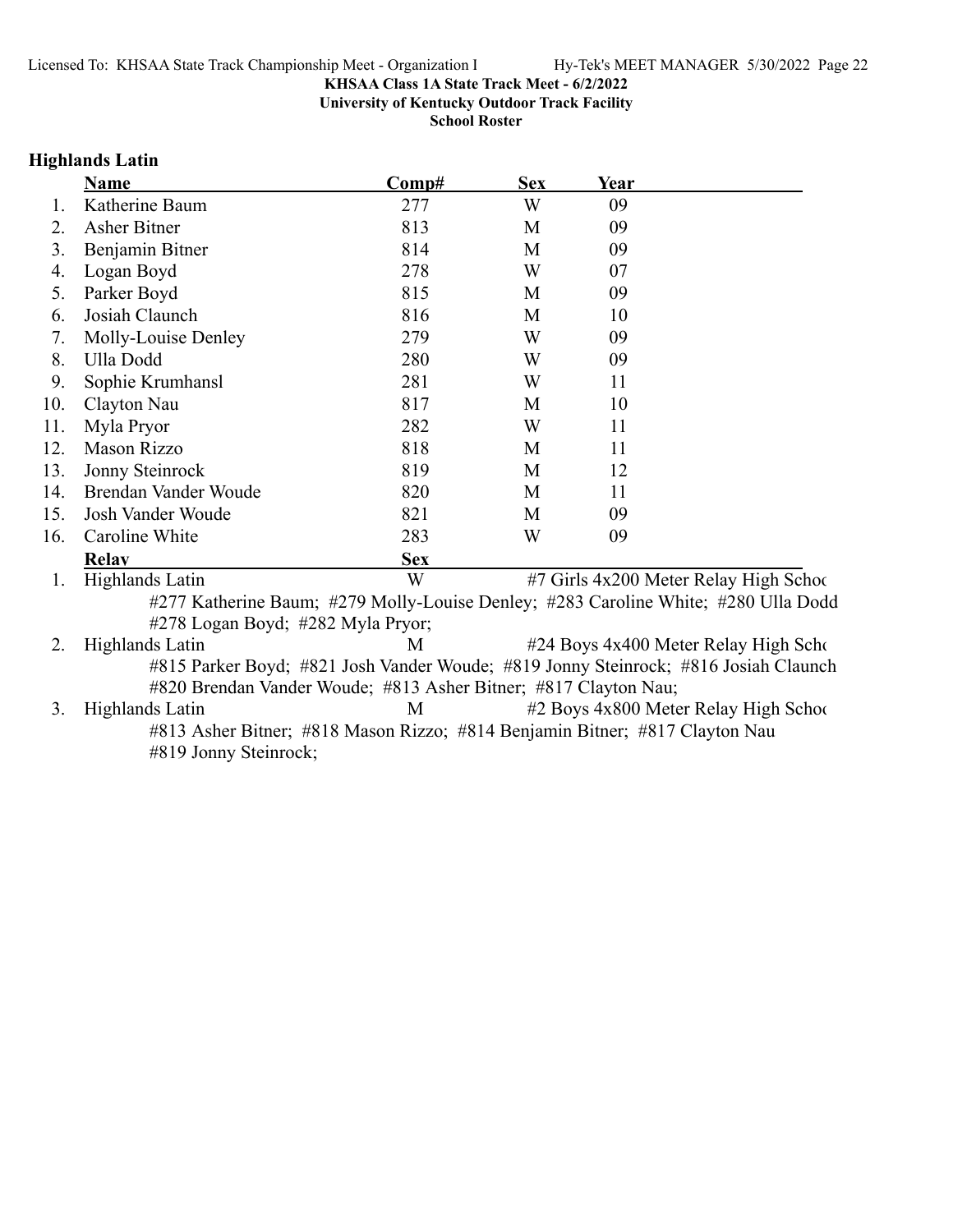**University of Kentucky Outdoor Track Facility**

**School Roster**

### **Holy Cross (Covington)**

|     | <b>Name</b>                                                                  | Comp#      | <b>Sex</b> | Year |                                       |
|-----|------------------------------------------------------------------------------|------------|------------|------|---------------------------------------|
|     | Alex Bunton                                                                  | 822        | M          | 10   |                                       |
|     | Parker Deaton                                                                | 823        | M          | 10   |                                       |
| 3.  | Carter Engle                                                                 | 824        | M          | 11   |                                       |
| 4.  | Will Fuller                                                                  | 825        | M          | 11   |                                       |
| 5.  | Gavin Goetz                                                                  | 826        | M          | 09   |                                       |
| 6.  | Philip Hall                                                                  | 827        | M          | 09   |                                       |
| 7.  | Joel Kaiser                                                                  | 828        | M          | 11   |                                       |
| 8.  | Lucas McGuire                                                                | 829        | M          | 09   |                                       |
| 9.  | Joseph Mullins                                                               | 830        | M          | 12   |                                       |
| 10. | Dalton Sunday                                                                | 831        | M          | 12   |                                       |
| 11. | Wyatt Sunday                                                                 | 832        | M          | 11   |                                       |
| 12. | Nathan Wendt                                                                 | 833        | M          | 11   |                                       |
|     | <b>Relay</b>                                                                 | <b>Sex</b> |            |      |                                       |
|     | Holy Cross (Covington)                                                       | M          |            |      | #8 Boys 4x200 Meter Relay High School |
|     | #830 Joseph Mullins; #831 Dalton Sunday; #828 Joel Kaiser; #832 Wyatt Sunday |            |            |      |                                       |
|     | #826 Gavin Goetz; #827 Philip Hall; #824 Carter Engle; #833 Nathan Wendt     |            |            |      |                                       |
|     | Holy Cross (Covington)                                                       | M          |            |      | #2 Boys 4x800 Meter Relay High School |
|     | #828 Joel Kaiser; #831 Dalton Sunday; #832 Wyatt Sunday; #824 Carter Engle   |            |            |      |                                       |
|     | #823 Parker Deaton; #822 Alex Bunton; #825 Will Fuller; #829 Lucas McGuire   |            |            |      |                                       |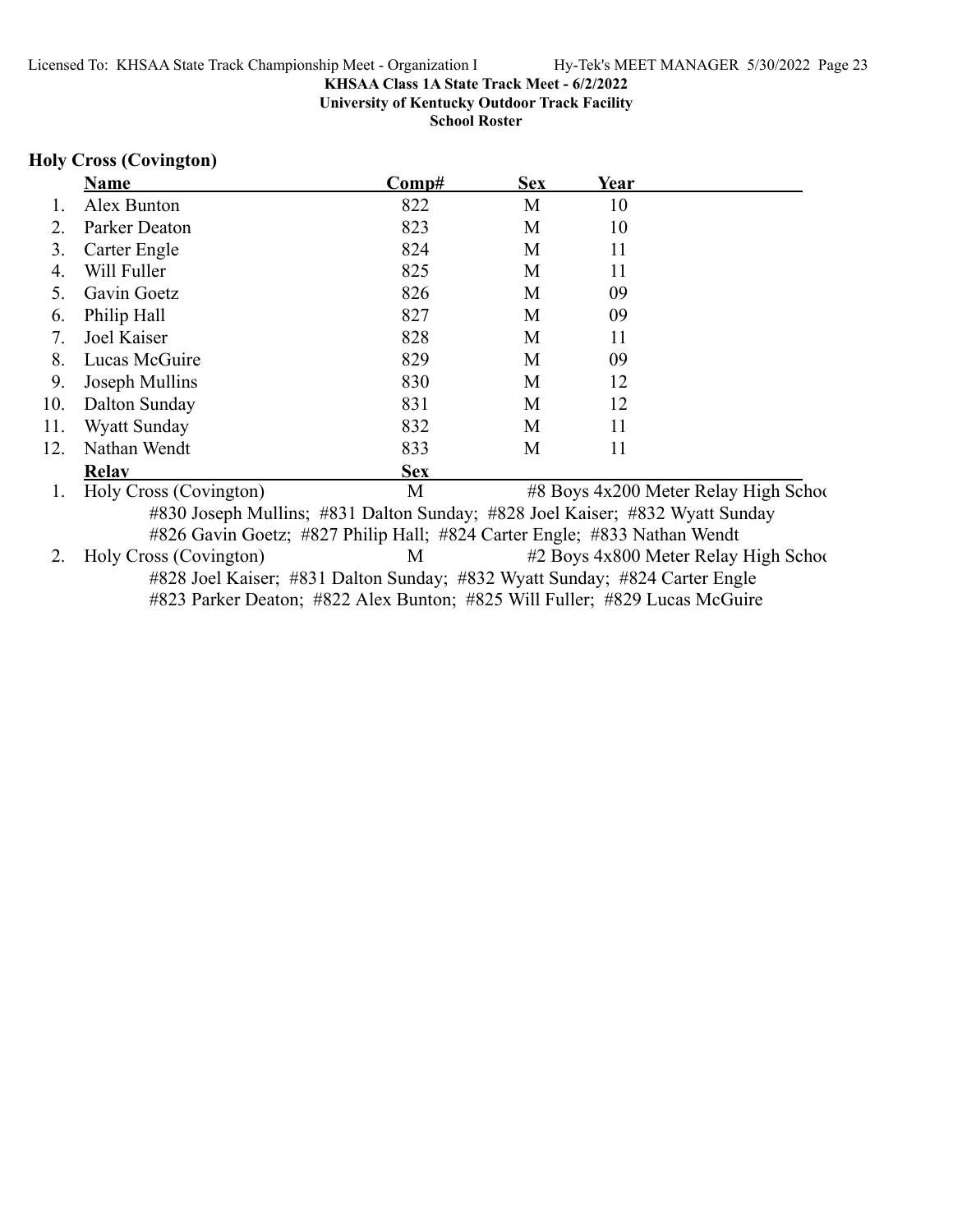**University of Kentucky Outdoor Track Facility**

**School Roster**

#### **Holy Cross (Louisville)**

|     | <u>Name</u>                                                                               | Comp#        | <b>Sex</b> | Year                                     |  |
|-----|-------------------------------------------------------------------------------------------|--------------|------------|------------------------------------------|--|
| 1.  | <b>Tyler Ballard</b>                                                                      | 834          | M          | 11                                       |  |
| 2.  | Emma Baxter                                                                               | 284          | W          | 10                                       |  |
| 3.  | <b>Ryan Britz</b>                                                                         | 835          | M          | 09                                       |  |
| 4.  | Kelsey Ellis                                                                              | 285          | W          | 09                                       |  |
| 5.  | Keith Hadley                                                                              | 836          | M          | 09                                       |  |
| 6.  | Jayse Hardesty                                                                            | 837          | M          | 10                                       |  |
| 7.  | <b>Trinity Howard</b>                                                                     | 286          | W          | 10                                       |  |
| 8.  | Dylan Jacobs                                                                              | 838          | M          | 10                                       |  |
| 9.  | Becca Kaelin                                                                              | 287          | W          | 11                                       |  |
| 10. | <b>Triston Key</b>                                                                        | 839          | M          | 11                                       |  |
| 11. | Emily Kulp                                                                                | 288          | W          | 10                                       |  |
| 12. | Ava Mattingly                                                                             | 289          | W          | 09                                       |  |
| 13. | <b>Mason Miles</b>                                                                        | 840          | M          | 10                                       |  |
| 14. | <b>Breaze Oneal</b>                                                                       | 290          | W          | 09                                       |  |
| 15. | Maddox Pence                                                                              | 841          | M          | 10                                       |  |
| 16. | Jaron Rhea                                                                                | 842          | M          | 11                                       |  |
| 17. | Alex Riley                                                                                | 843          | M          | 10                                       |  |
| 18. | Jaxson Ruccio                                                                             | 844          | M          | 09                                       |  |
| 19. | Nate Siegrist                                                                             | 845          | M          | 12                                       |  |
| 20. | Lindsay Smith                                                                             | 291          | W          | 12                                       |  |
| 21. | <b>Malek Stratton</b>                                                                     | 846          | M          | 12                                       |  |
| 22. | Mattie Streble                                                                            | 292          | W          | 11                                       |  |
| 23. | Callahan Wiegandt                                                                         | 293          | W          | 12                                       |  |
|     | <b>Relay</b>                                                                              | <b>Sex</b>   |            |                                          |  |
|     | $\text{H}_{\text{a}}\text{I}_{\text{v}}$ $\text{C}_{\text{meas}}$ (L $\text{arrows}$ 11.) | $\mathbf{V}$ |            | $\#11$ Cials $4x100$ Meter Relay High S. |  |

1. Holy Cross (Louisville) W #11 Girls 4x100 Meter Relay High Scho #284 Emma Baxter; #286 Trinity Howard; #292 Mattie Streble; #293 Callahan Wiegandt #288 Emily Kulp; #285 Kelsey Ellis; #287 Becca Kaelin; #290 Breaze Oneal 2. Holy Cross (Louisville) W #7 Girls 4x200 Meter Relay High School #288 Emily Kulp; #284 Emma Baxter; #286 Trinity Howard; #292 Mattie Streble #293 Callahan Wiegandt; #289 Ava Mattingly; #285 Kelsey Ellis; #291 Lindsay Smith 3. Holy Cross (Louisville) M #12 Boys 4x100 Meter Relay High Scho #836 Keith Hadley; #837 Jayse Hardesty; #845 Nate Siegrist; #846 Malek Stratton #844 Jaxson Ruccio; #834 Tyler Ballard; #841 Maddox Pence; #843 Alex Riley 4. Holy Cross (Louisville) M #24 Boys 4x400 Meter Relay High School #834 Tyler Ballard; #835 Ryan Britz; #837 Jayse Hardesty; #842 Jaron Rhea #839 Triston Key; #838 Dylan Jacobs; #840 Mason Miles; #843 Alex Riley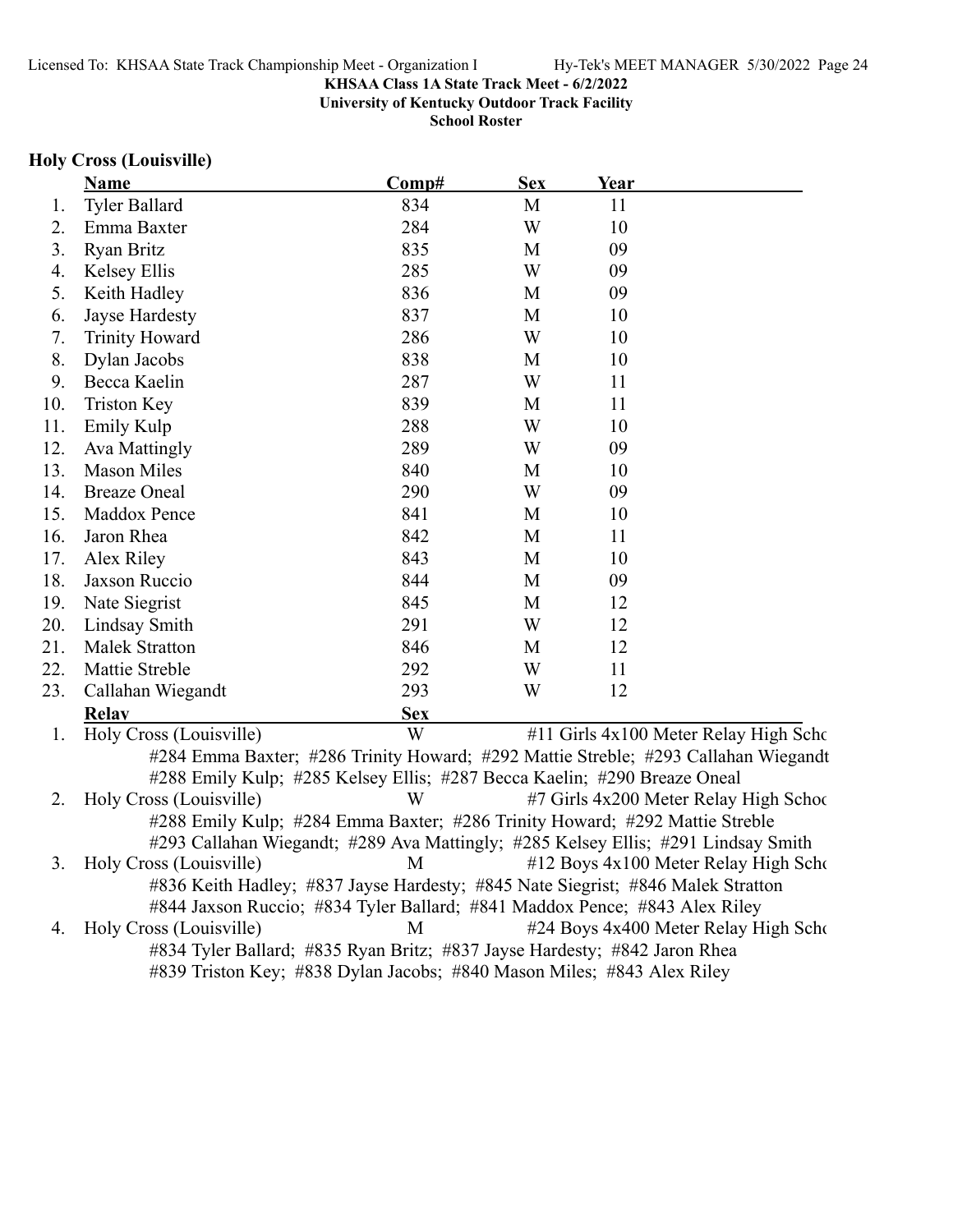**University of Kentucky Outdoor Track Facility**

**School Roster**

#### **Jackson County**

|    | Name                    | Comp#      | <b>Sex</b> | Year |                                             |
|----|-------------------------|------------|------------|------|---------------------------------------------|
| 1. | Morgan Bellamy          | 847        | M          | 12   |                                             |
| 2. | Noah Collett            | 848        | M          | 09   |                                             |
| 3. | Nick Combs              | 849        | M          | 12   |                                             |
| 4. | <b>Trenton Hammonds</b> | 850        | M          | 12   |                                             |
| 5. | Jayden Hobbs            | 851        | M          | 10   |                                             |
| 6. | Isabelle Shearer        | 294        | W          | 09   |                                             |
|    | <b>Relav</b>            | <b>Sex</b> |            |      |                                             |
|    | Jackson County          | M          |            |      | $#12$ Roys $A$ v $100$ Meter Relay High Scl |

1. Jackson County 1. Jackson County 1. Jackson County #848 Noah Collett; #851 Jayden Hobbs; #849 Nick Combs; #850 Trenton Hammonds

#### **Jenkins**

|    | Name                                                                                               | $\bf Comp\#$ | <b>Sex</b> | Year |                                        |
|----|----------------------------------------------------------------------------------------------------|--------------|------------|------|----------------------------------------|
|    | Mason Ballou                                                                                       | 295          | W          | 12   |                                        |
| 2. | Alyssa Fields                                                                                      | 296          | W          | 10   |                                        |
| 3. | Makayla Morris                                                                                     | 297          | W          | 08   |                                        |
| 4. | Hope Roark                                                                                         | 298          | W          | 10   |                                        |
| 5. | Emma Stewart                                                                                       | 299          | W          | 10   |                                        |
| 6. | Traistine White                                                                                    | 300          | W          | 08   |                                        |
|    | Relay                                                                                              | <b>Sex</b>   |            |      |                                        |
|    | Jenkins                                                                                            | W            |            |      | #7 Girls 4x200 Meter Relay High School |
|    | #295 Mason Ballou; #296 Alyssa Fields; #300 Traistine White; #299 Emma Stewart<br>#298 Hope Roark; |              |            |      |                                        |

2. Jenkins W #23 Girls 4x400 Meter Relay High Scho #295 Mason Ballou; #296 Alyssa Fields; #298 Hope Roark; #299 Emma Stewart #300 Traistine White; #297 Makayla Morris;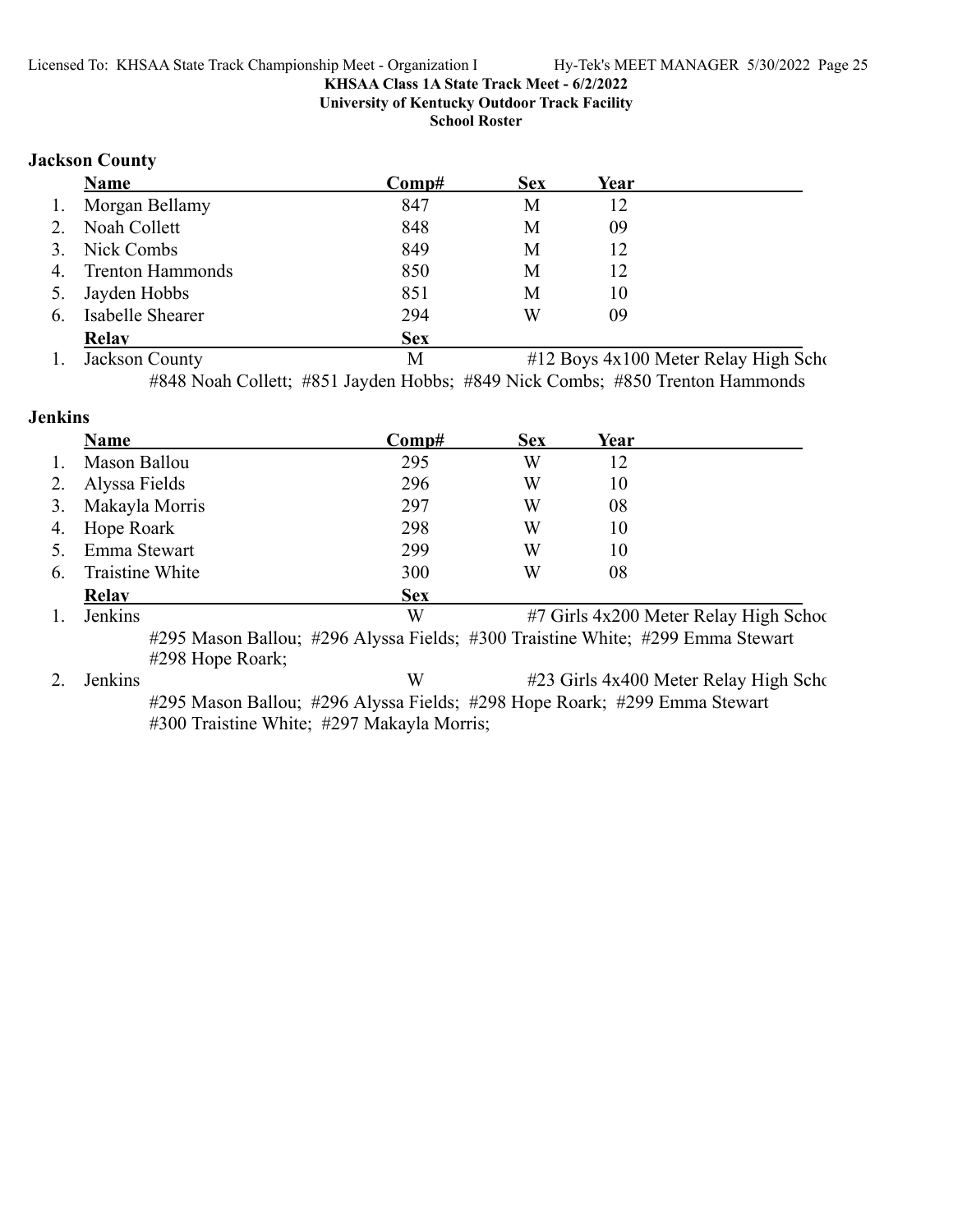**University of Kentucky Outdoor Track Facility**

**School Roster**

# **Kentucky Country Day**

|     | Name                                                                                                                                                       | Comp#      | <b>Sex</b> | Year |                                        |
|-----|------------------------------------------------------------------------------------------------------------------------------------------------------------|------------|------------|------|----------------------------------------|
| 1.  | Clay Bockhorst                                                                                                                                             | 852        | M          | 12   |                                        |
| 2.  | <b>Brooke Bonar</b>                                                                                                                                        | 301        | W          | 11   |                                        |
| 3.  | Carter Brown                                                                                                                                               | 853        | M          | 11   |                                        |
| 4.  | Abby Caudill                                                                                                                                               | 302        | W          | 12   |                                        |
| 5.  | <b>Bryce Davis</b>                                                                                                                                         | 854        | M          | 09   |                                        |
| 6.  | Sem Ferid                                                                                                                                                  | 855        | M          | 12   |                                        |
| 7.  | Briah Hawker                                                                                                                                               | 303        | W          | 10   |                                        |
| 8.  | Natalie Hayden                                                                                                                                             | 304        | W          | 11   |                                        |
| 9.  | Xavier Hayden                                                                                                                                              | 856        | M          | 11   |                                        |
| 10. | Ava Hurwitz                                                                                                                                                | 305        | W          | 10   |                                        |
| 11. | Caroline Hutchins                                                                                                                                          | 306        | W          | 10   |                                        |
| 12. | Ayden Jackson                                                                                                                                              | 857        | M          | 09   |                                        |
| 13. | Symone Jackson                                                                                                                                             | 307        | W          | 10   |                                        |
| 14. | <b>Megan Maines</b>                                                                                                                                        | 308        | W          | 12   |                                        |
| 15. | Maddox Miller                                                                                                                                              | 309        | W          | 11   |                                        |
| 16. | Minhal Nazeer                                                                                                                                              | 310        | W          | 10   |                                        |
| 17. | Sonia Panchal                                                                                                                                              | 311        | W          | 12   |                                        |
| 18. | Logan Purkiss                                                                                                                                              | 858        | M          | 12   |                                        |
| 19. | Ahilan Rangaswamy                                                                                                                                          | 859        | M          | 11   |                                        |
| 20. | Andrea Rice                                                                                                                                                | 312        | W          | 12   |                                        |
| 21. | Isaiah Robinson                                                                                                                                            | 860        | M          | 12   |                                        |
| 22. | <b>Haley Schoenegge</b>                                                                                                                                    | 313        | W          | 11   |                                        |
| 23. | Ryan Shaps                                                                                                                                                 | 861        | M          | 09   |                                        |
| 24. | Lakayla Smith                                                                                                                                              | 314        | W          | 12   |                                        |
| 25. | Kyle Stepteau                                                                                                                                              | 862        | M          | 09   |                                        |
| 26. | Max Stucky                                                                                                                                                 | 863        | M          | 11   |                                        |
| 27. | <b>Charles Thomas</b>                                                                                                                                      | 864        | M          | 09   |                                        |
| 28. | Parker Touma                                                                                                                                               | 865        | M          | 12   |                                        |
|     | <b>Relay</b>                                                                                                                                               | <b>Sex</b> |            |      |                                        |
| 1.  | Kentucky Country Day                                                                                                                                       | W          |            |      | #7 Girls 4x200 Meter Relay High School |
|     | #307 Symone Jackson; #308 Megan Maines; #306 Caroline Hutchins; #314 Lakayla Smith                                                                         |            |            |      |                                        |
|     | #310 Minhal Nazeer; #302 Abby Caudill; #304 Natalie Hayden; #301 Brooke Bonar                                                                              |            |            |      |                                        |
| 2.  | <b>Kentucky Country Day</b>                                                                                                                                | W          |            |      | #23 Girls 4x400 Meter Relay High Scho  |
|     | #312 Andrea Rice; #313 Haley Schoenegge; #311 Sonia Panchal; #309 Maddox Miller                                                                            |            |            |      |                                        |
|     | #302 Abby Caudill; #308 Megan Maines; #304 Natalie Hayden; #307 Symone Jackson                                                                             |            |            |      |                                        |
| 3.  | Kentucky Country Day                                                                                                                                       | W          |            |      | #1 Girls 4x800 Meter Relay High School |
|     | #312 Andrea Rice; #313 Haley Schoenegge; #309 Maddox Miller; #311 Sonia Panchal                                                                            |            |            |      |                                        |
|     | #304 Natalie Hayden; #305 Ava Hurwitz; #303 Briah Hawker; #308 Megan Maines                                                                                |            |            |      |                                        |
| 4.  | <b>Kentucky Country Day</b>                                                                                                                                | M          |            |      | #12 Boys 4x100 Meter Relay High Scho   |
|     | #853 Carter Brown; #852 Clay Bockhorst; #860 Isaiah Robinson; #862 Kyle Stepteau                                                                           |            |            |      |                                        |
|     | #855 Sem Ferid; #863 Max Stucky; #859 Ahilan Rangaswamy; #854 Bryce Davis                                                                                  |            |            |      |                                        |
| 5.  | Kentucky Country Day                                                                                                                                       | M          |            |      | #8 Boys 4x200 Meter Relay High School  |
|     | #862 Kyle Stepteau; #865 Parker Touma; #860 Isaiah Robinson; #855 Sem Ferid<br>#863 Max Stucky; #852 Clay Bockhorst; #853 Carter Brown; #857 Ayden Jackson |            |            |      |                                        |
|     |                                                                                                                                                            |            |            |      |                                        |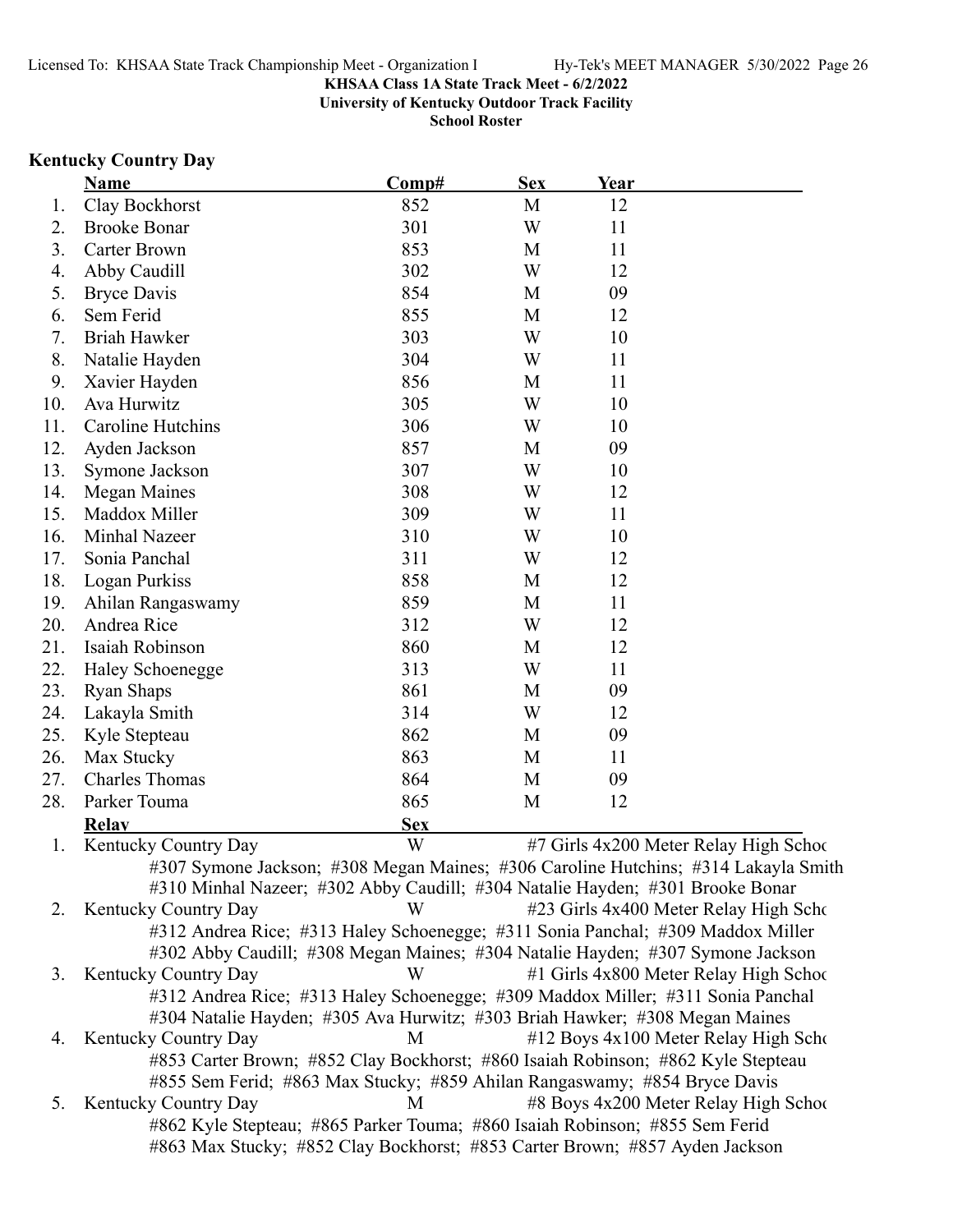### **Kentucky Country Day**

| <b>Relay</b>            |   | Sex                                                                   |                                                                                      |
|-------------------------|---|-----------------------------------------------------------------------|--------------------------------------------------------------------------------------|
| 6. Kentucky Country Day | M |                                                                       | #24 Boys 4x400 Meter Relay High Scho                                                 |
|                         |   | #865 Parker Touma; #853 Carter Brown; #863 Max Stucky; #855 Sem Ferid |                                                                                      |
|                         |   |                                                                       | #864 Charles Thomas; #852 Clay Bockhorst; #858 Logan Purkiss; #859 Ahilan Rangaswamy |
|                         |   |                                                                       |                                                                                      |

# **Lee County**

|     | Name            | `omn# | Sex | rear       |  |
|-----|-----------------|-------|-----|------------|--|
| . . | Weslyn McIntosh | ັ້ນ   | ۱л  | . .<br>$-$ |  |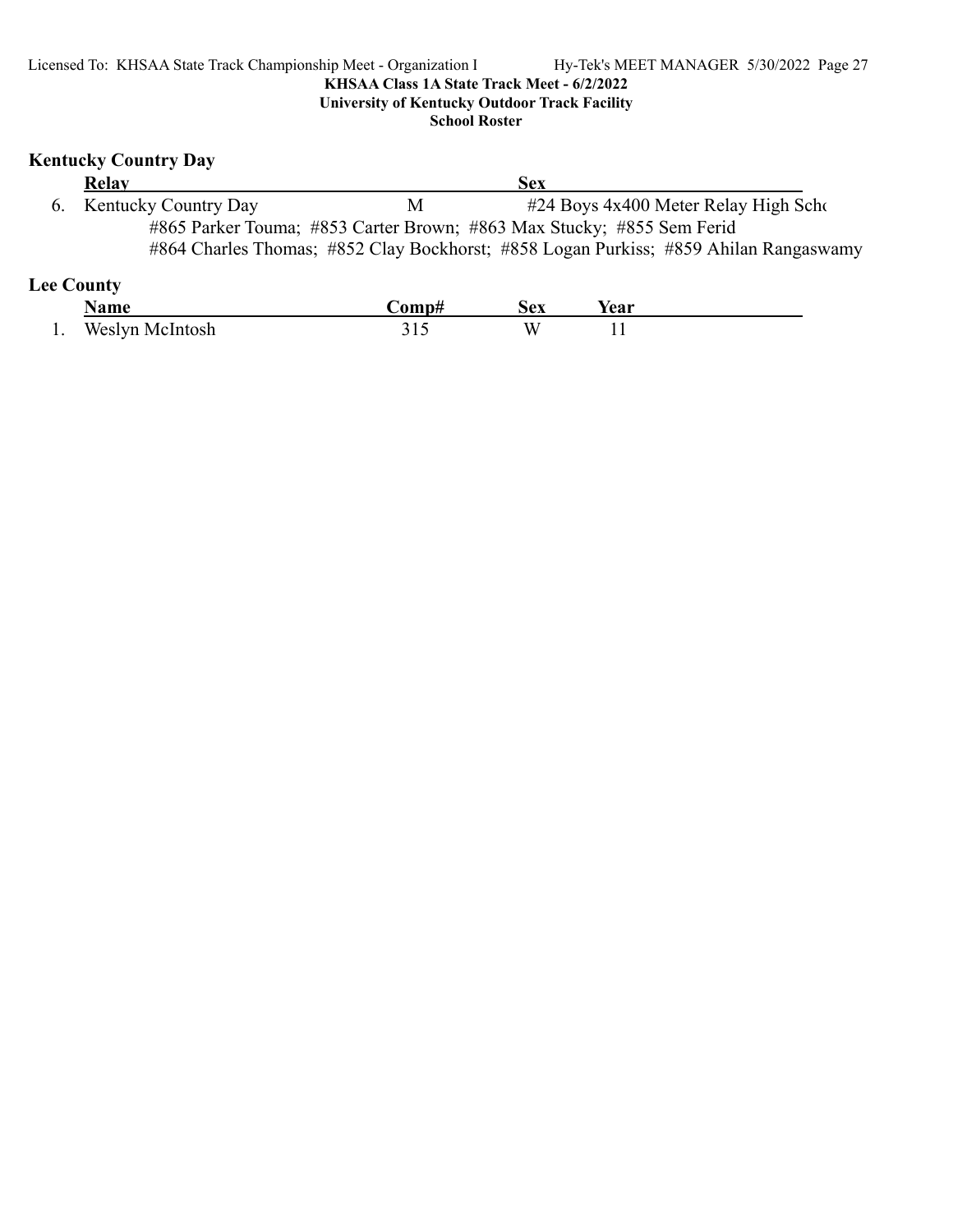**University of Kentucky Outdoor Track Facility**

**School Roster**

### **Leslie County**

| W<br>Payton Asher<br>316<br>07<br>1.<br>08<br>Natalie Banks<br>317<br>W<br>2.<br>3.<br>Paton Bramble<br>866<br>07<br>M<br>Caroline Buckle<br>W<br>318<br>11<br>4.<br>11<br>5.<br>Matthew Buckle<br>867<br>M<br>868<br>Taylor Callahan<br>12<br>M<br>6.<br>08<br>7.<br><b>Chance Collins</b><br>869<br>M<br>W<br>8.<br><b>Baylee Davidson</b><br>319<br>11<br>9.<br><b>Bradee Davidson</b><br>870<br>11<br>M<br>Korbin Fletcher<br>08<br>10.<br>871<br>M<br>Cole Hensley<br>872<br>M<br>08<br>11.<br>12.<br>320<br>W<br>07<br>Jaelyn Johnson<br>873<br>13.<br>Grayson Lewis<br>11<br>M<br>321<br>14.<br>Eden Melton<br>W<br>10<br>15.<br>874<br>10<br>Ming Melton<br>M<br>W<br>11<br>16.<br>322<br>Kenzie Morgan<br>323<br>08<br>17.<br>Ava Napier<br>W<br>18.<br>324<br>W<br>10<br>Iris Napier<br>325<br>07<br>19.<br>W<br>Kenley Napier<br>20.<br>875<br>M<br>10<br>Conner Nightingale<br>326<br>W<br>09<br>21.<br>Gabriella Ostrander<br>22.<br>876<br>11<br>Wyatt Ostrander<br>M<br>23.<br>327<br>W<br>09<br><b>Emily Roark</b><br>877<br>24.<br>Kollin Xavier Roark<br>07<br>M<br>328<br>25.<br>W<br>08<br>Hayley Smith<br>329<br>08<br>W<br>26.<br>Peyton Turner<br>27.<br>878<br>10<br>Gage Witt<br>M<br><b>Relay</b><br><b>Sex</b><br>W<br>#11 Girls 4x100 Meter Relay High Scho<br>Leslie County<br>1.<br>#323 Ava Napier; #327 Emily Roark; #328 Hayley Smith; #321 Eden Melton<br>#326 Gabriella Ostrander; #324 Iris Napier; #329 Peyton Turner; #320 Jaelyn Johnson<br>Leslie County<br>2.<br>#7 Girls 4x200 Meter Relay High School<br>W<br>#327 Emily Roark; #328 Hayley Smith; #329 Peyton Turner; #320 Jaelyn Johnson<br>#323 Ava Napier; #316 Payton Asher; #317 Natalie Banks; #322 Kenzie Morgan<br>#23 Girls 4x400 Meter Relay High Scho<br>3. Leslie County<br>W<br>#321 Eden Melton; #326 Gabriella Ostrander; #329 Peyton Turner; #320 Jaelyn Johnson<br>#327 Emily Roark; #318 Caroline Buckle; #328 Hayley Smith; #325 Kenley Napier<br>#1 Girls 4x800 Meter Relay High School<br>Leslie County<br>W<br>4.<br>#326 Gabriella Ostrander; #318 Caroline Buckle; #320 Jaelyn Johnson; #329 Peyton Turner<br>#316 Payton Asher; #325 Kenley Napier; #328 Hayley Smith; #317 Natalie Banks<br>#24 Boys 4x400 Meter Relay High Scho<br>Leslie County<br>M<br>5.<br>#867 Matthew Buckle; #876 Wyatt Ostrander; #871 Korbin Fletcher; #878 Gage Witt | Name | Comp# | <b>Sex</b> | Year |  |
|-----------------------------------------------------------------------------------------------------------------------------------------------------------------------------------------------------------------------------------------------------------------------------------------------------------------------------------------------------------------------------------------------------------------------------------------------------------------------------------------------------------------------------------------------------------------------------------------------------------------------------------------------------------------------------------------------------------------------------------------------------------------------------------------------------------------------------------------------------------------------------------------------------------------------------------------------------------------------------------------------------------------------------------------------------------------------------------------------------------------------------------------------------------------------------------------------------------------------------------------------------------------------------------------------------------------------------------------------------------------------------------------------------------------------------------------------------------------------------------------------------------------------------------------------------------------------------------------------------------------------------------------------------------------------------------------------------------------------------------------------------------------------------------------------------------------------------------------------------------------------------------------------------------------------------------------------------------------------------------------------------------------------------------------------------------------------------------------------------------------------------------------------------------------------------------------------------------------------------------------------------------------------------------------------------------------------------------------------------------------------|------|-------|------------|------|--|
|                                                                                                                                                                                                                                                                                                                                                                                                                                                                                                                                                                                                                                                                                                                                                                                                                                                                                                                                                                                                                                                                                                                                                                                                                                                                                                                                                                                                                                                                                                                                                                                                                                                                                                                                                                                                                                                                                                                                                                                                                                                                                                                                                                                                                                                                                                                                                                       |      |       |            |      |  |
|                                                                                                                                                                                                                                                                                                                                                                                                                                                                                                                                                                                                                                                                                                                                                                                                                                                                                                                                                                                                                                                                                                                                                                                                                                                                                                                                                                                                                                                                                                                                                                                                                                                                                                                                                                                                                                                                                                                                                                                                                                                                                                                                                                                                                                                                                                                                                                       |      |       |            |      |  |
|                                                                                                                                                                                                                                                                                                                                                                                                                                                                                                                                                                                                                                                                                                                                                                                                                                                                                                                                                                                                                                                                                                                                                                                                                                                                                                                                                                                                                                                                                                                                                                                                                                                                                                                                                                                                                                                                                                                                                                                                                                                                                                                                                                                                                                                                                                                                                                       |      |       |            |      |  |
|                                                                                                                                                                                                                                                                                                                                                                                                                                                                                                                                                                                                                                                                                                                                                                                                                                                                                                                                                                                                                                                                                                                                                                                                                                                                                                                                                                                                                                                                                                                                                                                                                                                                                                                                                                                                                                                                                                                                                                                                                                                                                                                                                                                                                                                                                                                                                                       |      |       |            |      |  |
|                                                                                                                                                                                                                                                                                                                                                                                                                                                                                                                                                                                                                                                                                                                                                                                                                                                                                                                                                                                                                                                                                                                                                                                                                                                                                                                                                                                                                                                                                                                                                                                                                                                                                                                                                                                                                                                                                                                                                                                                                                                                                                                                                                                                                                                                                                                                                                       |      |       |            |      |  |
|                                                                                                                                                                                                                                                                                                                                                                                                                                                                                                                                                                                                                                                                                                                                                                                                                                                                                                                                                                                                                                                                                                                                                                                                                                                                                                                                                                                                                                                                                                                                                                                                                                                                                                                                                                                                                                                                                                                                                                                                                                                                                                                                                                                                                                                                                                                                                                       |      |       |            |      |  |
|                                                                                                                                                                                                                                                                                                                                                                                                                                                                                                                                                                                                                                                                                                                                                                                                                                                                                                                                                                                                                                                                                                                                                                                                                                                                                                                                                                                                                                                                                                                                                                                                                                                                                                                                                                                                                                                                                                                                                                                                                                                                                                                                                                                                                                                                                                                                                                       |      |       |            |      |  |
|                                                                                                                                                                                                                                                                                                                                                                                                                                                                                                                                                                                                                                                                                                                                                                                                                                                                                                                                                                                                                                                                                                                                                                                                                                                                                                                                                                                                                                                                                                                                                                                                                                                                                                                                                                                                                                                                                                                                                                                                                                                                                                                                                                                                                                                                                                                                                                       |      |       |            |      |  |
|                                                                                                                                                                                                                                                                                                                                                                                                                                                                                                                                                                                                                                                                                                                                                                                                                                                                                                                                                                                                                                                                                                                                                                                                                                                                                                                                                                                                                                                                                                                                                                                                                                                                                                                                                                                                                                                                                                                                                                                                                                                                                                                                                                                                                                                                                                                                                                       |      |       |            |      |  |
|                                                                                                                                                                                                                                                                                                                                                                                                                                                                                                                                                                                                                                                                                                                                                                                                                                                                                                                                                                                                                                                                                                                                                                                                                                                                                                                                                                                                                                                                                                                                                                                                                                                                                                                                                                                                                                                                                                                                                                                                                                                                                                                                                                                                                                                                                                                                                                       |      |       |            |      |  |
|                                                                                                                                                                                                                                                                                                                                                                                                                                                                                                                                                                                                                                                                                                                                                                                                                                                                                                                                                                                                                                                                                                                                                                                                                                                                                                                                                                                                                                                                                                                                                                                                                                                                                                                                                                                                                                                                                                                                                                                                                                                                                                                                                                                                                                                                                                                                                                       |      |       |            |      |  |
|                                                                                                                                                                                                                                                                                                                                                                                                                                                                                                                                                                                                                                                                                                                                                                                                                                                                                                                                                                                                                                                                                                                                                                                                                                                                                                                                                                                                                                                                                                                                                                                                                                                                                                                                                                                                                                                                                                                                                                                                                                                                                                                                                                                                                                                                                                                                                                       |      |       |            |      |  |
|                                                                                                                                                                                                                                                                                                                                                                                                                                                                                                                                                                                                                                                                                                                                                                                                                                                                                                                                                                                                                                                                                                                                                                                                                                                                                                                                                                                                                                                                                                                                                                                                                                                                                                                                                                                                                                                                                                                                                                                                                                                                                                                                                                                                                                                                                                                                                                       |      |       |            |      |  |
|                                                                                                                                                                                                                                                                                                                                                                                                                                                                                                                                                                                                                                                                                                                                                                                                                                                                                                                                                                                                                                                                                                                                                                                                                                                                                                                                                                                                                                                                                                                                                                                                                                                                                                                                                                                                                                                                                                                                                                                                                                                                                                                                                                                                                                                                                                                                                                       |      |       |            |      |  |
|                                                                                                                                                                                                                                                                                                                                                                                                                                                                                                                                                                                                                                                                                                                                                                                                                                                                                                                                                                                                                                                                                                                                                                                                                                                                                                                                                                                                                                                                                                                                                                                                                                                                                                                                                                                                                                                                                                                                                                                                                                                                                                                                                                                                                                                                                                                                                                       |      |       |            |      |  |
|                                                                                                                                                                                                                                                                                                                                                                                                                                                                                                                                                                                                                                                                                                                                                                                                                                                                                                                                                                                                                                                                                                                                                                                                                                                                                                                                                                                                                                                                                                                                                                                                                                                                                                                                                                                                                                                                                                                                                                                                                                                                                                                                                                                                                                                                                                                                                                       |      |       |            |      |  |
|                                                                                                                                                                                                                                                                                                                                                                                                                                                                                                                                                                                                                                                                                                                                                                                                                                                                                                                                                                                                                                                                                                                                                                                                                                                                                                                                                                                                                                                                                                                                                                                                                                                                                                                                                                                                                                                                                                                                                                                                                                                                                                                                                                                                                                                                                                                                                                       |      |       |            |      |  |
|                                                                                                                                                                                                                                                                                                                                                                                                                                                                                                                                                                                                                                                                                                                                                                                                                                                                                                                                                                                                                                                                                                                                                                                                                                                                                                                                                                                                                                                                                                                                                                                                                                                                                                                                                                                                                                                                                                                                                                                                                                                                                                                                                                                                                                                                                                                                                                       |      |       |            |      |  |
|                                                                                                                                                                                                                                                                                                                                                                                                                                                                                                                                                                                                                                                                                                                                                                                                                                                                                                                                                                                                                                                                                                                                                                                                                                                                                                                                                                                                                                                                                                                                                                                                                                                                                                                                                                                                                                                                                                                                                                                                                                                                                                                                                                                                                                                                                                                                                                       |      |       |            |      |  |
|                                                                                                                                                                                                                                                                                                                                                                                                                                                                                                                                                                                                                                                                                                                                                                                                                                                                                                                                                                                                                                                                                                                                                                                                                                                                                                                                                                                                                                                                                                                                                                                                                                                                                                                                                                                                                                                                                                                                                                                                                                                                                                                                                                                                                                                                                                                                                                       |      |       |            |      |  |
|                                                                                                                                                                                                                                                                                                                                                                                                                                                                                                                                                                                                                                                                                                                                                                                                                                                                                                                                                                                                                                                                                                                                                                                                                                                                                                                                                                                                                                                                                                                                                                                                                                                                                                                                                                                                                                                                                                                                                                                                                                                                                                                                                                                                                                                                                                                                                                       |      |       |            |      |  |
|                                                                                                                                                                                                                                                                                                                                                                                                                                                                                                                                                                                                                                                                                                                                                                                                                                                                                                                                                                                                                                                                                                                                                                                                                                                                                                                                                                                                                                                                                                                                                                                                                                                                                                                                                                                                                                                                                                                                                                                                                                                                                                                                                                                                                                                                                                                                                                       |      |       |            |      |  |
|                                                                                                                                                                                                                                                                                                                                                                                                                                                                                                                                                                                                                                                                                                                                                                                                                                                                                                                                                                                                                                                                                                                                                                                                                                                                                                                                                                                                                                                                                                                                                                                                                                                                                                                                                                                                                                                                                                                                                                                                                                                                                                                                                                                                                                                                                                                                                                       |      |       |            |      |  |
|                                                                                                                                                                                                                                                                                                                                                                                                                                                                                                                                                                                                                                                                                                                                                                                                                                                                                                                                                                                                                                                                                                                                                                                                                                                                                                                                                                                                                                                                                                                                                                                                                                                                                                                                                                                                                                                                                                                                                                                                                                                                                                                                                                                                                                                                                                                                                                       |      |       |            |      |  |
|                                                                                                                                                                                                                                                                                                                                                                                                                                                                                                                                                                                                                                                                                                                                                                                                                                                                                                                                                                                                                                                                                                                                                                                                                                                                                                                                                                                                                                                                                                                                                                                                                                                                                                                                                                                                                                                                                                                                                                                                                                                                                                                                                                                                                                                                                                                                                                       |      |       |            |      |  |
|                                                                                                                                                                                                                                                                                                                                                                                                                                                                                                                                                                                                                                                                                                                                                                                                                                                                                                                                                                                                                                                                                                                                                                                                                                                                                                                                                                                                                                                                                                                                                                                                                                                                                                                                                                                                                                                                                                                                                                                                                                                                                                                                                                                                                                                                                                                                                                       |      |       |            |      |  |
|                                                                                                                                                                                                                                                                                                                                                                                                                                                                                                                                                                                                                                                                                                                                                                                                                                                                                                                                                                                                                                                                                                                                                                                                                                                                                                                                                                                                                                                                                                                                                                                                                                                                                                                                                                                                                                                                                                                                                                                                                                                                                                                                                                                                                                                                                                                                                                       |      |       |            |      |  |
|                                                                                                                                                                                                                                                                                                                                                                                                                                                                                                                                                                                                                                                                                                                                                                                                                                                                                                                                                                                                                                                                                                                                                                                                                                                                                                                                                                                                                                                                                                                                                                                                                                                                                                                                                                                                                                                                                                                                                                                                                                                                                                                                                                                                                                                                                                                                                                       |      |       |            |      |  |
|                                                                                                                                                                                                                                                                                                                                                                                                                                                                                                                                                                                                                                                                                                                                                                                                                                                                                                                                                                                                                                                                                                                                                                                                                                                                                                                                                                                                                                                                                                                                                                                                                                                                                                                                                                                                                                                                                                                                                                                                                                                                                                                                                                                                                                                                                                                                                                       |      |       |            |      |  |
|                                                                                                                                                                                                                                                                                                                                                                                                                                                                                                                                                                                                                                                                                                                                                                                                                                                                                                                                                                                                                                                                                                                                                                                                                                                                                                                                                                                                                                                                                                                                                                                                                                                                                                                                                                                                                                                                                                                                                                                                                                                                                                                                                                                                                                                                                                                                                                       |      |       |            |      |  |
|                                                                                                                                                                                                                                                                                                                                                                                                                                                                                                                                                                                                                                                                                                                                                                                                                                                                                                                                                                                                                                                                                                                                                                                                                                                                                                                                                                                                                                                                                                                                                                                                                                                                                                                                                                                                                                                                                                                                                                                                                                                                                                                                                                                                                                                                                                                                                                       |      |       |            |      |  |
|                                                                                                                                                                                                                                                                                                                                                                                                                                                                                                                                                                                                                                                                                                                                                                                                                                                                                                                                                                                                                                                                                                                                                                                                                                                                                                                                                                                                                                                                                                                                                                                                                                                                                                                                                                                                                                                                                                                                                                                                                                                                                                                                                                                                                                                                                                                                                                       |      |       |            |      |  |
|                                                                                                                                                                                                                                                                                                                                                                                                                                                                                                                                                                                                                                                                                                                                                                                                                                                                                                                                                                                                                                                                                                                                                                                                                                                                                                                                                                                                                                                                                                                                                                                                                                                                                                                                                                                                                                                                                                                                                                                                                                                                                                                                                                                                                                                                                                                                                                       |      |       |            |      |  |
|                                                                                                                                                                                                                                                                                                                                                                                                                                                                                                                                                                                                                                                                                                                                                                                                                                                                                                                                                                                                                                                                                                                                                                                                                                                                                                                                                                                                                                                                                                                                                                                                                                                                                                                                                                                                                                                                                                                                                                                                                                                                                                                                                                                                                                                                                                                                                                       |      |       |            |      |  |
|                                                                                                                                                                                                                                                                                                                                                                                                                                                                                                                                                                                                                                                                                                                                                                                                                                                                                                                                                                                                                                                                                                                                                                                                                                                                                                                                                                                                                                                                                                                                                                                                                                                                                                                                                                                                                                                                                                                                                                                                                                                                                                                                                                                                                                                                                                                                                                       |      |       |            |      |  |
|                                                                                                                                                                                                                                                                                                                                                                                                                                                                                                                                                                                                                                                                                                                                                                                                                                                                                                                                                                                                                                                                                                                                                                                                                                                                                                                                                                                                                                                                                                                                                                                                                                                                                                                                                                                                                                                                                                                                                                                                                                                                                                                                                                                                                                                                                                                                                                       |      |       |            |      |  |
|                                                                                                                                                                                                                                                                                                                                                                                                                                                                                                                                                                                                                                                                                                                                                                                                                                                                                                                                                                                                                                                                                                                                                                                                                                                                                                                                                                                                                                                                                                                                                                                                                                                                                                                                                                                                                                                                                                                                                                                                                                                                                                                                                                                                                                                                                                                                                                       |      |       |            |      |  |
|                                                                                                                                                                                                                                                                                                                                                                                                                                                                                                                                                                                                                                                                                                                                                                                                                                                                                                                                                                                                                                                                                                                                                                                                                                                                                                                                                                                                                                                                                                                                                                                                                                                                                                                                                                                                                                                                                                                                                                                                                                                                                                                                                                                                                                                                                                                                                                       |      |       |            |      |  |
|                                                                                                                                                                                                                                                                                                                                                                                                                                                                                                                                                                                                                                                                                                                                                                                                                                                                                                                                                                                                                                                                                                                                                                                                                                                                                                                                                                                                                                                                                                                                                                                                                                                                                                                                                                                                                                                                                                                                                                                                                                                                                                                                                                                                                                                                                                                                                                       |      |       |            |      |  |
|                                                                                                                                                                                                                                                                                                                                                                                                                                                                                                                                                                                                                                                                                                                                                                                                                                                                                                                                                                                                                                                                                                                                                                                                                                                                                                                                                                                                                                                                                                                                                                                                                                                                                                                                                                                                                                                                                                                                                                                                                                                                                                                                                                                                                                                                                                                                                                       |      |       |            |      |  |
|                                                                                                                                                                                                                                                                                                                                                                                                                                                                                                                                                                                                                                                                                                                                                                                                                                                                                                                                                                                                                                                                                                                                                                                                                                                                                                                                                                                                                                                                                                                                                                                                                                                                                                                                                                                                                                                                                                                                                                                                                                                                                                                                                                                                                                                                                                                                                                       |      |       |            |      |  |
|                                                                                                                                                                                                                                                                                                                                                                                                                                                                                                                                                                                                                                                                                                                                                                                                                                                                                                                                                                                                                                                                                                                                                                                                                                                                                                                                                                                                                                                                                                                                                                                                                                                                                                                                                                                                                                                                                                                                                                                                                                                                                                                                                                                                                                                                                                                                                                       |      |       |            |      |  |
| #868 Taylor Callahan; #872 Cole Hensley; #873 Grayson Lewis; #874 Ming Melton                                                                                                                                                                                                                                                                                                                                                                                                                                                                                                                                                                                                                                                                                                                                                                                                                                                                                                                                                                                                                                                                                                                                                                                                                                                                                                                                                                                                                                                                                                                                                                                                                                                                                                                                                                                                                                                                                                                                                                                                                                                                                                                                                                                                                                                                                         |      |       |            |      |  |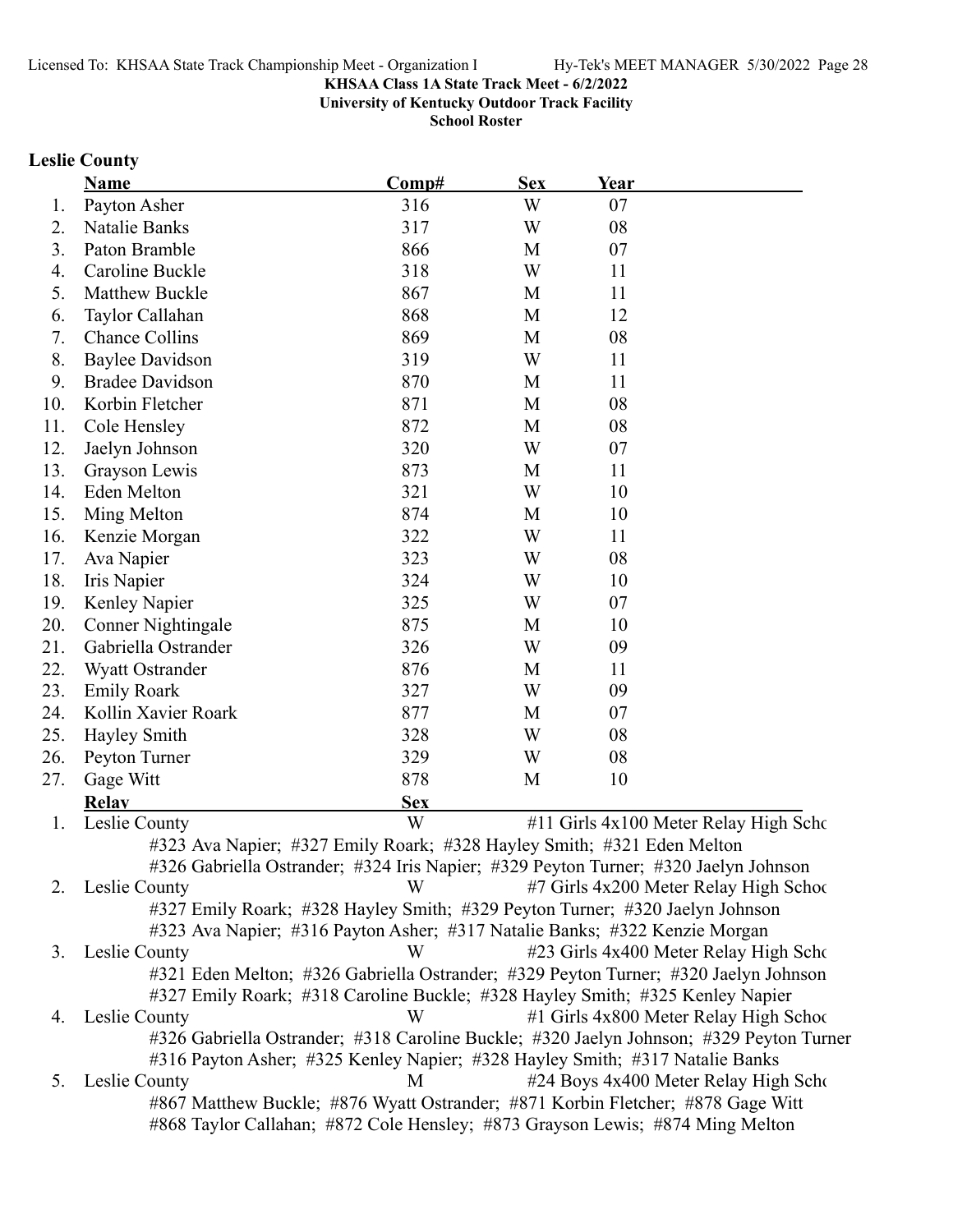**University of Kentucky Outdoor Track Facility**

**School Roster**

#### **Leslie County**

| Relay            |   | Sex                                                                                     |  |
|------------------|---|-----------------------------------------------------------------------------------------|--|
| 6. Leslie County | М | $#2$ Boys $4x800$ Meter Relay High School                                               |  |
|                  |   | #867 Matthew Buckle; #869 Chance Collins; #877 Kollin Xavier Roark; #871 Korbin Fletche |  |
|                  |   | #872 Cole Hensley; #866 Paton Bramble; #873 Grayson Lewis; #875 Conner Nightingale      |  |

#### **Lexington Christian**

|     | Name                    | Comp#                                                                              | <b>Sex</b> | Year |                                        |
|-----|-------------------------|------------------------------------------------------------------------------------|------------|------|----------------------------------------|
| 1.  | Joshua Brand            | 879                                                                                | M          | 09   |                                        |
| 2.  | Xavier Brown            | 880                                                                                | M          | 12   |                                        |
| 3.  | <b>Sydney Bryant</b>    | 330                                                                                | W          | 09   |                                        |
| 4.  | Jaxon Byall             | 881                                                                                | M          | 09   |                                        |
| 5.  | Lucy Cranfill           | 331                                                                                | W          | 09   |                                        |
| 6.  | Noah Davis              | 882                                                                                | M          | 10   |                                        |
| 7.  | Anna Dawahare           | 332                                                                                | W          | 07   |                                        |
| 8.  | Emma Clare Doepke       | 333                                                                                | W          | 10   |                                        |
| 9.  | Aiden Finley            | 883                                                                                | M          | 10   |                                        |
| 10. | <b>Lily Frost</b>       | 334                                                                                | W          | 09   |                                        |
| 11. | Olivia Griese           | 335                                                                                | W          | 12   |                                        |
| 12. | Violet Griese           | 336                                                                                | W          | 07   |                                        |
| 13. | Jenna Raye Hopper       | 337                                                                                | W          | 10   |                                        |
| 14. | Lilianne Hutchinson     | 338                                                                                | W          | 11   |                                        |
| 15. | Lindsay Joseph          | 339                                                                                | W          | 08   |                                        |
| 16. | Chloe King              | 340                                                                                | W          | 09   |                                        |
| 17. | Lilly Meyer             | 341                                                                                | W          | 07   |                                        |
| 18. | <b>Annalise Randles</b> | 342                                                                                | W          | 08   |                                        |
| 19. | Cole Roberson           | 884                                                                                | M          | 10   |                                        |
| 20. | Harrison Samford        | 885                                                                                | M          | 08   |                                        |
| 21. | Lillian Samford         | 343                                                                                | W          | 11   |                                        |
| 22. | Hannah Seamands         | 344                                                                                | W          | 11   |                                        |
| 23. | Annie Sewell            | 345                                                                                | W          | 08   |                                        |
| 24. | Shaun Ware              | 886                                                                                | M          | 09   |                                        |
| 25. | Luke Wood               | 887                                                                                | M          | 09   |                                        |
|     | <b>Relay</b>            | <b>Sex</b>                                                                         |            |      |                                        |
| 1.  | Lexington Christian     | W                                                                                  |            |      | #7 Girls 4x200 Meter Relay High School |
|     |                         | #338 Lilianne Hutchinson; #341 Lilly Meyer; #336 Violet Griese; #335 Olivia Griese |            |      |                                        |
|     |                         | #339 Lindsay Joseph; #330 Sydney Bryant; #344 Hannah Seamands; #340 Chloe King     |            |      |                                        |
| 2.  | Lexington Christian     | W                                                                                  |            |      | #23 Girls 4x400 Meter Relay High Scho  |

#338 Lilianne Hutchinson; #345 Annie Sewell; #339 Lindsay Joseph; #335 Olivia Griese #336 Violet Griese; #337 Jenna Raye Hopper; #344 Hannah Seamands; #331 Lucy Cranfill 3. Lexington Christian W #1 Girls 4x800 Meter Relay High Schoo #337 Jenna Raye Hopper; #345 Annie Sewell; #344 Hannah Seamands; #343 Lillian Samford #332 Anna Dawahare; #333 Emma Clare Doepke; #342 Annalise Randles; #334 Lily Frost 4. Lexington Christian M #2 Boys 4x800 Meter Relay High School #886 Shaun Ware; #883 Aiden Finley; #887 Luke Wood; #884 Cole Roberson #885 Harrison Samford; #882 Noah Davis; #881 Jaxon Byall; #879 Joshua Brand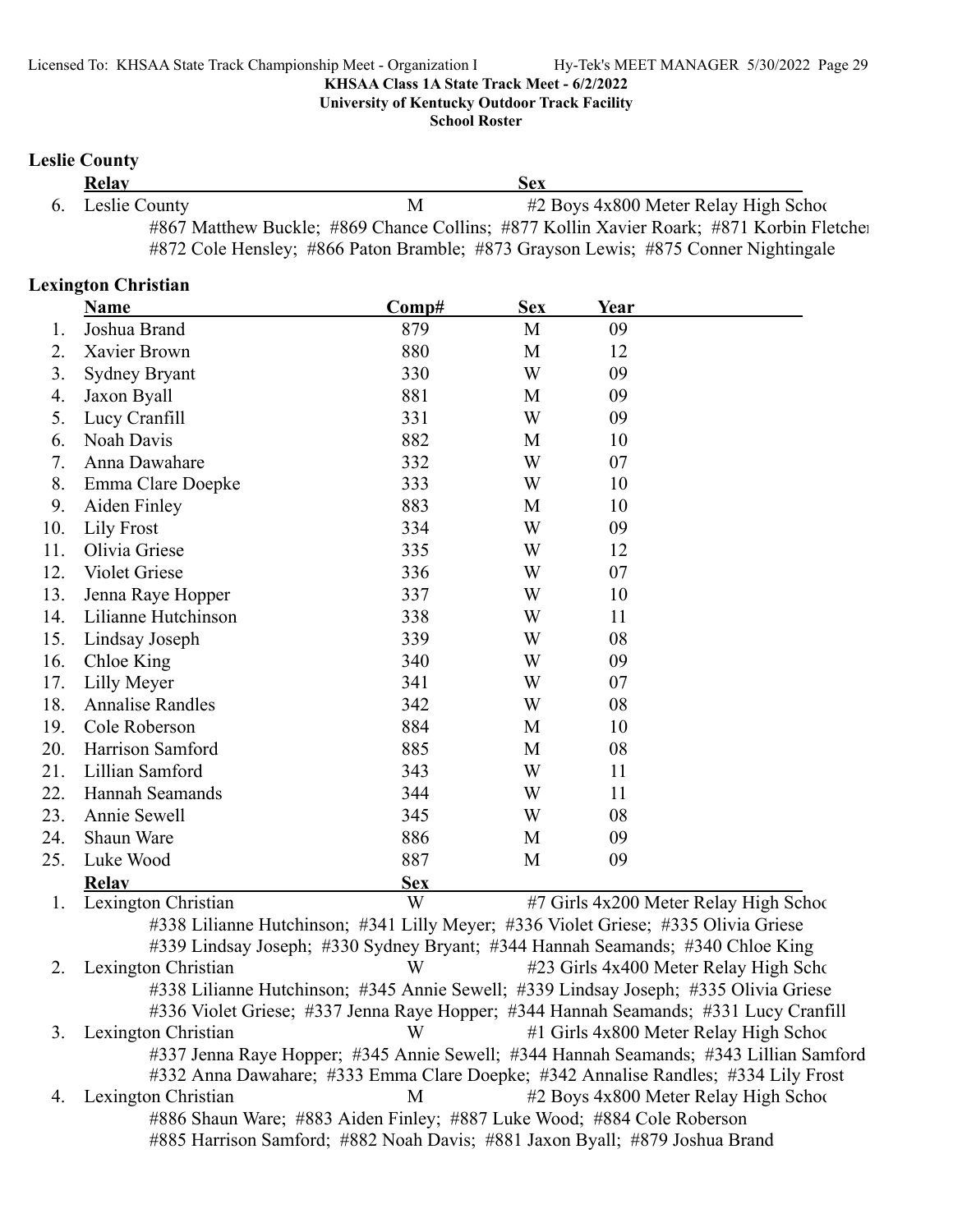**University of Kentucky Outdoor Track Facility**

**School Roster**

#### **Lloyd Memorial**

| Name             | Comp# | <b>Sex</b> | Year |  |
|------------------|-------|------------|------|--|
| 1. Abbi Berger   | 346   | W          |      |  |
| Jake Davidson    | 888   | M          |      |  |
| 3. Jagur Eickoff | 889   | М          |      |  |
| Ziare Monroe     | 890   | М          |      |  |
| Maddie Neary     | 347   | W          |      |  |

#### **Louisville Collegiate**

|     | Name                  | Comp#                                                      | <b>Sex</b> | Year                                                                          |
|-----|-----------------------|------------------------------------------------------------|------------|-------------------------------------------------------------------------------|
| 1.  | Addi Harvey           | 348                                                        | W          | 10                                                                            |
| 2.  | Henry Hasselbacher    | 891                                                        | M          | 09                                                                            |
| 3.  | Lila Hayden           | 349                                                        | W          | 09                                                                            |
| 4.  | Andy He               | 892                                                        | M          | 10                                                                            |
| 5.  | Meredith Holbrook     | 350                                                        | W          | 08                                                                            |
| 6.  | Kira Johnson          | 351                                                        | W          | 11                                                                            |
| 7.  | Ashley Kara           | 352                                                        | W          | 09                                                                            |
| 8.  | James Marshall        | 893                                                        | M          | 09                                                                            |
| 9.  | Eva Martin            | 353                                                        | W          | 10                                                                            |
| 10. | Ben Pierie            | 894                                                        | M          | 12                                                                            |
| 11. | Reese Ragland         | 354                                                        | W          | 12                                                                            |
| 12. | <b>Barton Ritchay</b> | 895                                                        | M          | 12                                                                            |
| 13. | Gabbie Schulten       | 355                                                        | W          | 10                                                                            |
| 14. | Eva Shannon           | 356                                                        | W          | 11                                                                            |
| 15. | Roman Sierpina        | 896                                                        | M          | 09                                                                            |
| 16. | Kwaylen Smith         | 897                                                        | M          | 10                                                                            |
| 17. | Maya Surrenti         | 357                                                        | W          | 12                                                                            |
| 18. | Julien Veliquette     | 898                                                        | M          | 09                                                                            |
| 19. | Oliver Veliquette     | 899                                                        | M          | 10                                                                            |
| 20. | Riley Webb            | 358                                                        | W          | 09                                                                            |
| 21. | Jeremy Ye             | 900                                                        | M          | 11                                                                            |
| 22. | Piero Ysisola         | 901                                                        | M          | 12                                                                            |
|     | <b>Relav</b>          | <b>Sex</b>                                                 |            |                                                                               |
| 1.  | Louisville Collegiate | W                                                          |            | #23 Girls 4x400 Meter Relay High Scho                                         |
|     |                       |                                                            |            | #353 Eva Martin; #355 Gabbie Schulten; #357 Maya Surrenti; #354 Reese Ragland |
|     |                       | #358 Riley Webb; #352 Ashley Kara; #350 Meredith Holbrook; |            |                                                                               |
| 2.  | Louisville Collegiate | W                                                          |            | #1 Girls 4x800 Meter Relay High School                                        |

#356 Eva Shannon; #352 Ashley Kara; #349 Lila Hayden; #358 Riley Webb #348 Addi Harvey;

3. Louisville Collegiate M and  $\frac{48}{8}$  Boys 4x200 Meter Relay High School #891 Henry Hasselbacher; #895 Barton Ritchay; #893 James Marshall; #900 Jeremy Ye #894 Ben Pierie; #892 Andy He; #897 Kwaylen Smith; #901 Piero Ysisola

### **Ludlow**

| <b>Name</b>       | ∑omp# | Sex | Year |
|-------------------|-------|-----|------|
| 1. Brooklynn Huff | 359   |     |      |
| 2. Bray Newborn   | 902   |     |      |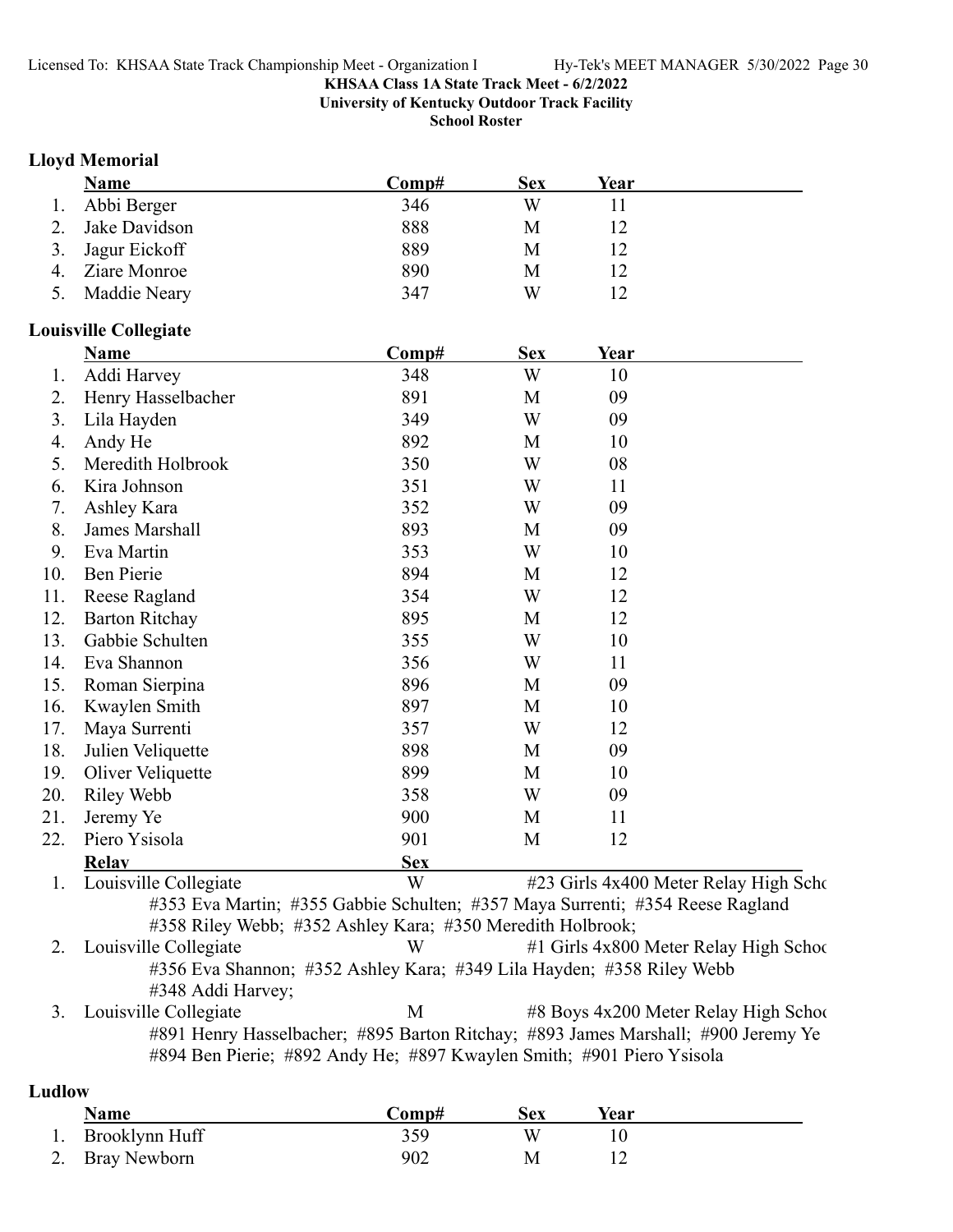**University of Kentucky Outdoor Track Facility**

**School Roster**

#### **Lynn Camp**

|         | Name      | `∩mn# | Sex | Year |  |
|---------|-----------|-------|-----|------|--|
| $\cdot$ | Abby Mabe | 360   | W   |      |  |

### **Mayfield**

|     | <b>Name</b>            | Comp#      | <b>Sex</b> | Year |                                       |
|-----|------------------------|------------|------------|------|---------------------------------------|
|     | Sanaa Anam             | 361        | W          | 08   |                                       |
| 2.  | <b>Timothy Bennett</b> | 903        | M          | 10   |                                       |
| 3.  | Daniel Coles           | 904        | M          | 12   |                                       |
| 4.  | Qui Qui Fox            | 362        | W          | 08   |                                       |
|     | Kate Henderson         | 363        | W          | 12   |                                       |
| 6.  | Mikey Hughes           | 905        | M          | 11   |                                       |
|     | Camea Hunt             | 364        | W          | 08   |                                       |
| 8.  | Gavin Jackson          | 906        | M          | 11   |                                       |
| 9.  | Raul Sanchez           | 907        | M          | 11   |                                       |
| 10. | Ella Smith             | 365        | W          | 11   |                                       |
| 11. | Isaac Stevenson        | 908        | M          | 12   |                                       |
|     | <b>Relav</b>           | <b>Sex</b> |            |      |                                       |
|     | Mayfield               | W          |            |      | #11 Girls 4x100 Meter Relay High Scho |

#365 Ella Smith; #364 Camea Hunt; #362 Qui Qui Fox; #363 Kate Henderson #361 Sanaa Anam;

#### **McLean County**

|     | Name                   | $\bf Comp#$ | <b>Sex</b> | Year |  |
|-----|------------------------|-------------|------------|------|--|
|     | 1. Zach Clayton        | 909         | М          | 11   |  |
|     | <b>Braiden Davis</b>   | 910         | М          | 09   |  |
| 3.  | Bryce Durbin           | 911         | M          | 12   |  |
| 4.  | Jackson Galloway       | 912         | M          | 08   |  |
| 5.  | Lyric Groves           | 913         | М          | 08   |  |
| 6.  | Kadyn McElvain         | 914         | M          | 12   |  |
| 7.  | Edwin Millay           | 915         | М          | 12   |  |
| 8.  | Kashlynn Rice          | 366         | W          | 11   |  |
| 9.  | Caleb Stein            | 916         | М          | 12   |  |
| 10. | <b>Hunter Stratton</b> | 917         | М          | 07   |  |
|     | <b>Relav</b>           | <b>Sex</b>  |            |      |  |
|     |                        |             |            |      |  |

1. McLean County 1. McLean County 1. M  $\#12$  Boys 4x100 Meter Relay High Scho #909 Zach Clayton; #911 Bryce Durbin; #914 Kadyn McElvain; #915 Edwin Millay #917 Hunter Stratton; #913 Lyric Groves; #910 Braiden Davis; #916 Caleb Stein 2. McLean County M #24 Boys 4x400 Meter Relay High Scho #909 Zach Clayton; #915 Edwin Millay; #911 Bryce Durbin; #914 Kadyn McElvain #916 Caleb Stein; #910 Braiden Davis; #912 Jackson Galloway; #917 Hunter Stratton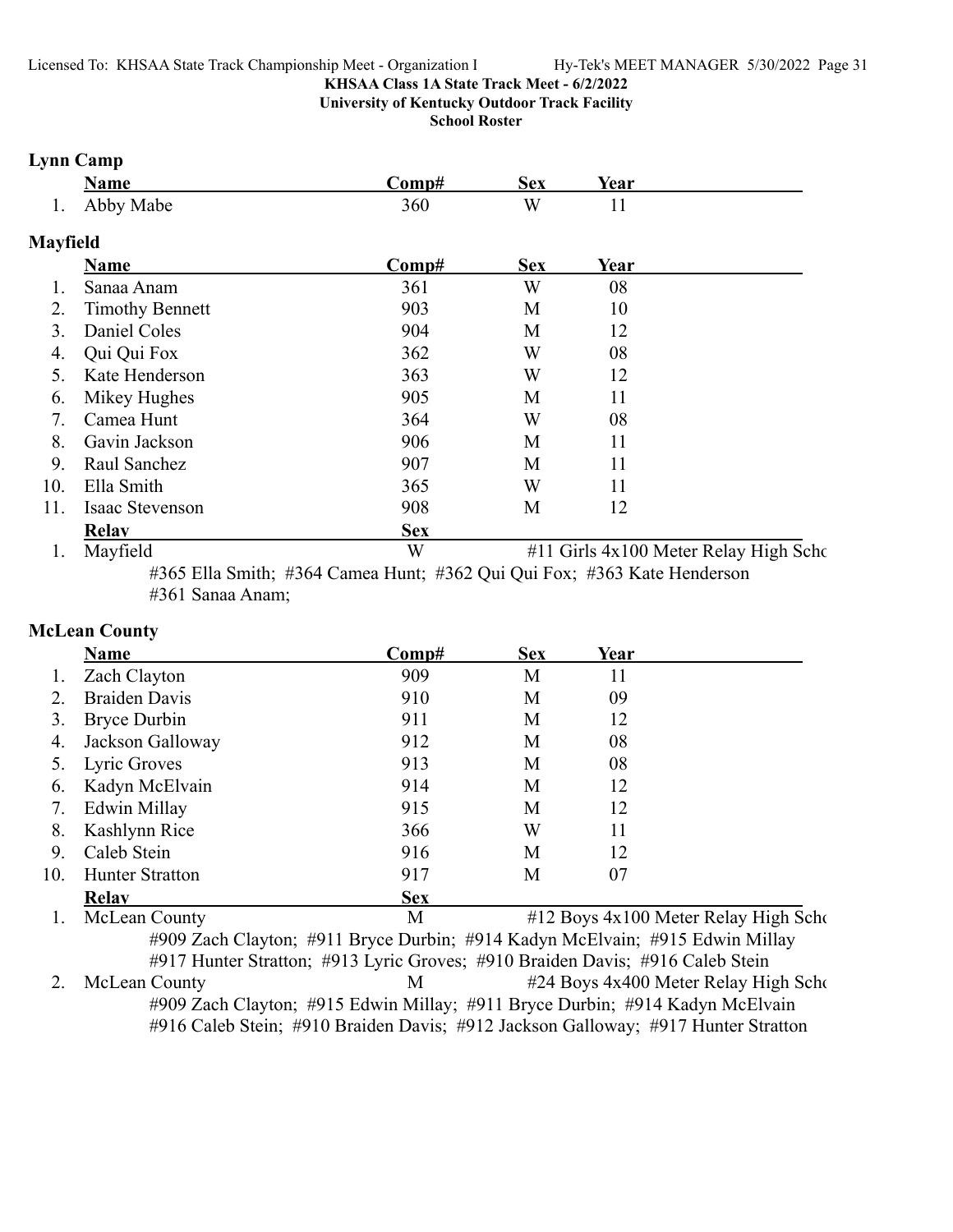**University of Kentucky Outdoor Track Facility**

**School Roster**

#### **Menifee County**

|    | <b>Name</b>          | Comp#      | <b>Sex</b> | Year |  |
|----|----------------------|------------|------------|------|--|
| 1. | Dylan Adams          | 918        | М          | 12   |  |
| 2. | <b>Shalyne Baker</b> | 367        | W          | 09   |  |
| 3. | Payton Burgess       | 368        | W          | 08   |  |
|    | 4. Aubrey Golden     | 369        | W          | 08   |  |
|    | 5. Taylor Parks      | 370        | W          | 11   |  |
| 6. | <b>Brevon Ricker</b> | 919        | М          | 09   |  |
| 7. | Andi Wells           | 371        | W          | 09   |  |
| 8. | Morgan Wells         | 372        | W          | 11   |  |
|    | <b>Relav</b>         | <b>Sex</b> |            |      |  |

1. Menifee County W #1 Girls 4x800 Meter Relay High School #371 Andi Wells; #367 Shalyne Baker; #368 Payton Burgess; #370 Taylor Parks

**Metcalfe County**

|                  | <b>Name</b>          | Comp# | <b>Sex</b> | Year |
|------------------|----------------------|-------|------------|------|
| $\overline{1}$ . | Devan Alderson       | 920   | M          |      |
|                  | 2. Anna Grace Blythe | 373   | W          | 10   |
|                  | 3. Mason Estes       | 921   | M          | 10   |
|                  | 4. Jalisa London     | 374   | W          | 07   |
|                  | 5. Autumn Spillman   | 375   | W          | 10   |

#### **Middlesboro**

|     | <b>Name</b>           | Comp#      | <b>Sex</b> | Year |                                        |
|-----|-----------------------|------------|------------|------|----------------------------------------|
|     | Reagan Ausmus         | 376        | W          | 10   |                                        |
| 2.  | <b>Ryleigh Ausmus</b> | 377        | W          | 10   |                                        |
| 3.  | Jeremiah Beck         | 922        | M          | 09   |                                        |
| 4.  | Kameron Delph         | 923        | M          | 08   |                                        |
| 5.  | Cayden Grigsby        | 924        | M          | 10   |                                        |
| 6.  | Haven Hatfield        | 378        | W          | 12   |                                        |
| 7.  | Amelia Hooks          | 379        | W          | 08   |                                        |
| 8.  | Kennadi Larew         | 380        | W          | 11   |                                        |
| 9.  | Richard Logan         | 925        | M          | 11   |                                        |
| 10. | Ashton Osbourne       | 926        | M          | 11   |                                        |
| 11. | Thalia Partin         | 381        | W          | 08   |                                        |
| 12. | <b>Tyler Sturgill</b> | 927        | M          | 11   |                                        |
| 13. | Zach Tong             | 928        | M          | 12   |                                        |
|     | <b>Relav</b>          | <b>Sex</b> |            |      |                                        |
|     | Middlesboro           | W          |            |      | #7 Girls 4x200 Meter Relay High School |

#378 Haven Hatfield; #381 Thalia Partin; #376 Reagan Ausmus; #377 Ryleigh Ausmus #379 Amelia Hooks;

2. Middlesboro M #8 Boys 4x200 Meter Relay High School #926 Ashton Osbourne; #927 Tyler Sturgill; #922 Jeremiah Beck; #924 Cayden Grigsby #925 Richard Logan;

3. Middlesboro M #24 Boys 4x400 Meter Relay High Scho #926 Ashton Osbourne; #927 Tyler Sturgill; #923 Kameron Delph; #924 Cayden Grigsby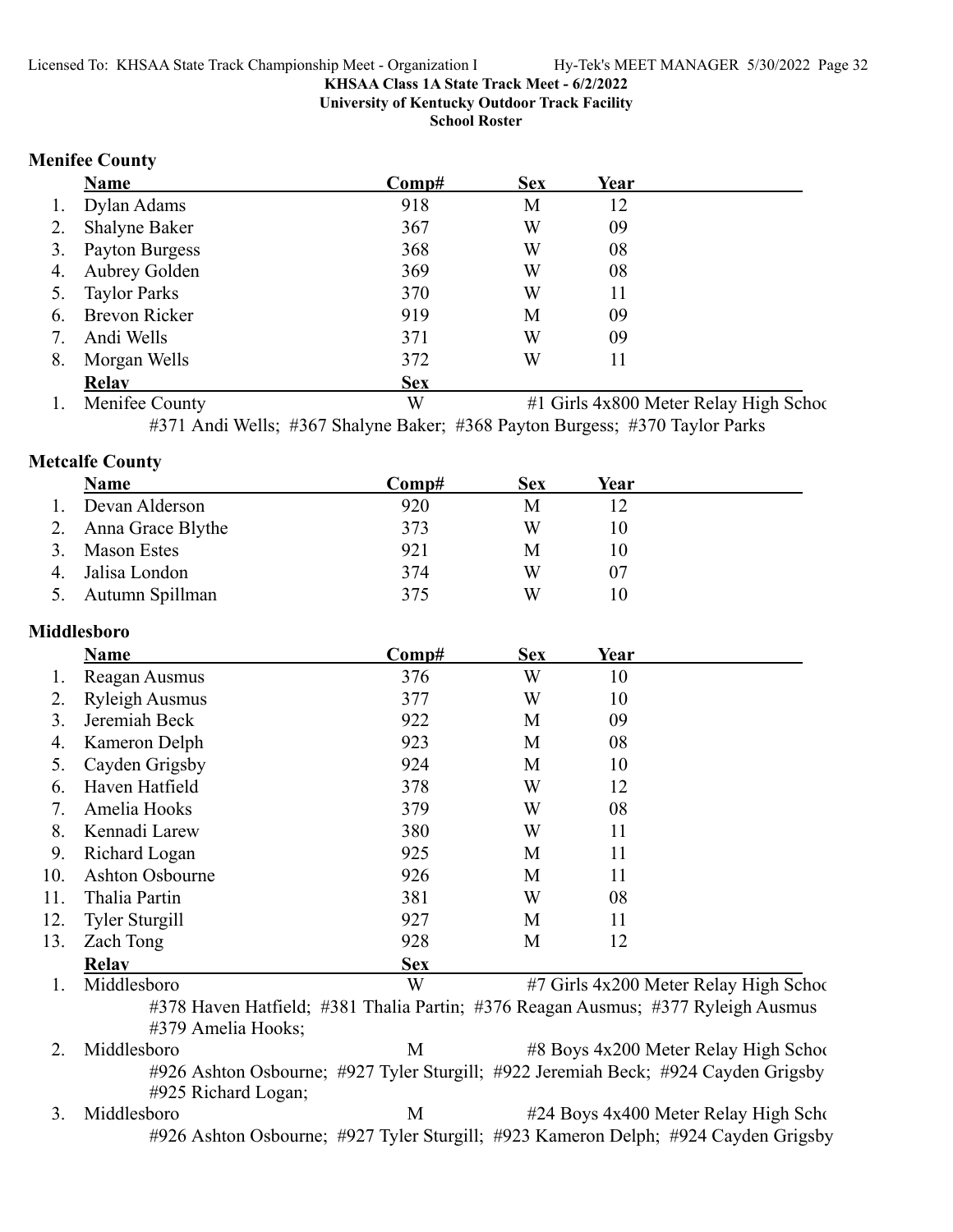**University of Kentucky Outdoor Track Facility**

**School Roster**

#### **Model**

| Name                        | Comp# | Sex | Year |
|-----------------------------|-------|-----|------|
| 1. Anthony Cole             | 929   |     |      |
| 2. Keaton Hall              | 382   | W   |      |
| 3. Sahil Kutty-Poffenberger | 930   |     |      |

### **Monroe County**

|     | Name                 | Comp#      | <b>Sex</b> | Year |  |
|-----|----------------------|------------|------------|------|--|
|     | Brayden Baxter       | 931        | M          | 08   |  |
| 2.  | Jose Farfan          | 932        | M          | 11   |  |
| 3.  | Hailee Garmon        | 383        | W          | 11   |  |
| 4.  | Devin Goolsby        | 933        | M          | 11   |  |
| 5.  | <b>Aubrey Graves</b> | 384        | W          | 11   |  |
| 6.  | Jackson Hollinsworth | 934        | M          | 11   |  |
| 7.  | Lucas Howard         | 935        | M          | 11   |  |
| 8.  | Travis Pacheco       | 936        | M          | 10   |  |
| 9.  | Tate Sheffield       | 937        | M          | 11   |  |
| 10. | Greg Simmons         | 938        | M          | 09   |  |
| 11. | Ansley Ova Turner    | 385        | W          | 08   |  |
|     | Relav                | <b>Sex</b> |            |      |  |
|     |                      |            |            |      |  |

1. Monroe County M #12 Boys 4x100 Meter Relay High Scho #931 Brayden Baxter; #935 Lucas Howard; #938 Greg Simmons; #937 Tate Sheffield #932 Jose Farfan; #933 Devin Goolsby; #934 Jackson Hollinsworth;

### **Morgan County**

| Name             | Comp# | Sex | Year |  |
|------------------|-------|-----|------|--|
| 1. Abby Allen    | 386   | W   |      |  |
| 2. Anna Cantrell | 387   | W   |      |  |
| 3. Heaven Carver | 388   | W   |      |  |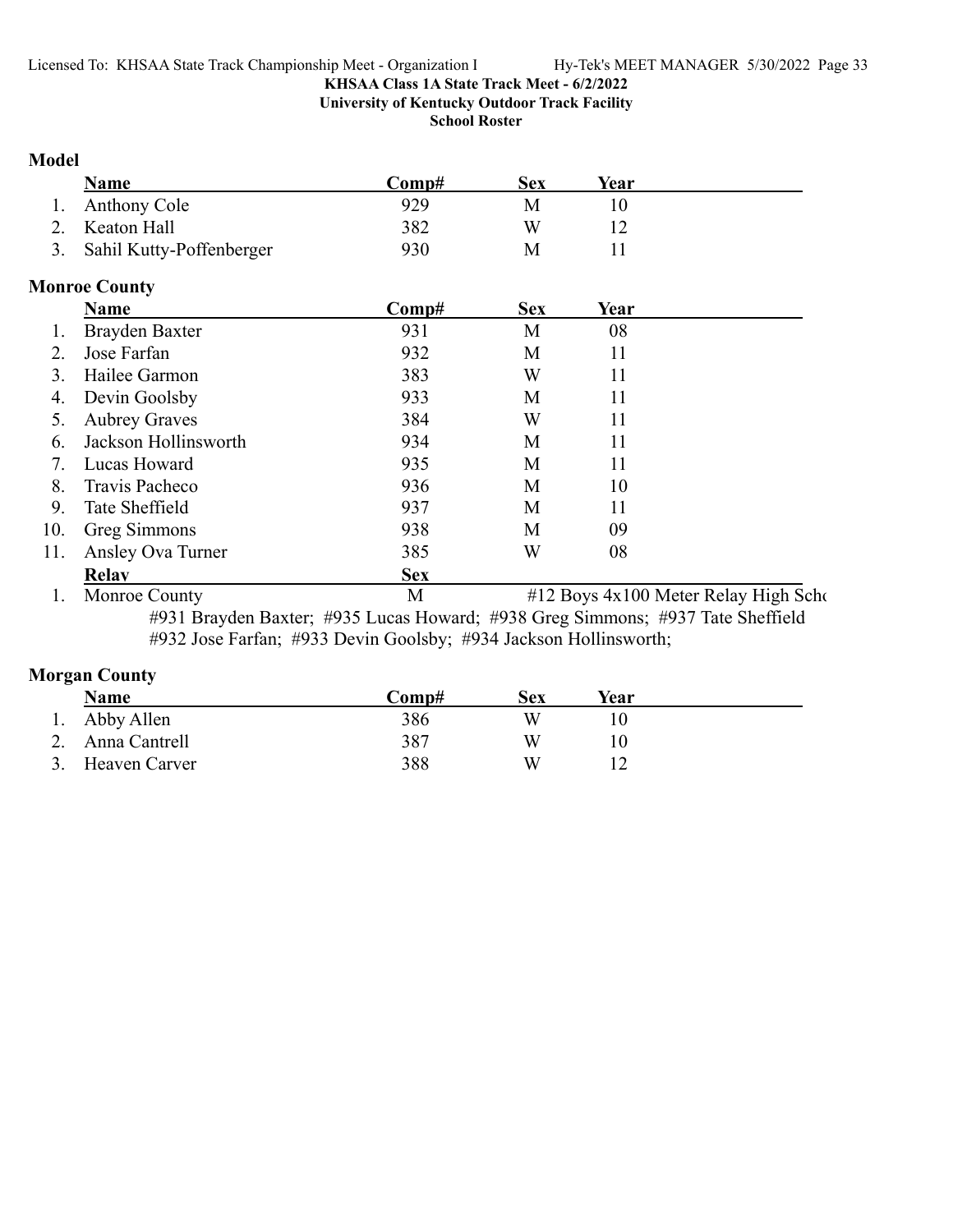**University of Kentucky Outdoor Track Facility**

**School Roster**

### **Murray**

|     | Name                      | Comp#      | <b>Sex</b> | Year |                                       |
|-----|---------------------------|------------|------------|------|---------------------------------------|
| 1.  | Lewis Bell                | 939        | M          | 09   |                                       |
| 2.  | Xavier Biggers            | 940        | M          | 10   |                                       |
| 3.  | Guervenson Binfield-Smith | 941        | M          | 07   |                                       |
| 4.  | Canyon Bourque            | 389        | W          | 10   |                                       |
| 5.  | Hollis Bourque            | 390        | W          | 12   |                                       |
| 6.  | Zavion Carman             | 942        | M          | 10   |                                       |
| 7.  | <b>Ben Cauley</b>         | 943        | M          | 10   |                                       |
| 8.  | Caleb Cauley              | 944        | M          | 12   |                                       |
| 9.  | Luke Cross                | 945        | M          | 12   |                                       |
| 10. | Flora Falwell             | 391        | W          | 08   |                                       |
| 11. | Erin Faulkner             | 392        | W          | 12   |                                       |
| 12. | Tatum Faulkner            | 393        | W          | 09   |                                       |
| 13. | Kynzlee Fox               | 394        | W          | 12   |                                       |
| 14. | <b>Mason Grant</b>        | 946        | M          | 12   |                                       |
| 15. | Jade Green                | 395        | W          | 08   |                                       |
| 16. | Layla Green               | 396        | W          | 08   |                                       |
| 17. | Farris Howard             | 397        | W          | 12   |                                       |
| 18. | Leah Jenkins              | 398        | W          | 09   |                                       |
| 19. | Kaydence Kindle           | 399        | W          | 07   |                                       |
| 20. | Jimmy Kjellberg           | 947        | M          | 09   |                                       |
| 21. | Keaton McCoy              | 948        | M          | 12   |                                       |
| 22. | Will Mitchum              | 949        | M          | 12   |                                       |
| 23. | Jade Oakley               | 400        | W          | 12   |                                       |
| 24. | Kainoa Olive              | 950        | M          | 10   |                                       |
| 25. | <b>Chase Renick</b>       | 951        | M          | 12   |                                       |
| 26. | Owen Riddle               | 952        | M          | 09   |                                       |
| 27. | Meg Robinson              | 401        | W          | 11   |                                       |
| 28. | <b>Christian Seavers</b>  | 953        | M          | 11   |                                       |
| 29. | Rowdy Sokolowski          | 954        | M          | 12   |                                       |
| 30. | Luke Tompkins             | 955        | M          | 10   |                                       |
| 31. | Jenna Turley              | 402        | W          | 11   |                                       |
| 32. | Allie Vonnahme            | 403        | W          | 09   |                                       |
| 33. | Alyssa Watkins            | 404        | W          | 11   |                                       |
| 34. | Cameron Youngblood        | 956        | M          | 12   |                                       |
|     | <b>Relay</b>              | <b>Sex</b> |            |      |                                       |
| 1.  | Murray                    | W          |            |      | #11 Girls 4x100 Meter Relay High Scho |

#389 Canyon Bourque; #390 Hollis Bourque; #399 Kaydence Kindle; #402 Jenna Turley #396 Layla Green; #397 Farris Howard; #404 Alyssa Watkins;

2. Murray W #7 Girls 4x200 Meter Relay High School #389 Canyon Bourque; #390 Hollis Bourque; #396 Layla Green; #399 Kaydence Kindle #402 Jenna Turley; #404 Alyssa Watkins; #397 Farris Howard;

3. Murray W #1 Girls 4x800 Meter Relay High School #403 Allie Vonnahme; #393 Tatum Faulkner; #395 Jade Green; #398 Leah Jenkins #401 Meg Robinson; #391 Flora Falwell;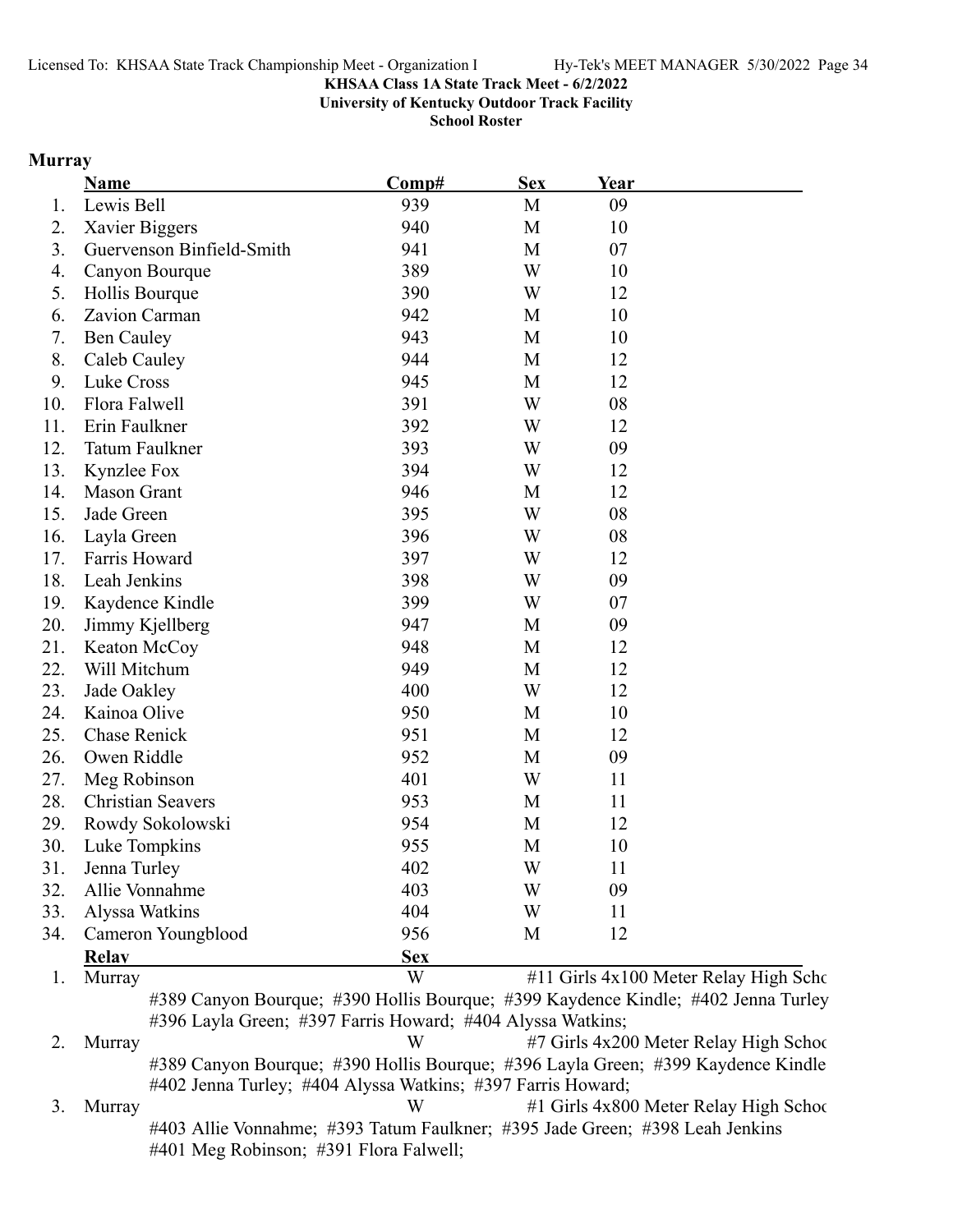#### **University of Kentucky Outdoor Track Facility**

#### **School Roster**

### **Murray**

|    | <b>Relay</b> | <b>Sex</b>                                                                             |
|----|--------------|----------------------------------------------------------------------------------------|
| 4. | Murray       | #12 Boys 4x100 Meter Relay High Scho<br>M                                              |
|    |              | #940 Xavier Biggers; #946 Mason Grant; #950 Kainoa Olive; #953 Christian Seavers       |
|    |              | #944 Caleb Cauley; #939 Lewis Bell; #942 Zavion Carman;                                |
|    | Murray       | $\#8$ Boys 4x200 Meter Relay High School<br>M <sub>1</sub>                             |
|    |              | #940 Xavier Biggers; #946 Mason Grant; #950 Kainoa Olive; #953 Christian Seavers       |
|    |              | #944 Caleb Cauley; #942 Zavion Carman; #939 Lewis Bell;                                |
| 6. | Murray       | #24 Boys 4x400 Meter Relay High Scho<br>M                                              |
|    |              | #944 Caleb Cauley; #948 Keaton McCoy; #942 Zavion Carman; #941 Guervenson Binfield-St  |
|    |              | #947 Jimmy Kjellberg; #950 Kainoa Olive; #955 Luke Tompkins;                           |
|    | Murray       | $#2$ Boys $4x800$ Meter Relay High School<br>M                                         |
|    |              | #951 Chase Renick; #947 Jimmy Kjellberg; #955 Luke Tompkins; #941 Guervenson Binfield- |
|    |              | #943 Ben Cauley; #945 Luke Cross; #952 Owen Riddle;                                    |

#### **Newport**

|                  | Name              | $\bf Comp\#$ | <b>Sex</b> | Year |                                       |
|------------------|-------------------|--------------|------------|------|---------------------------------------|
|                  | Nacell Anderson   | 405          | W          | 10   |                                       |
|                  | Zada Chambers     | 406          | W          | 07   |                                       |
|                  | Jasmin Davis      | 407          | W          | 10   |                                       |
|                  | 4. Layla Feinauer | 408          | W          | 07   |                                       |
|                  | Darnasia Howard   | 409          | W          | 08   |                                       |
| $\mathfrak{b}$ . | Andora Riley      | 410          | W          | 09   |                                       |
| 7.               | Jasmine Thompson  | 411          | W          | 08   |                                       |
|                  | <b>Relay</b>      | <b>Sex</b>   |            |      |                                       |
|                  | Newport           | W            |            |      | #11 Girls 4x100 Meter Relay High Scho |

#405 Nacell Anderson; #409 Darnasia Howard; #406 Zada Chambers; #407 Jasmin Davis #408 Layla Feinauer; #411 Jasmine Thompson;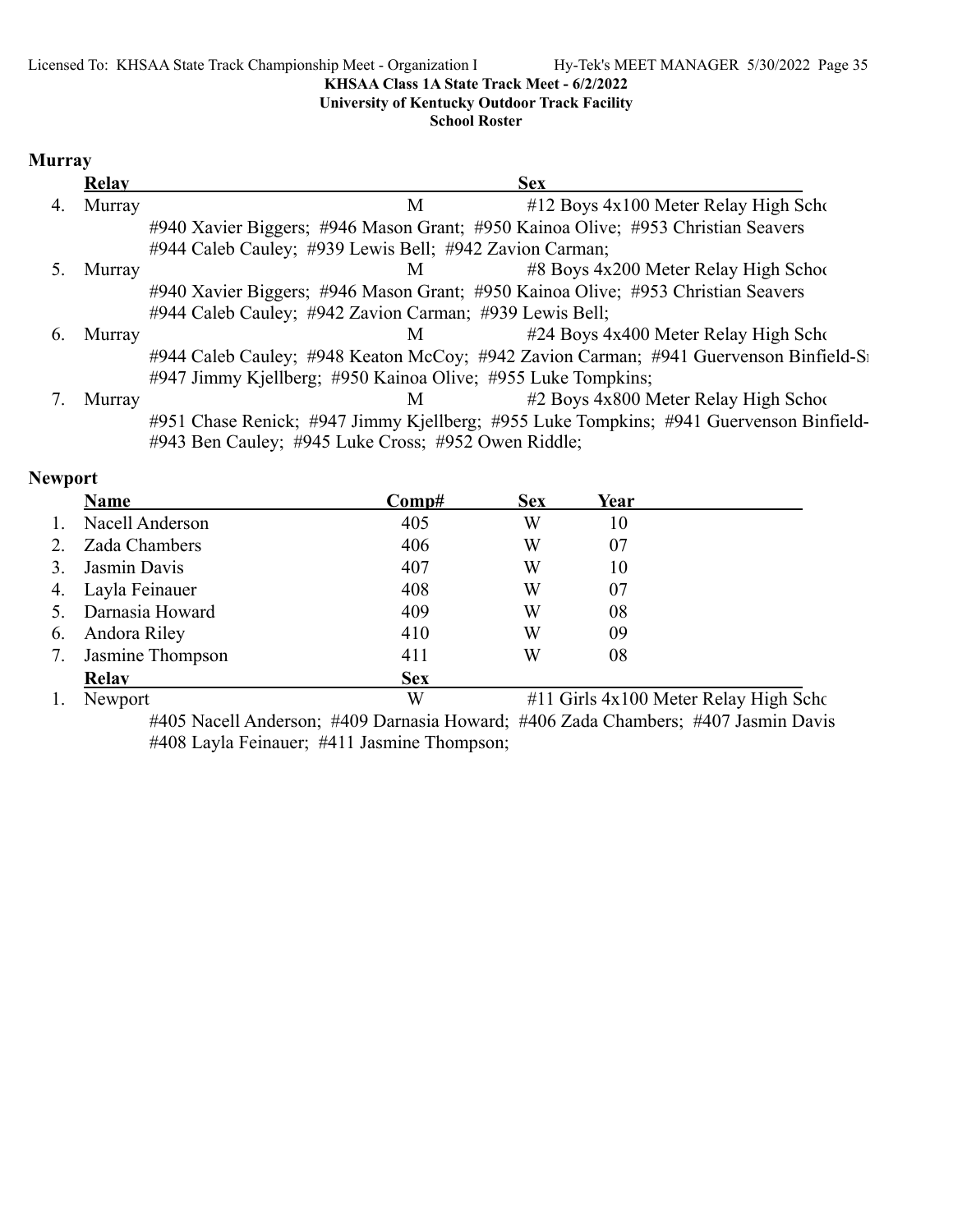**University of Kentucky Outdoor Track Facility**

**School Roster**

#### **Newport Central Catholic**

|     | Name                                                                               | Comp#      | <b>Sex</b> | Year |                                        |
|-----|------------------------------------------------------------------------------------|------------|------------|------|----------------------------------------|
| Ι.  | Emma Cleves                                                                        | 412        | W          | 10   |                                        |
| 2.  | <b>Ryan Desmond</b>                                                                | 957        | M          | 10   |                                        |
| 3.  | Serena Drury                                                                       | 413        | W          | 10   |                                        |
| 4.  | Charlie Ford                                                                       | 958        | M          | 09   |                                        |
| 5.  | Celia Kane                                                                         | 414        | W          | 09   |                                        |
| 6.  | Mary Kennedy                                                                       | 415        | W          | 09   |                                        |
| 7.  | Thomas Krallman                                                                    | 959        | M          | 11   |                                        |
| 8.  | Coby Kramer                                                                        | 960        | M          | 11   |                                        |
| 9.  | Brayden Leger                                                                      | 961        | M          | 10   |                                        |
| 10. | Reese Mccloskey                                                                    | 416        | W          | 09   |                                        |
| 11. | <b>Kameron Patterson</b>                                                           | 962        | M          | 10   |                                        |
| 12. | William Rapier                                                                     | 963        | M          | 11   |                                        |
| 13. | Kate Schirmer                                                                      | 417        | W          | 09   |                                        |
| 14. | Olivia Schumacher                                                                  | 418        | W          | 09   |                                        |
| 15. | Christian Woods                                                                    | 964        | M          | 10   |                                        |
|     | <b>Relav</b>                                                                       | <b>Sex</b> |            |      |                                        |
| Ι.  | Newport Central Catholic                                                           | W          |            |      | #1 Girls 4x800 Meter Relay High School |
|     | #418 Olivia Schumacher; #412 Emma Cleves; #415 Mary Kennedy; #416 Reese Mccloskey  |            |            |      |                                        |
|     | #417 Kate Schirmer; #414 Celia Kane; #413 Serena Drury;                            |            |            |      |                                        |
| 2.  | Newport Central Catholic                                                           | M          |            |      | #12 Boys 4x100 Meter Relay High Scho   |
|     | #958 Charlie Ford; #964 Christian Woods; #959 Thomas Krallman; #960 Coby Kramer    |            |            |      |                                        |
|     | #961 Brayden Leger; #963 William Rapier; #957 Ryan Desmond; #962 Kameron Patterson |            |            |      |                                        |
|     | $M = \frac{1}{2}$                                                                  |            |            |      |                                        |

3. Newport Central Catholic **1988** M  $\overline{AB}$  All  $\overline{AB}$  Boys 4x200 Meter Relay High Schoo #958 Charlie Ford; #964 Christian Woods; #961 Brayden Leger; #959 Thomas Krallman #963 William Rapier; #960 Coby Kramer; #957 Ryan Desmond; #962 Kameron Patterson

### **Nicholas County**

|    | Name                  | Comp#      | <b>Sex</b> | Year |                                          |
|----|-----------------------|------------|------------|------|------------------------------------------|
| 1. | Dylan Donovan         | 965        | M          | 10   |                                          |
| 2. | Carter Fryman         | 966        | M          | 10   |                                          |
| 3. | Alex Koeder           | 967        | M          | 09   |                                          |
| 4. | CJ Koeder             | 968        | M          | 12   |                                          |
| 5. | <b>Braxtyn Mynear</b> | 969        | M          | 07   |                                          |
| 6. | Meghan Planck         | 419        | W          | 11   |                                          |
| 7. | <b>Wyatt Simons</b>   | 970        | M          | 08   |                                          |
| 8. | <b>Andrew Watkins</b> | 971        | M          | 11   |                                          |
| 9. | John Taylor Yazell    | 972        | M          | 08   |                                          |
|    | <b>Relav</b>          | <b>Sex</b> |            |      |                                          |
|    | Nicholas County       | M          |            |      | $#12$ Boys $4x100$ Meter Relay High Scho |

#968 CJ Koeder; #967 Alex Koeder; #966 Carter Fryman; #971 Andrew Watkins #965 Dylan Donovan; #970 Wyatt Simons; #972 John Taylor Yazell; #969 Braxtyn Mynear

2. Nicholas County 12. Nicholas County 12. Nicholas County 12. M 48 Boys 4x200 Meter Relay High Schoo #967 Alex Koeder; #966 Carter Fryman; #971 Andrew Watkins; #968 CJ Koeder #965 Dylan Donovan; #970 Wyatt Simons; #972 John Taylor Yazell; #969 Braxtyn Mynear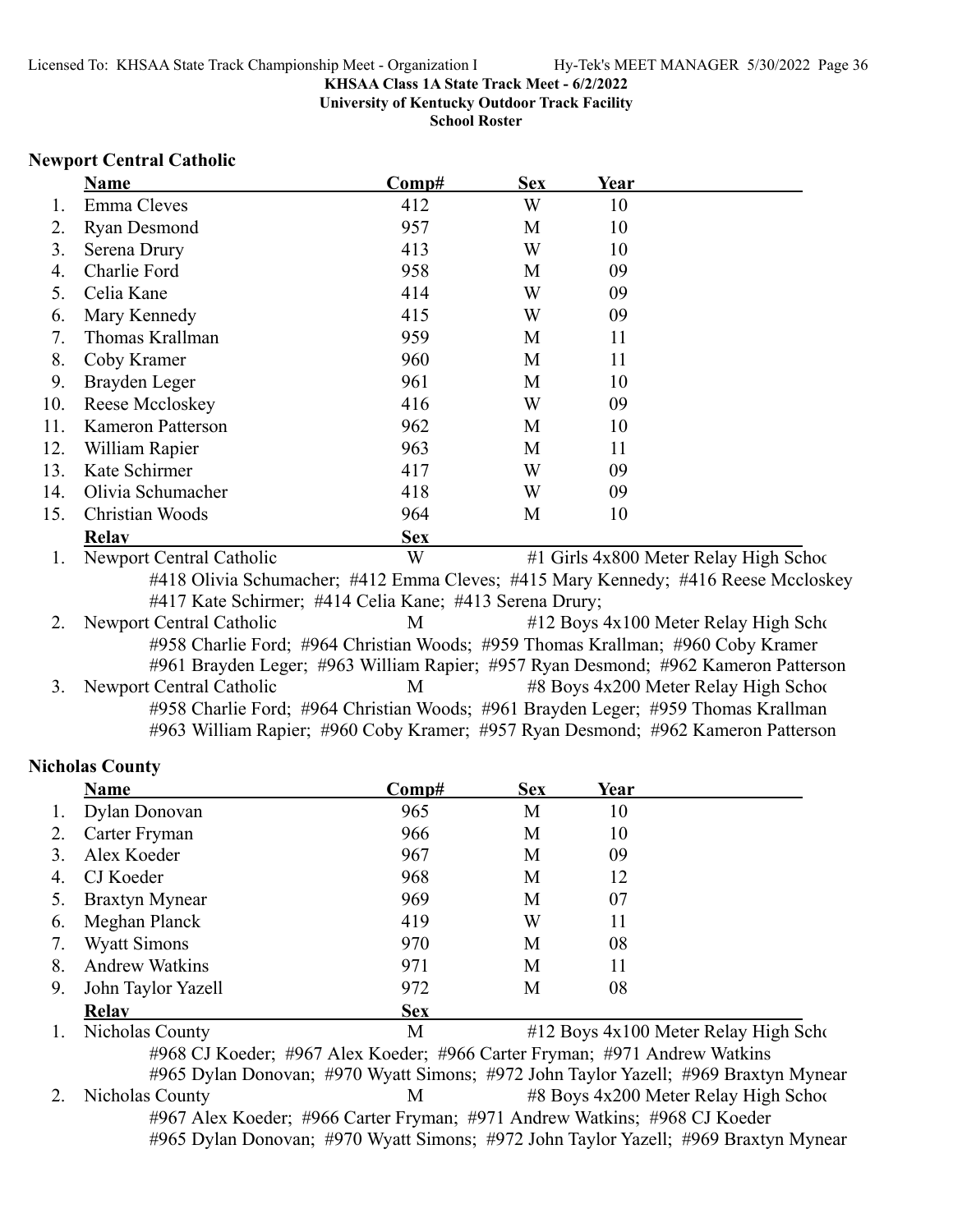**University of Kentucky Outdoor Track Facility**

**School Roster**

### **Owen County**

|     | <b>Name</b>                                                                       | Comp#      | <b>Sex</b> | Year |                                                                                   |
|-----|-----------------------------------------------------------------------------------|------------|------------|------|-----------------------------------------------------------------------------------|
| 1.  | Savannah Anderson                                                                 | 420        | W          | 09   |                                                                                   |
| 2.  | Adi Bowling                                                                       | 421        | W          | 10   |                                                                                   |
| 3.  | Cameron Carter                                                                    | 973        | M          | 12   |                                                                                   |
| 4.  | Gabe Carter                                                                       | 974        | M          | 10   |                                                                                   |
| 5.  | Macie Chappell                                                                    | 422        | W          | 12   |                                                                                   |
| 6.  | Carson Cram                                                                       | 975        | M          | 09   |                                                                                   |
| 7.  | Paul DeMarie                                                                      | 976        | M          | 10   |                                                                                   |
| 8.  | Griffin Gentry                                                                    | 977        | M          | 10   |                                                                                   |
| 9.  | Destiny Goodrich                                                                  | 423        | W          | 12   |                                                                                   |
| 10. | Reese Griffin                                                                     | 424        | W          | 09   |                                                                                   |
| 11. | Reese Lee                                                                         | 425        | W          | 07   |                                                                                   |
| 12. | McKenna McNay                                                                     | 426        | W          | 11   |                                                                                   |
| 13. | Alexis Moran                                                                      | 427        | W          | 07   |                                                                                   |
| 14. | Elizabeth Newell                                                                  | 428        | W          | 07   |                                                                                   |
| 15. | Joey Newell                                                                       | 978        | M          | 08   |                                                                                   |
| 16. | Natalie Newell                                                                    | 429        | W          | 09   |                                                                                   |
| 17. | Connor Ogden                                                                      | 979        | M          | 12   |                                                                                   |
| 18. | Orlando Rosell                                                                    | 980        | M          | 12   |                                                                                   |
| 19. | Shya Smith                                                                        | 430        | W          | 09   |                                                                                   |
| 20. | <b>Brandon Snell</b>                                                              | 981        | M          | 11   |                                                                                   |
| 21. | <b>Tylor Stafford</b>                                                             | 982        | W          | 12   |                                                                                   |
| 22. | Hunter Steffen                                                                    | 983        | M          | 12   |                                                                                   |
| 23. | Jubilee Towles                                                                    | 431        | W          | 12   |                                                                                   |
| 24. | Sawyer Wilhoite                                                                   | 984        | M          | 10   |                                                                                   |
|     | <b>Relay</b>                                                                      | <b>Sex</b> |            |      |                                                                                   |
| 1.  | Owen County                                                                       | W          |            |      | #11 Girls 4x100 Meter Relay High Scho                                             |
|     | #422 Macie Chappell; #431 Jubilee Towles; #430 Shya Smith; #420 Savannah Anderson |            |            |      |                                                                                   |
|     | #421 Adi Bowling; #424 Reese Griffin; #423 Destiny Goodrich; #426 McKenna McNay   |            |            |      |                                                                                   |
| 2.  | Owen County                                                                       | W          |            |      | #7 Girls 4x200 Meter Relay High Schoo                                             |
|     |                                                                                   |            |            |      | #422 Macie Chappell; #421 Adi Bowling; #426 McKenna McNay; #420 Savannah Anderson |
|     | #423 Destiny Goodrich; #424 Reese Griffin; #431 Jubilee Towles; #430 Shya Smith   |            |            |      |                                                                                   |
| 3.  | Owen County                                                                       | W          |            |      | #23 Girls 4x400 Meter Relay High Scho                                             |
|     | #422 Macie Chappell; #423 Destiny Goodrich; #427 Alexis Moran; #426 McKenna McNay |            |            |      |                                                                                   |
|     | #421 Adi Bowling; #420 Savannah Anderson; #424 Reese Griffin; #431 Jubilee Towles |            |            |      |                                                                                   |
| 4.  | Owen County                                                                       | W          |            |      | #1 Girls 4x800 Meter Relay High School                                            |
|     | #427 Alexis Moran; #421 Adi Bowling; #423 Destiny Goodrich; #426 McKenna McNay    |            |            |      |                                                                                   |
|     | #425 Reese Lee; #424 Reese Griffin; #422 Macie Chappell; #431 Jubilee Towles      |            |            |      |                                                                                   |
| 5.  | Owen County                                                                       | М          |            |      | #24 Boys 4x400 Meter Relay High Scho                                              |
|     | #980 Orlando Rosell; #974 Gabe Carter; #979 Connor Ogden; #981 Brandon Snell      |            |            |      |                                                                                   |
|     | #984 Sawyer Wilhoite; #975 Carson Cram; #976 Paul DeMarie; #983 Hunter Steffen    |            |            |      |                                                                                   |
| 6.  | Owen County                                                                       | X          |            |      | #43 Mixed 2x50 Meter Relay Unified                                                |
|     | #428 Elizabeth Newell; #973 Cameron Carter;                                       |            |            |      |                                                                                   |
|     | #978 Joey Newell;                                                                 |            |            |      |                                                                                   |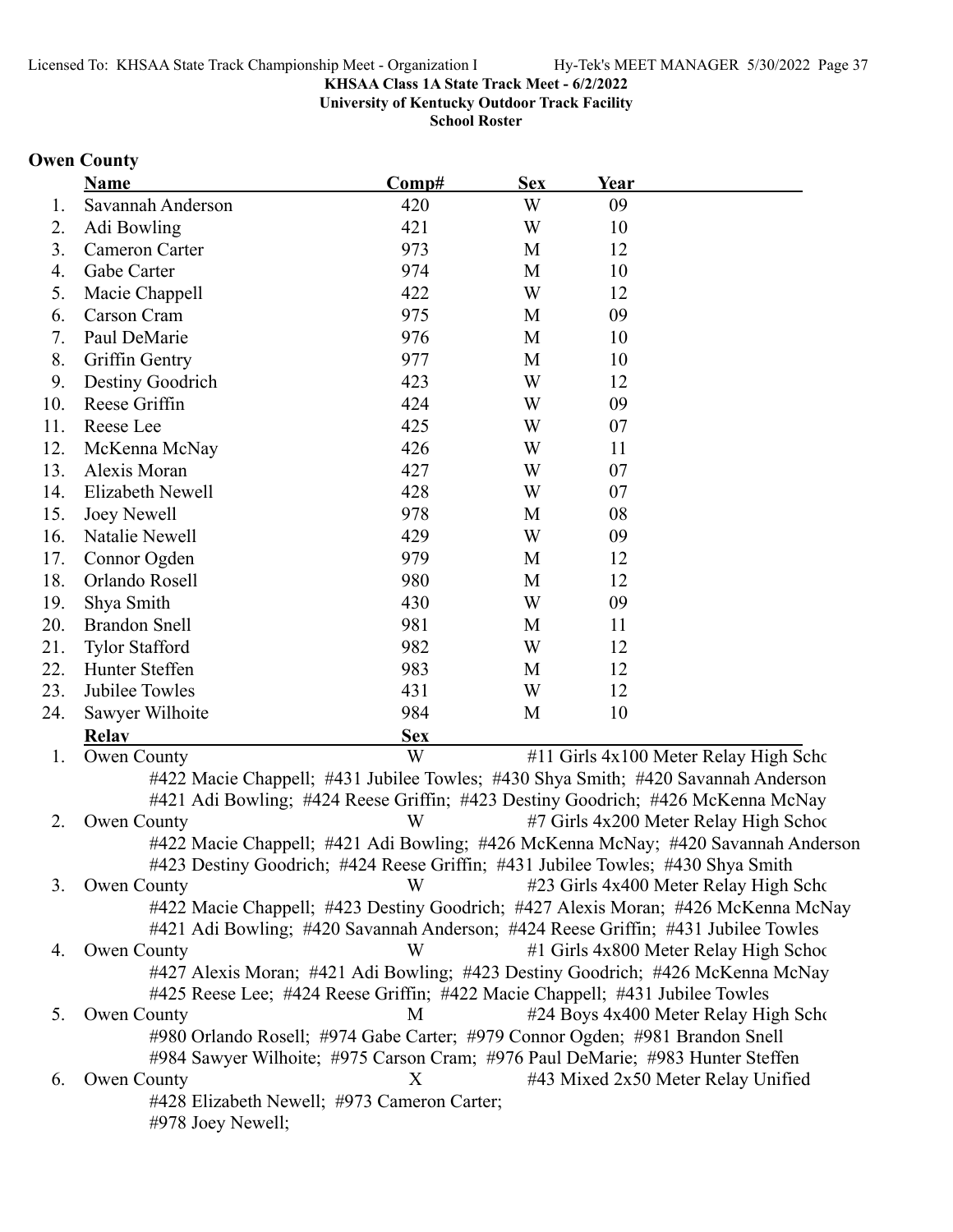**University of Kentucky Outdoor Track Facility**

**School Roster**

### **Owen County**

|    | Relay                                     |   | <b>Sex</b>                                                                      |
|----|-------------------------------------------|---|---------------------------------------------------------------------------------|
|    | Owen County - 'B'                         |   | #43 Mixed 2x50 Meter Relay Unified                                              |
|    | #429 Natalie Newell; #982 Tylor Stafford; |   |                                                                                 |
|    | $\#974$ Gabe Carter;                      |   |                                                                                 |
| 8. | Owen County                               | X | #44 Mixed 4x100 Meter Relay Unified                                             |
|    |                                           |   | #978 Joey Newell; #973 Cameron Carter; #429 Natalie Newell; #982 Tylor Stafford |

#974 Gabe Carter;

### **Owensboro Catholic**

| <b>Name</b>          | Comp#      | <b>Sex</b> | Year |  |
|----------------------|------------|------------|------|--|
| 1. Mallary Bailey    | 432        | W          | 10   |  |
| Emilee Cecil         | 433        | W          | 12   |  |
| 3. Abby Payne        | 434        | W          | 10   |  |
| 4. Maleigha Shelton  | 435        | W          | 12   |  |
| <b>Carol Staples</b> | 436        | W          | 12   |  |
| <b>Relav</b>         | <b>Sex</b> |            |      |  |

1. Owensboro Catholic W #11 Girls 4x100 Meter Relay High Scho #436 Carol Staples; #435 Maleigha Shelton; #432 Mallary Bailey; #433 Emilee Cecil #434 Abby Payne;

### **Owsley County**

|               | <b>Name</b>         | Comp#                                    | <b>Sex</b> | Year                               |
|---------------|---------------------|------------------------------------------|------------|------------------------------------|
| 1.            | <b>Jack Darling</b> | 985                                      | M          | 09                                 |
| Paintsville   |                     |                                          |            |                                    |
|               | <b>Name</b>         | Comp#                                    | <b>Sex</b> | <u>Year</u>                        |
| 1.            | Kara Ward           | 437                                      | W          | 11                                 |
| Paris         |                     |                                          |            |                                    |
|               | <b>Name</b>         | Comp#                                    | <b>Sex</b> | <b>Year</b>                        |
| 1.            | Aleana Barrett      | 438                                      | W          | 09                                 |
| 2.            | MarQeis Catlett     | 986                                      | М          | 12                                 |
| 3.            | <b>Briley Cline</b> | 439                                      | W          | 10                                 |
| 4.            | Vaysean McKee       | 987                                      | M          | 12                                 |
| 5.            | Riah Oliver         | 440                                      | W          | 12                                 |
| 6.            | Landon Scott        | 988                                      | M          | 09                                 |
| 7.            | Amiyah Speaks       | 441                                      | W          | 12                                 |
| 8.            | Taesha Speaks       | 442                                      | W          | 12                                 |
|               | <b>Relav</b>        | <b>Sex</b>                               |            |                                    |
| 1.            | Paris               | X                                        |            | #43 Mixed 2x50 Meter Relay Unified |
|               | #988 Landon Scott;  | #987 Vaysean McKee; #438 Aleana Barrett; |            |                                    |
| <b>Phelps</b> |                     |                                          |            |                                    |
|               | $\mathbf{X}$        | $\sim$<br>$\overline{\phantom{a}}$       | $\sim$     |                                    |

## **Phelps**

|     | محجما                        | $\sim$ m $+$ | ŠΔV<br> | $ -$<br>Year |  |
|-----|------------------------------|--------------|---------|--------------|--|
| . . | $\bullet$<br>`asev<br>Amelia | . .          | w       | . .<br>$-$   |  |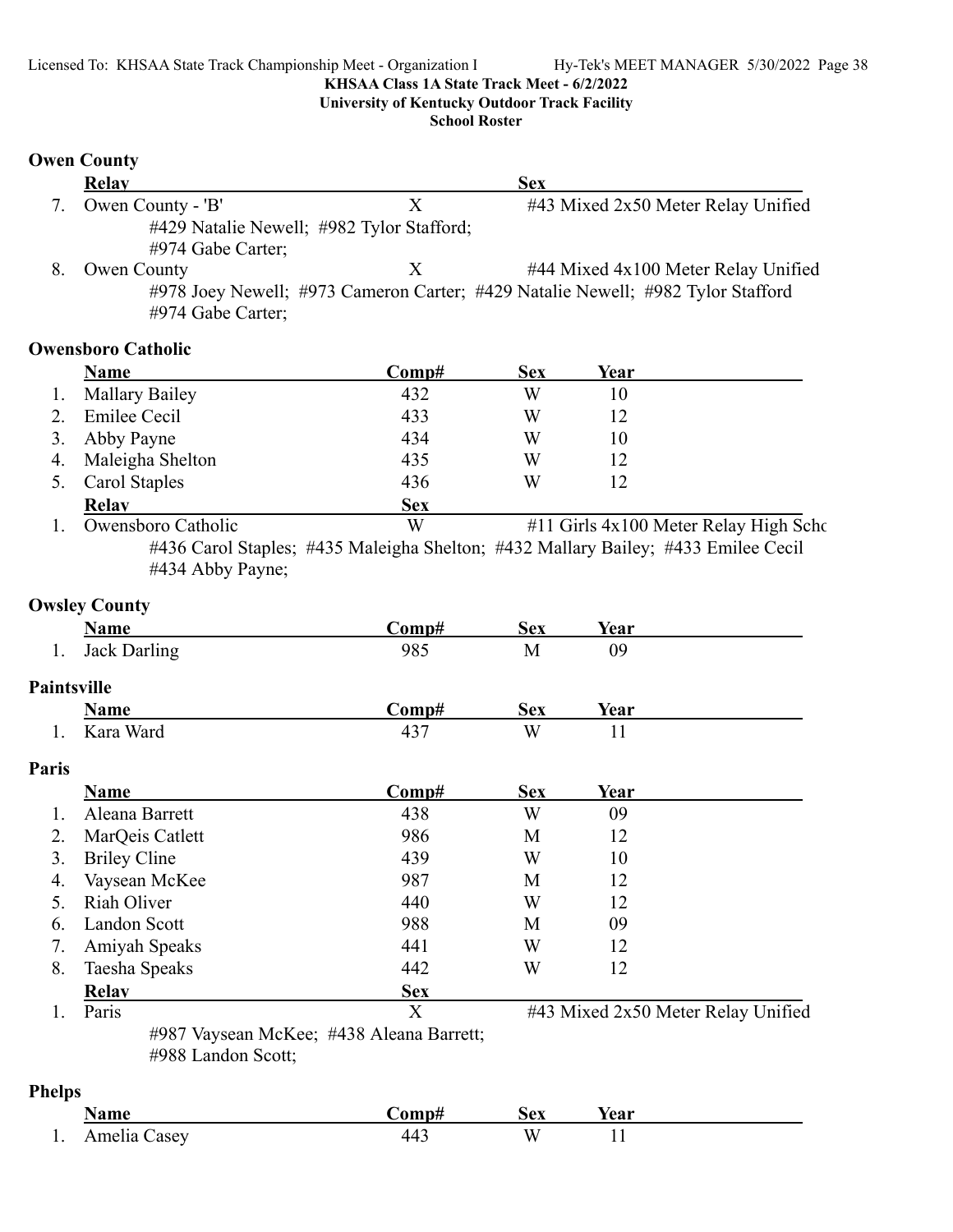**University of Kentucky Outdoor Track Facility**

**School Roster**

#### **Pikeville**

|     | <b>Name</b>                                                                                             | Comp#      | <b>Sex</b> | Year |                                       |
|-----|---------------------------------------------------------------------------------------------------------|------------|------------|------|---------------------------------------|
| 1.  | <b>Brendon Anthony</b>                                                                                  | 989        | M          | 09   |                                       |
| 2.  | <b>Westin Bevins</b>                                                                                    | 990        | M          | 10   |                                       |
| 3.  | <b>Blake Birchfield</b>                                                                                 | 991        | M          | 11   |                                       |
| 4.  | Isaac Coleman                                                                                           | 992        | M          | 12   |                                       |
| 5.  | Cadence Compton                                                                                         | 444        | W          | 07   |                                       |
| 6.  | Mattie Crum                                                                                             | 445        | W          | 12   |                                       |
| 7.  | Kylie G Hall                                                                                            | 446        | W          | 10   |                                       |
| 8.  | Olivia Hamilton                                                                                         | 447        | W          | 11   |                                       |
| 9.  | Landon Hammock                                                                                          | 993        | M          | 12   |                                       |
| 10. | <b>Trey Hancock</b>                                                                                     | 994        | M          | 11   |                                       |
| 11. | Skylar Hu                                                                                               | 995        | M          | 08   |                                       |
| 12. | Carter Hurley                                                                                           | 996        | M          | 10   |                                       |
| 13. | Drew Hurley                                                                                             | 997        | M          | 12   |                                       |
| 14. | Mackenzie Joseph                                                                                        | 448        | W          | 07   |                                       |
| 15. | Carter Justice                                                                                          | 998        | M          | 10   |                                       |
| 16. | <b>Rylan Keathley</b>                                                                                   | 999        | M          | 11   |                                       |
| 17. | Nicole Lin                                                                                              | 449        | W          | 08   |                                       |
| 18. | Zac Lockhart                                                                                            | 1000       | M          | 12   |                                       |
| 19. | <b>Taylor Mckinney</b>                                                                                  | 450        | W          | 12   |                                       |
| 20. | Maria Perez                                                                                             | 451        | W          | 08   |                                       |
| 21. | Logan Reed                                                                                              | 1001       | M          | 11   |                                       |
| 22. | Alex Rogers                                                                                             | 1002       | M          | 12   |                                       |
| 23. | Ava Rogers                                                                                              | 452        | W          | 08   |                                       |
| 24. | Jacob Rogers                                                                                            | 1003       | M          | 10   |                                       |
| 25. | Gabe Schaub                                                                                             | 1004       | M          | 09   |                                       |
| 26. | <b>Rylee Theiss</b>                                                                                     | 453        | W          | 10   |                                       |
| 27. | Josh Varney                                                                                             | 1005       | M          | 11   |                                       |
| 28. | Kendal Wright                                                                                           | 1006       | M          | 12   |                                       |
|     | <b>Relav</b>                                                                                            | <b>Sex</b> |            |      |                                       |
| 1.  | Pikeville                                                                                               | W          |            |      | #11 Girls 4x100 Meter Relay High Scho |
|     | #447 Olivia Hamilton; #446 Kylie G Hall; #445 Mattie Crum; #450 Taylor Mckinney                         |            |            |      |                                       |
|     | #448 Mackenzie Joseph; #452 Ava Rogers; #451 Maria Perez;                                               |            |            |      |                                       |
| 2.  | Pikeville                                                                                               | W          |            |      | #7 Girls 4x200 Meter Relay High Schoo |
|     | #448 Mackenzie Joseph; #446 Kylie G Hall; #450 Taylor Mckinney; #445 Mattie Crum                        |            |            |      |                                       |
|     | #447 Olivia Hamilton; #452 Ava Rogers; #451 Maria Perez;                                                |            |            |      |                                       |
| 3.  | Pikeville                                                                                               | М          |            |      | #12 Boys 4x100 Meter Relay High Scho  |
|     | #994 Trey Hancock; #991 Blake Birchfield; #1001 Logan Reed; #989 Brendon Anthony<br>#990 Westin Bevins; |            |            |      |                                       |
| 4.  | Pikeville                                                                                               | M          |            |      | #8 Boys 4x200 Meter Relay High School |
|     |                                                                                                         |            |            |      |                                       |

#994 Trey Hancock; #1003 Jacob Rogers; #996 Carter Hurley; #1000 Zac Lockhart #1005 Josh Varney; #992 Isaac Coleman;

5. Pikeville M  $\#2$  Boys 4x800 Meter Relay High School #1003 Jacob Rogers; #999 Rylan Keathley; #996 Carter Hurley; #997 Drew Hurley #995 Skylar Hu; #998 Carter Justice; #1004 Gabe Schaub;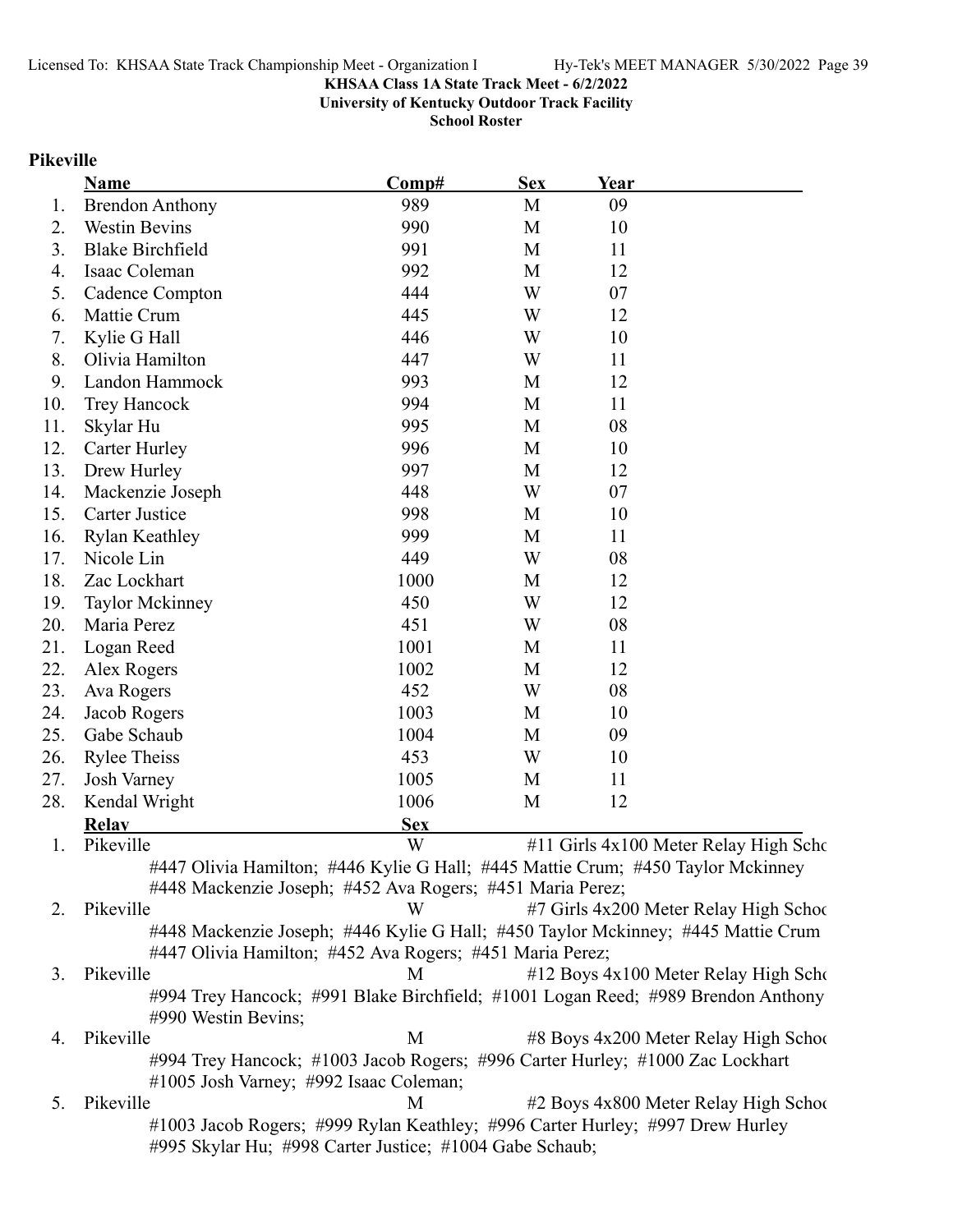**University of Kentucky Outdoor Track Facility**

**School Roster**

### **Pineville**

| Name                              | Comp#                                           | <b>Sex</b> | Year |  |
|-----------------------------------|-------------------------------------------------|------------|------|--|
| Ava Arnett                        | 454                                             | W          | 09   |  |
| 2. Kadence McQueen                | 455                                             | W          | 09   |  |
| <b>Portland Christian</b><br>Nama | $C_{\mathbf{n}\mathbf{m}\mathbf{n}}$ # $\theta$ | Sаv        | Vaar |  |

### **Name Comp# Sex Year**  1. Nolan Bishoff 1007 M 09 2. Caleb Howard 1008 M 10 3. Jonathan Nagy 1009 M 08 4. Christian Thomas 1010 M 09 5. Austin Weaver 1011 M 07 **Relay Sex**

1. Portland Christian M #12 Boys 4x100 Meter Relay High Scho #1007 Nolan Bishoff; #1009 Jonathan Nagy; #1011 Austin Weaver; #1010 Christian Thomas #1008 Caleb Howard;

### **Presentation**

| Name             | Comp#           | Sex | Year |  |
|------------------|-----------------|-----|------|--|
| Kaelyn Benner    | 456             |     |      |  |
| 2. Ta'Mya Davis  | 45 <sup>7</sup> |     |      |  |
| Marissa Stephens | 458             | W   |      |  |

### **Prestonsburg**

|    | <b>Name</b>          | Comp#      | <b>Sex</b> | Year |  |
|----|----------------------|------------|------------|------|--|
| 1. | Carter Akers         | 1012       | M          | 12   |  |
| 2. | Bryan Amador         | 1013       | M          | 10   |  |
| 3. | Caleb Gearheart      | 1014       | M          | 11   |  |
|    | 4. Jeremy Gearheart  | 1015       | M          | 10   |  |
| 5. | Anan Liu             | 1016       | M          | 11   |  |
| 6. | Bryan Maynard        | 1017       | M          | 10   |  |
| 7. | <b>Taylor Ousley</b> | 1018       | M          | 11   |  |
| 8. | <b>Grant Varney</b>  | 1019       | M          | 11   |  |
|    | <b>Relav</b>         | <b>Sex</b> |            |      |  |

1. Prestonsburg M #8 Boys 4x200 Meter Relay High School

#1014 Caleb Gearheart; #1013 Bryan Amador; #1019 Grant Varney; #1018 Taylor Ousley #1012 Carter Akers; #1015 Jeremy Gearheart; #1016 Anan Liu; #1017 Bryan Maynard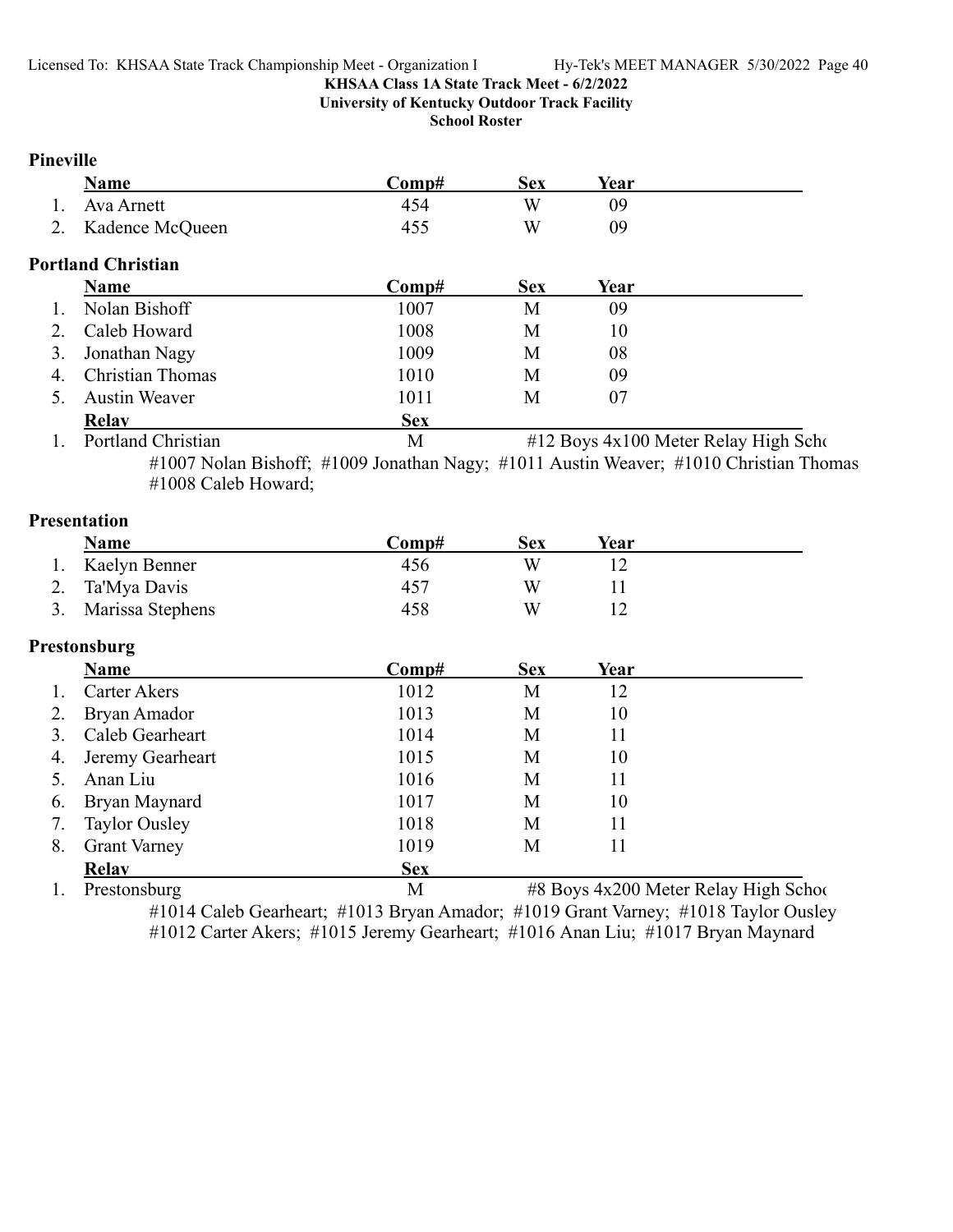**University of Kentucky Outdoor Track Facility**

**School Roster**

#### **Raceland**

|     | <b>Name</b>                | Comp#                                                                          | <b>Sex</b> | Year |                                                                                    |
|-----|----------------------------|--------------------------------------------------------------------------------|------------|------|------------------------------------------------------------------------------------|
| 1.  | Cameron Bell               | 1020                                                                           | M          | 10   |                                                                                    |
| 2.  | Evan Borroughs             | 1021                                                                           | M          | 09   |                                                                                    |
| 3.  | Max Burton                 | 1022                                                                           | M          | 08   |                                                                                    |
| 4.  | Makayla Clark              | 459                                                                            | W          | 12   |                                                                                    |
| 5.  | Cole Conlon                | 1023                                                                           | M          | 12   |                                                                                    |
| 6.  | Parker Gallion             | 1024                                                                           | M          | 12   |                                                                                    |
| 7.  | Sophie Hale                | 460                                                                            | W          | 11   |                                                                                    |
| 8.  | <b>Taylor Heath</b>        | 461                                                                            | W          | 11   |                                                                                    |
| 9.  | Kaylee Holbert             | 462                                                                            | W          | 12   |                                                                                    |
| 10. | Xander Jenkins             | 1025                                                                           | M          | 11   |                                                                                    |
| 11. | Mason Lykins               | 1026                                                                           | M          | 11   |                                                                                    |
| 12. | Sophie Maynard             | 463                                                                            | W          | 08   |                                                                                    |
| 13. | <b>Bryson Rowsey</b>       | 1027                                                                           | M          | 08   |                                                                                    |
| 14. | Garrison Stephens          | 1028                                                                           | M          | 09   |                                                                                    |
| 15. | <b>Grant Stephens</b>      | 1029                                                                           | M          | 12   |                                                                                    |
| 16. | Ty Tyson                   | 1030                                                                           | M          | 10   |                                                                                    |
| 17. | Kassie Wallace             | 464                                                                            | W          | 12   |                                                                                    |
| 18. | Christian Waugh            | 1031                                                                           | M          | 11   |                                                                                    |
|     | Relay                      | <b>Sex</b>                                                                     |            |      |                                                                                    |
| 1.  | Raceland                   | M                                                                              |            |      | #8 Boys 4x200 Meter Relay High School                                              |
|     |                            | #1026 Mason Lykins; #1030 Ty Tyson; #1029 Grant Stephens; #1024 Parker Gallion |            |      |                                                                                    |
|     |                            |                                                                                |            |      | #1031 Christian Waugh; #1020 Cameron Bell; #1023 Cole Conlon; #1027 Bryson Rowsey  |
| 2.  | Raceland                   | M                                                                              |            |      | #24 Boys 4x400 Meter Relay High Scho                                               |
|     |                            | #1023 Cole Conlon; #1030 Ty Tyson; #1031 Christian Waugh; #1029 Grant Stephens |            |      |                                                                                    |
|     |                            |                                                                                |            |      | #1020 Cameron Bell; #1027 Bryson Rowsey; #1022 Max Burton; #1028 Garrison Stephens |
|     | <b>Red Bird Christian</b>  |                                                                                |            |      |                                                                                    |
|     | <b>Name</b>                | Comp#                                                                          | <b>Sex</b> | Year |                                                                                    |
| 1.  | S. Mackenzie Lawson        | 465                                                                            | W          | 12   |                                                                                    |
|     | <b>Riverside Christian</b> |                                                                                |            |      |                                                                                    |
|     | <b>Name</b>                | Comp#                                                                          | <b>Sex</b> | Year |                                                                                    |
| 1.  | Avery Voth                 | 466                                                                            | W          | 12   |                                                                                    |
|     |                            |                                                                                |            |      |                                                                                    |

### **Russellville**

| ussellville       |       |     |      |  |  |  |
|-------------------|-------|-----|------|--|--|--|
| <b>Name</b>       | Comp# | Sex | Year |  |  |  |
| Anastasia Dowlen  | 467   | W   |      |  |  |  |
| 2. Jermani Morris | 468   | W   |      |  |  |  |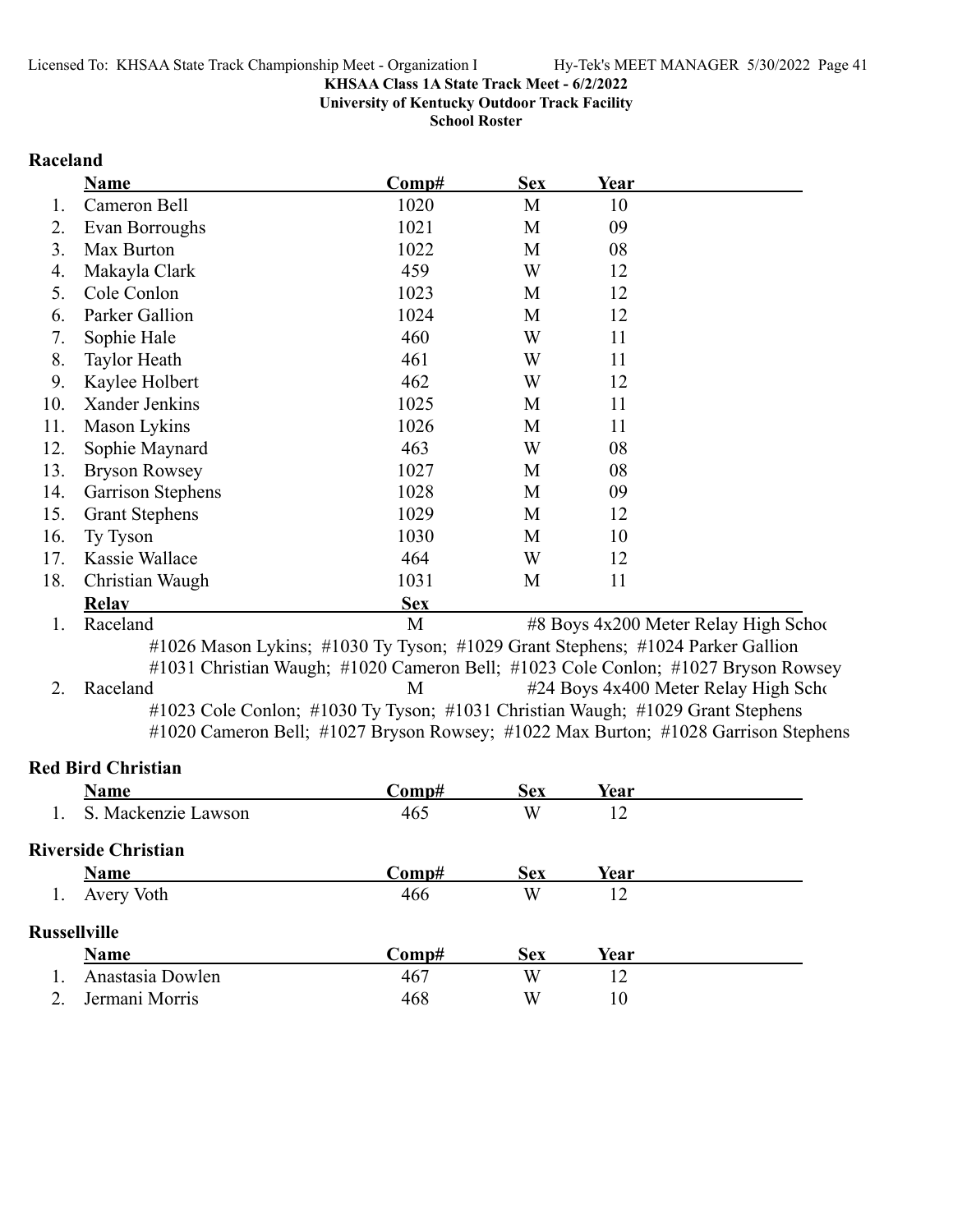**University of Kentucky Outdoor Track Facility**

**School Roster**

#### **Sayre**

|    | <b>Name</b>             | Comp#      | <b>Sex</b> | Year |  |
|----|-------------------------|------------|------------|------|--|
| 1. | <b>Catherine Graves</b> | 469        | W          | 12   |  |
| 2. | Sophia Lee              | 470        | W          | 11   |  |
|    | 3. Dakota Musgrave      | 471        | W          | 11   |  |
| 4. | Asha Pemble             | 472        | W          | 10   |  |
|    | 5. Mallory Pitman       | 473        | W          | 11   |  |
| 6. | Abigail Turner          | 474        | W          | 07   |  |
| 7. | Caleb Turner            | 1032       | М          | 09   |  |
| 8. | Haydon Wilson           | 1033       | М          | 12   |  |
|    | <b>Relav</b>            | <b>Sex</b> |            |      |  |

1. Sayre W #1 Girls 4x800 Meter Relay High School

#473 Mallory Pitman; #474 Abigail Turner; #471 Dakota Musgrave; #469 Catherine Graves #472 Asha Pemble; #470 Sophia Lee;

### **Shelby Valley**

|     | Name                             | Comp#      | <b>Sex</b> | Year                                                        |                  |  |
|-----|----------------------------------|------------|------------|-------------------------------------------------------------|------------------|--|
|     | Gabrielle Allen                  | 475        | W          | 09                                                          |                  |  |
| 2.  | Sierra Allen                     | 476        | W          | 11                                                          |                  |  |
| 3.  | William Bentley                  | 1034       | M          | 12                                                          |                  |  |
| 4.  | Jonathan Fields                  | 1035       | M          | 10                                                          |                  |  |
|     | Thomas Hall                      | 1036       | M          | 10                                                          |                  |  |
| 6.  | Giovanni Jones                   | 1037       | M          | 10                                                          |                  |  |
|     | Desiree McClanahan               | 477        | W          | 11                                                          |                  |  |
| 8.  | <b>Faith Newsome</b>             | 478        | W          | 11                                                          |                  |  |
| 9.  | Jordan Ratliff                   | 1038       | М          | 11                                                          |                  |  |
| 10. | Kyla Worrix                      | 479        | W          | 11                                                          |                  |  |
|     | <b>Relav</b>                     | <b>Sex</b> |            |                                                             |                  |  |
|     | $1 \quad 01 \quad 11 \quad 1711$ | <b>TTT</b> |            | $\frac{1}{4}$ 1 1 1 1 1 1 1 $\frac{1}{4}$ 1 1 $\frac{1}{4}$ | $TT'$ 1 $\alpha$ |  |

1. Shelby Valley **X** W #11 Girls 4x100 Meter Relay High School #476 Sierra Allen; #477 Desiree McClanahan; #475 Gabrielle Allen; #478 Faith Newsome #479 Kyla Worrix;

2. Shelby Valley **M** #12 Boys 4x100 Meter Relay High Scho #1038 Jordan Ratliff; #1037 Giovanni Jones; #1034 William Bentley; #1035 Jonathan Fields #1036 Thomas Hall;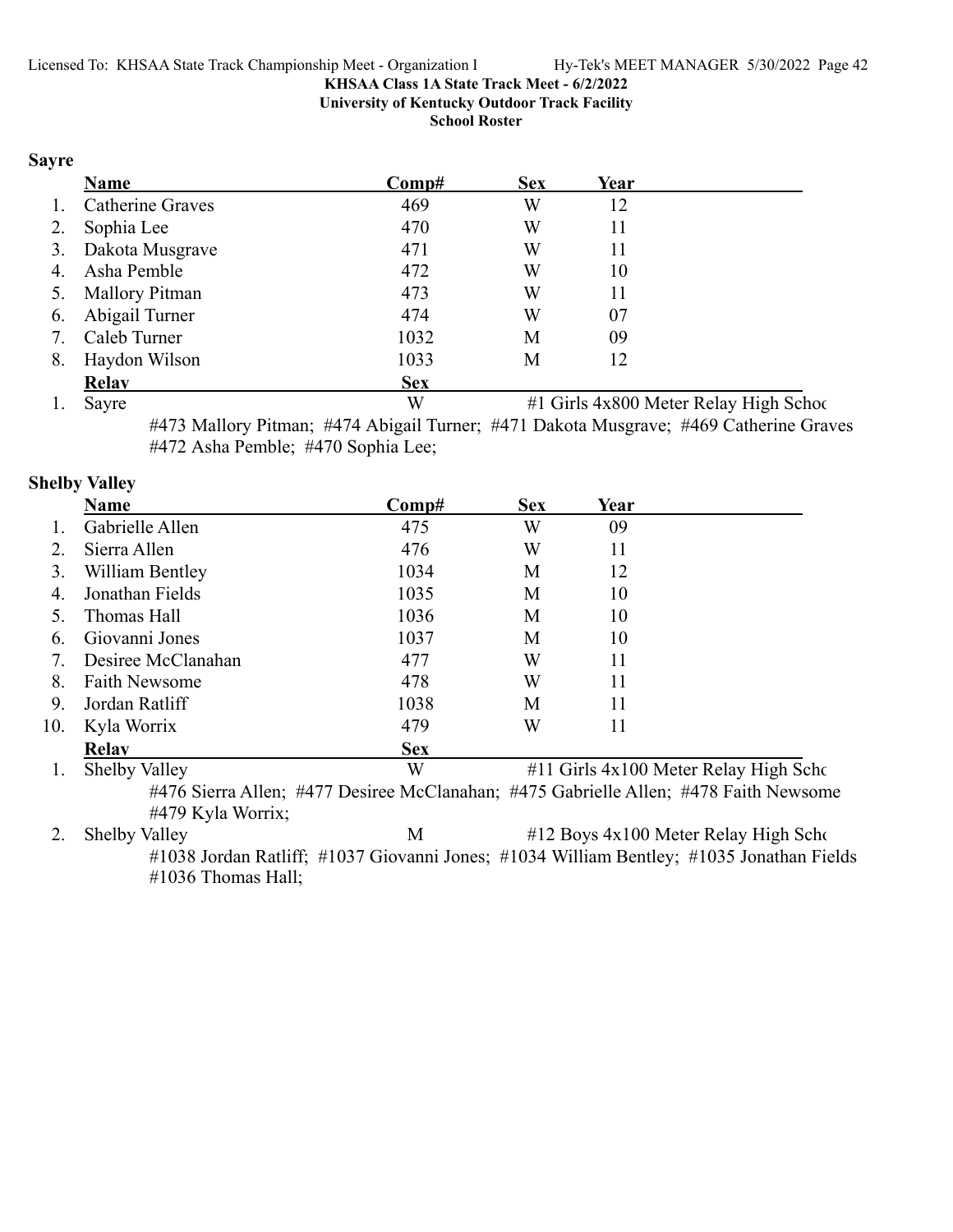**University of Kentucky Outdoor Track Facility**

**School Roster**

### **Somerset**

|     | Name                                                                               | Comp#      | <b>Sex</b> | Year |                                           |
|-----|------------------------------------------------------------------------------------|------------|------------|------|-------------------------------------------|
| 1.  | <b>Guy Bailey</b>                                                                  | 1039       | M          | 10   |                                           |
| 2.  | Sophie Barnes                                                                      | 480        | W          | 08   |                                           |
| 3.  | Reese Blakeman                                                                     | 1040       | M          | 10   |                                           |
| 4.  | Hannaha Boyer                                                                      | 481        | W          | 09   |                                           |
| 5.  | Jailyn Brown                                                                       | 482        | W          | 09   |                                           |
| 6.  | <b>Grace Burgess</b>                                                               | 483        | W          | 10   |                                           |
| 7.  | Jazlyn Durham                                                                      | 484        | W          | 10   |                                           |
| 8.  | Emily Ham                                                                          | 485        | W          | 12   |                                           |
| 9.  | Jolie May                                                                          | 486        | W          | 11   |                                           |
| 10. | Lucy McArthur                                                                      | 487        | W          | 12   |                                           |
| 11. | Isabella Mckenzie                                                                  | 488        | W          | 09   |                                           |
| 12. | Nathalie Tobler                                                                    | 489        | W          | 12   |                                           |
| 13. | Grayson Turner                                                                     | 1041       | M          | 11   |                                           |
| 14. | Reina Wesley                                                                       | 490        | W          | 11   |                                           |
| 15. | Pearl Wonn                                                                         | 491        | W          | 12   |                                           |
|     | <b>Relav</b>                                                                       | <b>Sex</b> |            |      |                                           |
| 1.  | Somerset                                                                           | W          |            |      | $#11$ Girls $4x100$ Meter Relay High Scho |
|     | #481 Hannaha Boyer; #483 Grace Burgess; #485 Emily Ham; #486 Jolie May             |            |            |      |                                           |
|     | #487 Lucy McArthur; #491 Pearl Wonn; #480 Sophie Barnes; #482 Jailyn Brown         |            |            |      |                                           |
| 2.  | Somerset                                                                           | W          |            |      | #7 Girls 4x200 Meter Relay High School    |
|     | #485 Emily Ham; #488 Isabella Mckenzie; #486 Jolie May; #483 Grace Burgess         |            |            |      |                                           |
|     | #480 Sophie Barnes; #491 Pearl Wonn; #482 Jailyn Brown; #481 Hannaha Boyer         |            |            |      |                                           |
| 3.  | Somerset                                                                           | W          |            |      | #23 Girls 4x400 Meter Relay High Scho     |
|     | #487 Lucy McArthur; #480 Sophie Barnes; #481 Hannaha Boyer; #488 Isabella Mckenzie |            |            |      |                                           |
|     | #485 Emily Ham; #491 Pearl Wonn; #484 Jazlyn Durham; #482 Jailyn Brown             |            |            |      |                                           |
| 4.  | Somerset                                                                           | W          |            |      | #1 Girls 4x800 Meter Relay High School    |
|     | #480 Sophie Barnes; #489 Nathalie Tobler; #491 Pearl Wonn; #487 Lucy McArthur      |            |            |      |                                           |
|     | #490 Reina Wesley; #484 Jazlyn Durham; #488 Isabella Mckenzie; #482 Jailyn Brown   |            |            |      |                                           |

### **St. Francis**

| <b>Name</b>        | 'Jomp#- | Sex | Year |  |
|--------------------|---------|-----|------|--|
| 1. Luke Johnson    | 1042    |     |      |  |
| 2. Rosemary Peters | 492     | W   |      |  |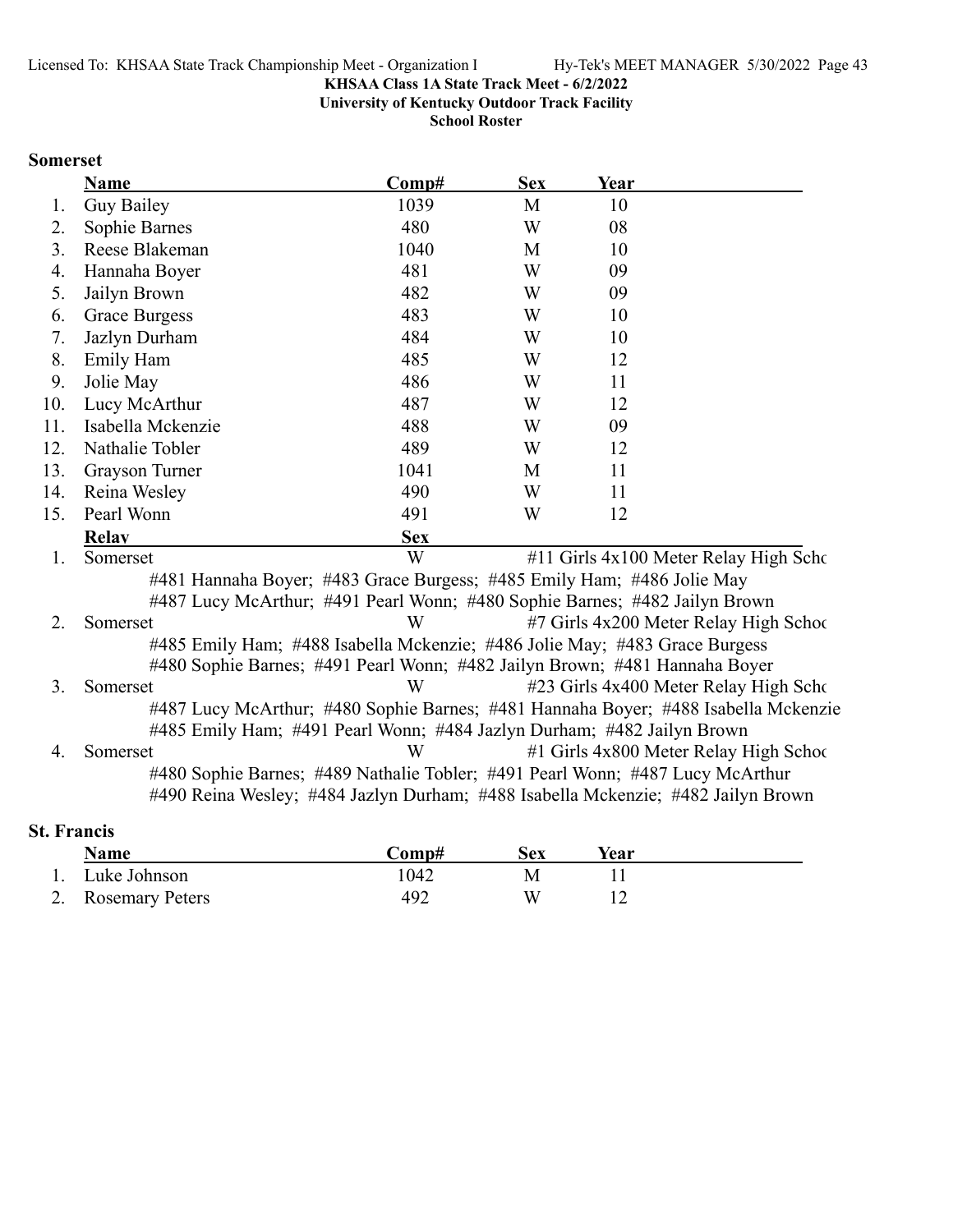**University of Kentucky Outdoor Track Facility**

**School Roster**

#### **St. Henry District**

|     | Name                | Comp#      | <b>Sex</b> | Year |                                       |
|-----|---------------------|------------|------------|------|---------------------------------------|
| 1.  | Sam B. Baker        | 1043       | M          | 10   |                                       |
| 2.  | Charlie Barsan      | 1044       | M          | 12   |                                       |
| 3.  | Al Bessler          | 1045       | M          | 11   |                                       |
| 4.  | Makayla Breetz      | 493        | W          | 11   |                                       |
| 5.  | Josh Brockman       | 1046       | M          | 10   |                                       |
| 6.  | Charlie Casey       | 1047       | M          | 12   |                                       |
| 7.  | Lizzie Casey        | 494        | W          | 09   |                                       |
| 8.  | Cassidy Cline       | 495        | W          | 11   |                                       |
| 9.  | Jadyn Danbury       | 496        | W          | 11   |                                       |
| 10. | Lake Durrett        | 1048       | M          | 10   |                                       |
| 11. | Maggie Farmer       | 497        | W          | 09   |                                       |
| 12. | Karol Fernandez     | 498        | W          | 09   |                                       |
| 13. | Jack Goodwin        | 1049       | M          | 11   |                                       |
| 14. | Anna Guard          | 499        | W          | 10   |                                       |
| 15. | Chloe Hurm          | 500        | W          | 09   |                                       |
| 16. | Sean Ihrig          | 1050       | M          | 11   |                                       |
| 17. | Lauren Kent         | 501        | W          | 12   |                                       |
| 18. | Kaelyn King         | 502        | W          | 11   |                                       |
| 19. | Sara Kleier         | 503        | W          | 10   |                                       |
| 20. | Maya Lawson         | 504        | W          | 09   |                                       |
| 21. | Taylor Maselli      | 505        | W          | 09   |                                       |
| 22. | Mackenzie McMain    | 506        | W          | 09   |                                       |
| 23. | Reganne McMain      | 507        | W          | 11   |                                       |
| 24. | Bella Miller        | 508        | W          | 09   |                                       |
| 25. | Ava Oleson          | 509        | W          | 09   |                                       |
| 26. | Avery Pleiman       | 510        | W          | 09   |                                       |
| 27. | Isaac Portwood      | 1051       | M          | 11   |                                       |
| 28. | Dixon Ryan          | 1052       | M          | 11   |                                       |
| 29. | Mark Ryan           | 1053       | M          | 12   |                                       |
| 30. | Grace Southard      | 511        | W          | 10   |                                       |
| 31  | <b>Jeff Stewart</b> | 1054       | М          | 10   |                                       |
| 32. | Antonio Sturpe      | 1055       | M          | 12   |                                       |
| 33. | Ella Tabor          | 512        | W          | 11   |                                       |
| 34. | Joleigh Woolf       | 513        | W          | 10   |                                       |
| 35. | Keanu Ziolkowski    | 1056       | M          | 10   |                                       |
|     | <b>Relay</b>        | <b>Sex</b> |            |      |                                       |
| 1.  | St. Henry District  | W          |            |      | #11 Girls 4x100 Meter Relay High Scho |

#495 Cassidy Cline; #510 Avery Pleiman; #502 Kaelyn King; #509 Ava Oleson #496 Jadyn Danbury; #498 Karol Fernandez; #508 Bella Miller; #497 Maggie Farmer 2. St. Henry District W #7 Girls 4x200 Meter Relay High School #495 Cassidy Cline; #507 Reganne McMain; #502 Kaelyn King; #510 Avery Pleiman #494 Lizzie Casey; #509 Ava Oleson; #496 Jadyn Danbury; #498 Karol Fernandez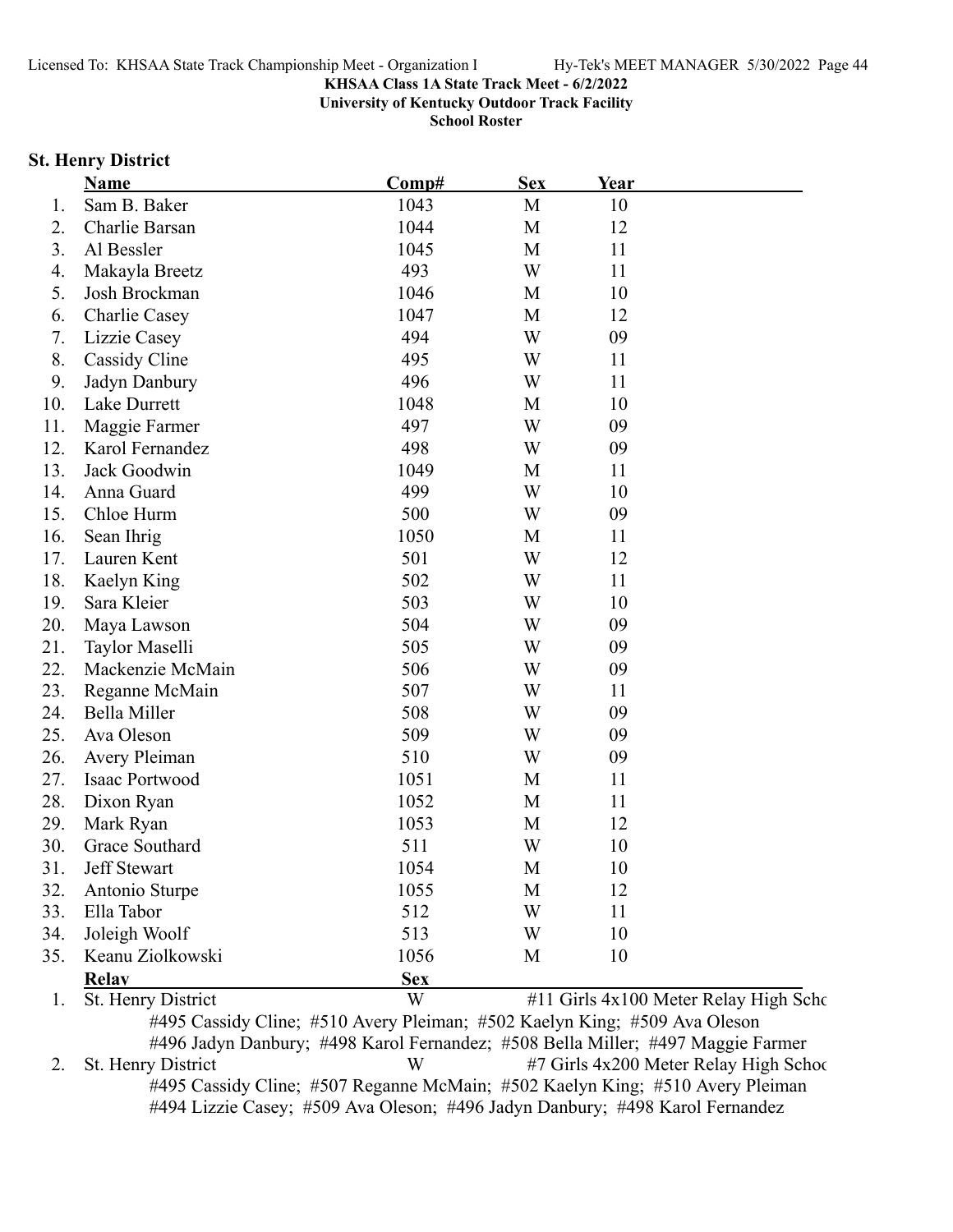**University of Kentucky Outdoor Track Facility**

**School Roster**

### **St. Henry District**

| <b>Relay</b>                                                  |             | <b>Sex</b>                                                                        |
|---------------------------------------------------------------|-------------|-----------------------------------------------------------------------------------|
| 3. St. Henry District                                         | W           | #23 Girls 4x400 Meter Relay High Scho                                             |
|                                                               |             | #495 Cassidy Cline; #494 Lizzie Casey; #506 Mackenzie McMain; #507 Reganne McMain |
|                                                               |             | #511 Grace Southard; #496 Jadyn Danbury; #503 Sara Kleier; #502 Kaelyn King       |
| 4. St. Henry District                                         | W           | $#1$ Girls 4x800 Meter Relay High School                                          |
|                                                               |             | #506 Mackenzie McMain; #507 Reganne McMain; #503 Sara Kleier; #511 Grace Southard |
|                                                               |             | #500 Chloe Hurm; #512 Ella Tabor; #504 Maya Lawson; #505 Taylor Maselli           |
| 5. St. Henry District                                         | $M$ and $M$ | #2 Boys 4x800 Meter Relay High School                                             |
|                                                               |             | #1052 Dixon Ryan; #1048 Lake Durrett; #1054 Jeff Stewart; #1051 Isaac Portwood    |
| #1049 Jack Goodwin; #1044 Charlie Barsan; #1043 Sam B. Baker; |             |                                                                                   |

### **St. Mary**

| <b>Name</b>                | Comp#                      | <b>Sex</b> | <b>Year</b> |                                                                                                                             |
|----------------------------|----------------------------|------------|-------------|-----------------------------------------------------------------------------------------------------------------------------|
| Gabby Ault                 | 514                        | W          | 08          |                                                                                                                             |
|                            |                            |            |             |                                                                                                                             |
| Name                       | Comp#                      | <b>Sex</b> | Year        |                                                                                                                             |
| <b>Fisher Borders</b>      | 1057                       | M          | 10          |                                                                                                                             |
| Melanie Chamberlin         | 515                        | W          | 10          |                                                                                                                             |
| <b>BJ</b> Farlow           | 1058                       | M          | 09          |                                                                                                                             |
| Keanu Galima               | 1059                       | M          | 12          |                                                                                                                             |
| Franklin Grullon           | 1060                       | M          | 11          |                                                                                                                             |
| Caitlin Hines              | 516                        | W          | 10          |                                                                                                                             |
| <b>Preston Moore</b>       | 1061                       | M          | 12          |                                                                                                                             |
| <b>Yasmne Peterson</b>     | 517                        | W          | 12          |                                                                                                                             |
| Aly Prather                | 518                        | W          | 10          |                                                                                                                             |
| <b>Omarion Riddick</b>     | 1062                       | M          | 12          |                                                                                                                             |
| Ava Scott                  | 519                        | W          | 09          |                                                                                                                             |
| Angel Villanueve           | 1063                       | M          | 12          |                                                                                                                             |
| <b>Xazvion West</b>        | 1064                       | M          | 12          |                                                                                                                             |
| <b>Relav</b>               | <b>Sex</b>                 |            |             |                                                                                                                             |
| <b>Todd County Central</b> | W                          |            |             |                                                                                                                             |
|                            |                            |            |             |                                                                                                                             |
|                            | <b>Todd County Central</b> |            |             | #7 Girls 4x200 Meter Relay High School<br>#515 Melanie Chamberlin; #516 Caitlin Hines; #517 Yasmne Peterson; #519 Ava Scott |

#518 Aly Prather;<br>2. Todd County Central M #8 Boys 4x200 Meter Relay High School #1059 Keanu Galima; #1062 Omarion Riddick; #1060 Franklin Grullon; #1061 Preston Moore #1058 BJ Farlow;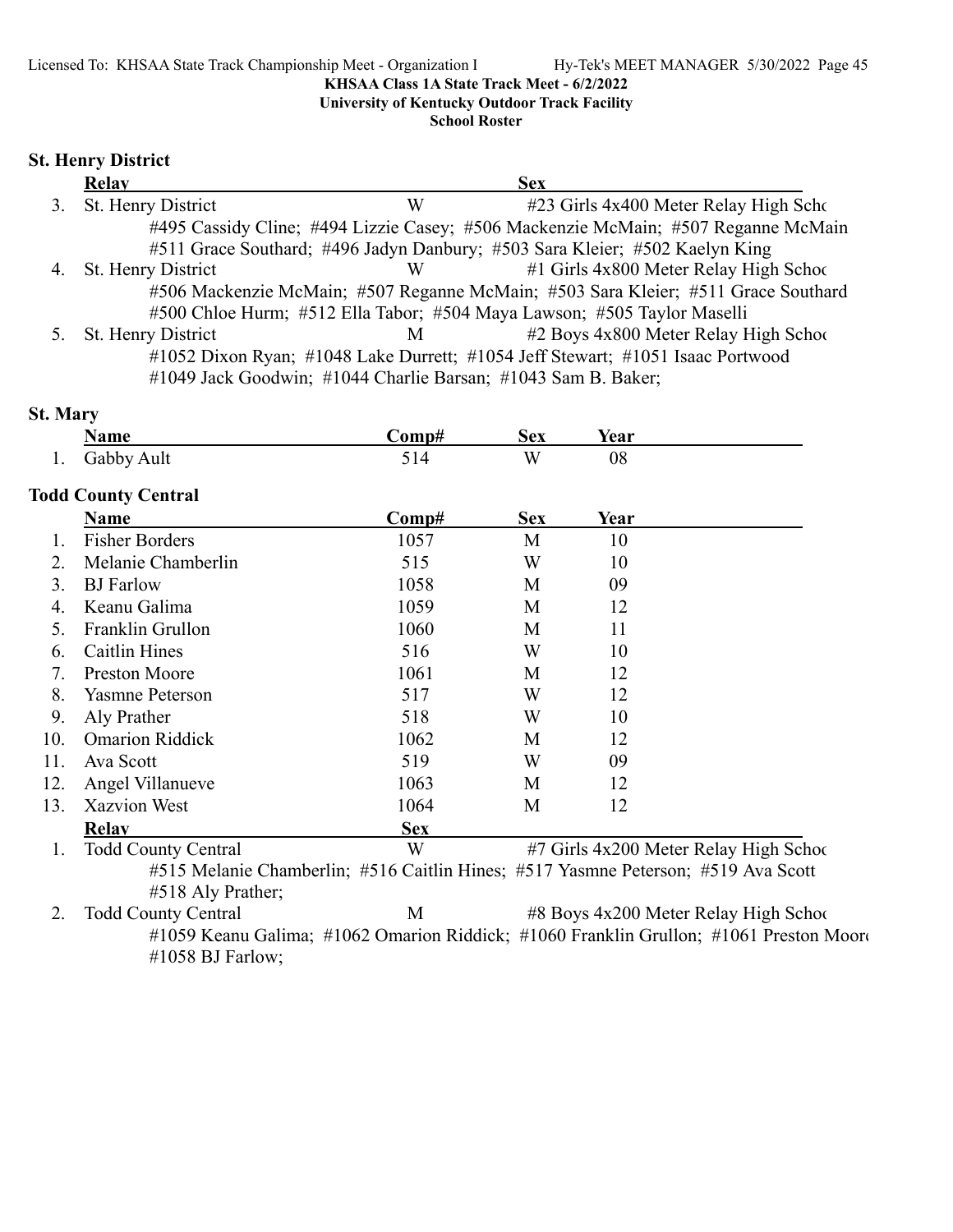**University of Kentucky Outdoor Track Facility**

**School Roster**

#### **Trimble County**

|     | <b>Name</b>                                                                          | Comp#      | <b>Sex</b> | Year |                                       |
|-----|--------------------------------------------------------------------------------------|------------|------------|------|---------------------------------------|
| 1.  | Makayla Abbott                                                                       | 520        | W          | 12   |                                       |
| 2.  | Miguel Avelar                                                                        | 1065       | M          | 11   |                                       |
| 3.  | Hunter Bachmann                                                                      | 1066       | M          | 10   |                                       |
| 4.  | Danielle Craig                                                                       | 521        | W          | 12   |                                       |
| 5.  | Matthew Craig                                                                        | 1067       | M          | 12   |                                       |
| 6.  | Dru Ferguson                                                                         | 1068       | M          | 12   |                                       |
| 7.  | <b>Ricky Gray</b>                                                                    | 1069       | M          | 11   |                                       |
| 8.  | <b>Adeline Howerton</b>                                                              | 522        | W          | 10   |                                       |
| 9.  | Kaci Huff                                                                            | 523        | W          | 12   |                                       |
| 10. | Maddie Isley                                                                         | 524        | W          | 11   |                                       |
| 11. | Owen Jackson                                                                         | 1070       | M          | 09   |                                       |
| 12. | Harmony Johnson                                                                      | 525        | W          | 11   |                                       |
| 13. | Patrick Kainer                                                                       | 1071       | M          | 11   |                                       |
| 14. | Rebecca Kainer                                                                       | 526        | W          | 10   |                                       |
| 15. | Hunter Kelley                                                                        | 1072       | M          | 12   |                                       |
| 16. | Kinley Kunkel                                                                        | 527        | W          | 11   |                                       |
| 17. | Kaden May                                                                            | 1073       | M          | 11   |                                       |
| 18. | Luke Mullins                                                                         | 1074       | M          | 11   |                                       |
| 19. | Keenan Sanders                                                                       | 1075       | M          | 11   |                                       |
| 20. | Nathan Sharp                                                                         | 1076       | M          | 11   |                                       |
| 21. | Jessup Smith                                                                         | 1077       | M          | 11   |                                       |
| 22. | Matelyn Smith                                                                        | 528        | W          | 10   |                                       |
| 23. | Ainslie Stark                                                                        | 529        | W          | 07   |                                       |
| 24. | <b>Walker Tingle</b>                                                                 | 1078       | M          | 12   |                                       |
| 25. | Klayton Welty                                                                        | 1079       | M          | 12   |                                       |
| 26. | Hunter West                                                                          | 1080       | M          | 12   |                                       |
|     | <b>Relay</b>                                                                         | <b>Sex</b> |            |      |                                       |
| 1.  | <b>Trimble County</b>                                                                | W          |            |      | #7 Girls 4x200 Meter Relay High Schoo |
|     | #520 Makayla Abbott; #521 Danielle Craig; #526 Rebecca Kainer; #529 Ainslie Stark    |            |            |      |                                       |
|     | #522 Adeline Howerton; #525 Harmony Johnson; #524 Maddie Isley;                      |            |            |      |                                       |
| 2.  | <b>Trimble County</b>                                                                | W          |            |      | #23 Girls 4x400 Meter Relay High Scho |
|     | #520 Makayla Abbott; #521 Danielle Craig; #526 Rebecca Kainer; #527 Kinley Kunkel    |            |            |      |                                       |
|     | #529 Ainslie Stark; #522 Adeline Howerton; #525 Harmony Johnson; #528 Matelyn Smith  |            |            |      |                                       |
| 3.  | <b>Trimble County</b>                                                                | M          |            |      | #12 Boys 4x100 Meter Relay High Scho  |
|     | #1072 Hunter Kelley; #1070 Owen Jackson; #1080 Hunter West; #1076 Nathan Sharp       |            |            |      |                                       |
|     | #1075 Keenan Sanders; #1071 Patrick Kainer; #1065 Miguel Avelar; #1079 Klayton Welty |            |            |      |                                       |
| 4.  | <b>Trimble County</b>                                                                | M          |            |      | #8 Boys 4x200 Meter Relay High School |
|     | #1070 Owen Jackson; #1069 Ricky Gray; #1068 Dru Ferguson; #1075 Keenan Sanders       |            |            |      |                                       |
|     | #1067 Matthew Craig; #1080 Hunter West; #1065 Miguel Avelar; #1073 Kaden May         |            |            |      |                                       |
| 5.  | <b>Trimble County</b>                                                                | M          |            |      | #24 Boys 4x400 Meter Relay High Scho  |
|     | #1077 Jessup Smith; #1067 Matthew Craig; #1068 Dru Ferguson; #1069 Ricky Gray        |            |            |      |                                       |

#1066 Hunter Bachmann; #1078 Walker Tingle; #1076 Nathan Sharp; #1074 Luke Mullins 6. Trimble County M #2 Boys 4x800 Meter Relay High School #1077 Jessup Smith; #1066 Hunter Bachmann; #1078 Walker Tingle; #1067 Matthew Craig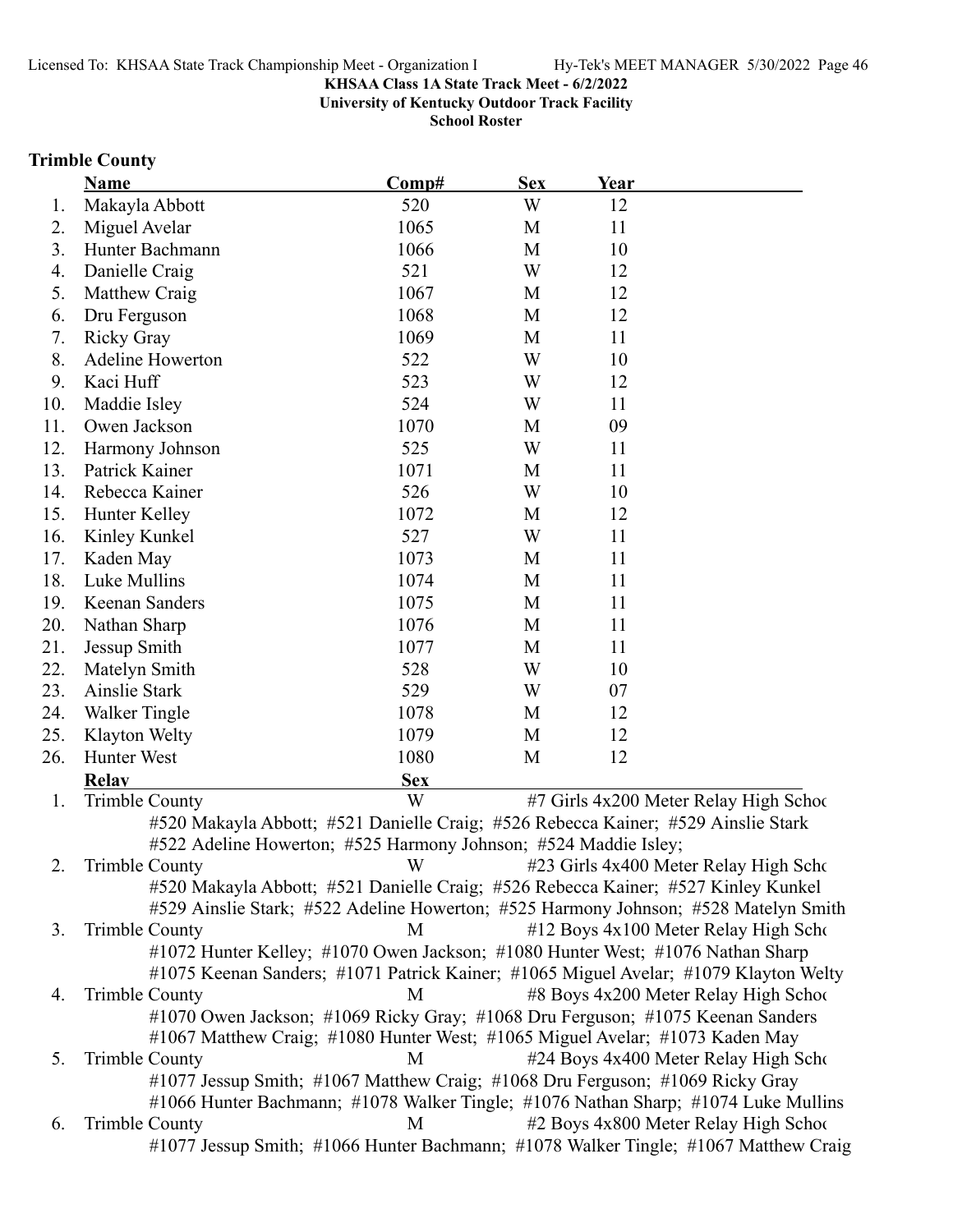**University of Kentucky Outdoor Track Facility**

**School Roster**

### **University Heights**

|     | <b>Name</b>                                                                                     | Comp#      | <b>Sex</b> | Year |                                       |
|-----|-------------------------------------------------------------------------------------------------|------------|------------|------|---------------------------------------|
| Ι.  | Aliviah Acree                                                                                   | 530        | W          | 09   |                                       |
| 2.  | Jaila Batey                                                                                     | 531        | W          | 12   |                                       |
| 3.  | Sam Cotthoff                                                                                    | 1081       | M          | 12   |                                       |
| 4.  | Connor Dill                                                                                     | 1082       | M          | 12   |                                       |
| 5.  | Emma Dill                                                                                       | 532        | W          | 08   |                                       |
| 6.  | Ray Farmer                                                                                      | 1083       | M          | 12   |                                       |
| 7.  | Cole Glover                                                                                     | 1084       | M          | 09   |                                       |
| 8.  | <b>Audrey Grise</b>                                                                             | 533        | W          | 10   |                                       |
| 9.  | Ethan Hale                                                                                      | 1085       | M          | 11   |                                       |
| 10. | Kendall Hancock                                                                                 | 534        | W          | 07   |                                       |
| 11. | Piper Hancock                                                                                   | 535        | W          | 12   |                                       |
| 12. | Chase Hendricks                                                                                 | 1086       | M          | 12   |                                       |
| 13. | Clayton Lester                                                                                  | 1087       | M          | 08   |                                       |
| 14. | Maddie Martin                                                                                   | 536        | W          | 10   |                                       |
| 15. | Griffin McCoy                                                                                   | 1088       | M          | 09   |                                       |
| 16. | Logan Miller                                                                                    | 1089       | M          | 09   |                                       |
| 17. | <b>Mason Price</b>                                                                              | 1090       | M          | 12   |                                       |
| 18. | Luke Shouse                                                                                     | 1091       | M          | 11   |                                       |
| 19. | Lucinda Wilkins                                                                                 | 537        | W          | 10   |                                       |
| 20. | Trey Wyatt                                                                                      | 1092       | M          | 12   |                                       |
|     | <b>Relav</b>                                                                                    | <b>Sex</b> |            |      |                                       |
| 1.  | University Heights                                                                              | W          |            |      | #7 Girls 4x200 Meter Relay High Schoo |
|     | #530 Aliviah Acree; #532 Emma Dill; #533 Audrey Grise; #535 Piper Hancock                       |            |            |      |                                       |
|     | #536 Maddie Martin; #534 Kendall Hancock;                                                       |            |            |      |                                       |
| 2.  | University Heights                                                                              | W          |            |      | #23 Girls 4x400 Meter Relay High Scho |
|     | #530 Aliviah Acree; #532 Emma Dill; #533 Audrey Grise; #535 Piper Hancock                       |            |            |      |                                       |
|     | #534 Kendall Hancock; #536 Maddie Martin; #537 Lucinda Wilkins;                                 |            |            |      |                                       |
| 3.  | University Heights                                                                              | M          |            |      | #12 Boys 4x100 Meter Relay High Scho  |
|     | #1092 Trey Wyatt; #1088 Griffin McCoy; #1091 Luke Shouse; #1085 Ethan Hale                      |            |            |      |                                       |
|     | #1087 Clayton Lester; #1090 Mason Price; #1082 Connor Dill;                                     |            |            |      |                                       |
| 4.  | University Heights                                                                              | M          |            |      | #8 Boys 4x200 Meter Relay High School |
|     | #1082 Connor Dill; #1092 Trey Wyatt; #1091 Luke Shouse; #1090 Mason Price                       |            |            |      |                                       |
|     | #1088 Griffin McCoy; #1087 Clayton Lester; #1085 Ethan Hale;                                    |            |            |      |                                       |
| 5.  | University Heights<br>#1082 Connor Dill; #1092 Trey Wyatt; #1091 Luke Shouse; #1090 Mason Price | M          |            |      | #24 Boys 4x400 Meter Relay High Scho  |
|     | #1087 Clayton Lester; #1084 Cole Glover; #1088 Griffin McCoy; #1086 Chase Hendricks             |            |            |      |                                       |
| 6.  | University Heights                                                                              | M          |            |      | #2 Boys 4x800 Meter Relay High School |
|     | #1084 Cole Glover; #1086 Chase Hendricks; #1083 Ray Farmer; #1091 Luke Shouse                   |            |            |      |                                       |
|     | #1089 Logan Miller;                                                                             |            |            |      |                                       |
|     |                                                                                                 |            |            |      |                                       |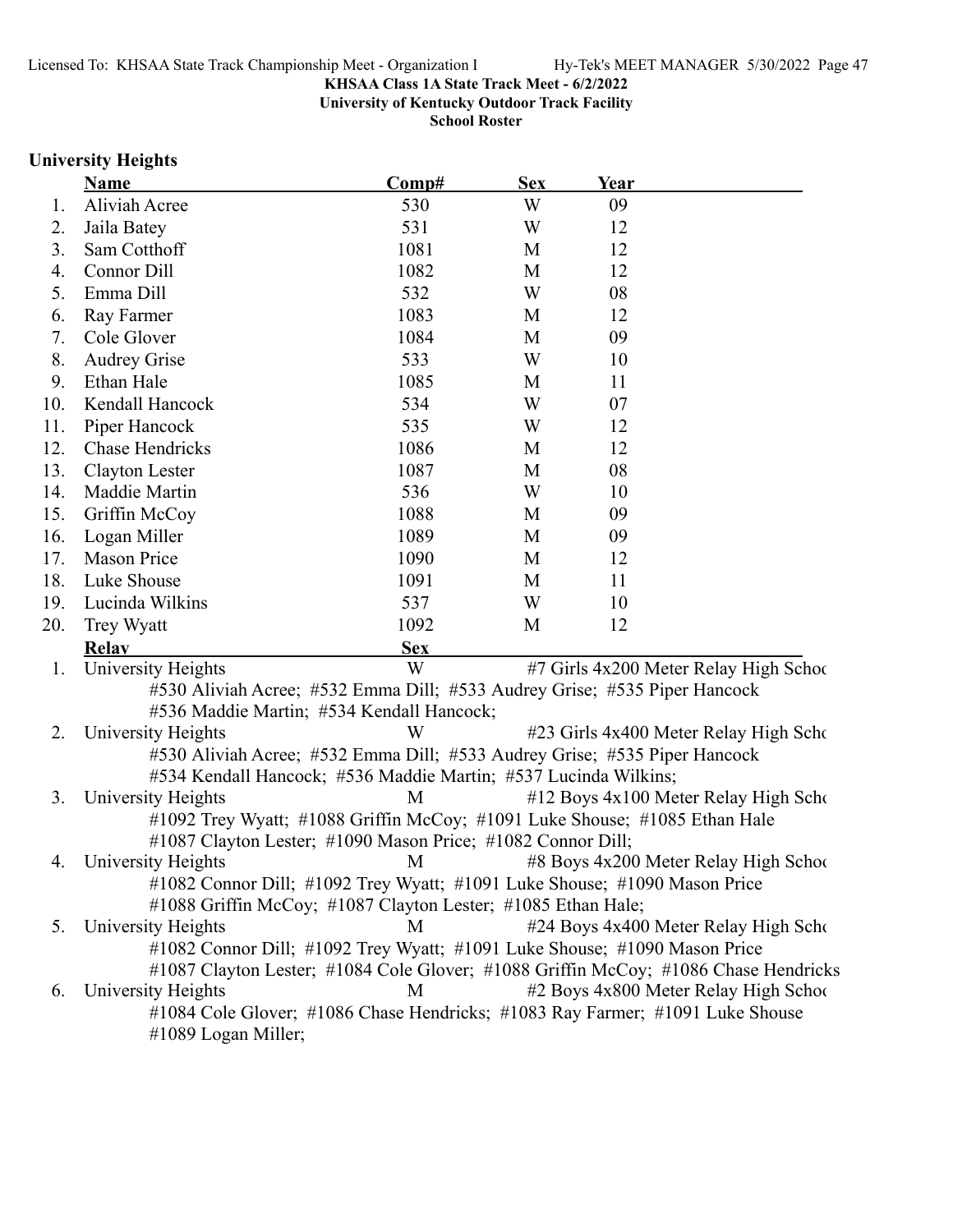**University of Kentucky Outdoor Track Facility**

**School Roster**

#### **Villa Madonna**

|     | Name                    | Comp#                                                                               | <b>Sex</b> | Year |                                        |
|-----|-------------------------|-------------------------------------------------------------------------------------|------------|------|----------------------------------------|
| 1.  | Maddie Bailey           | 538                                                                                 | W          | 10   |                                        |
| 2.  | Lexi Baker              | 539                                                                                 | W          | 12   |                                        |
| 3.  | <b>Rylie Bond</b>       | 540                                                                                 | W          | 09   |                                        |
| 4.  | Ava Borchers            | 541                                                                                 | W          | 11   |                                        |
| 5.  | Eli Cordonnier          | 1093                                                                                | M          | 11   |                                        |
| 6.  | Sophie Cordonnier       | 542                                                                                 | W          | 09   |                                        |
| 7.  | Keegan Davis            | 1094                                                                                | M          | 11   |                                        |
| 8.  | Abby Ernst              | 543                                                                                 | W          | 12   |                                        |
| 9.  | Charli Gerrein          | 544                                                                                 | W          | 09   |                                        |
| 10. | Joey Grannen            | 1095                                                                                | M          | 11   |                                        |
| 11. | Connor Gumm             | 1096                                                                                | M          | 10   |                                        |
| 12. | Ian Halpin              | 1097                                                                                | M          | 11   |                                        |
| 13. | Adam Hassoun            | 1098                                                                                | M          | 10   |                                        |
| 14. | <b>Troy Hu</b>          | 1099                                                                                | M          | 12   |                                        |
| 15. | Mackenzie Kessans       | 545                                                                                 | W          | 12   |                                        |
| 16. | Adam Kolar              | 1100                                                                                | M          | 10   |                                        |
| 17. | Noah Kolar              | 1101                                                                                | M          | 12   |                                        |
| 18. | Jonas Lescoe            | 1102                                                                                | M          | 12   |                                        |
| 19. | Alyssa Martin           | 546                                                                                 | W          | 08   |                                        |
| 20. | <b>Ethan Martin</b>     | 1103                                                                                | M          | 09   |                                        |
| 21. | Abigail Meyers          | 547                                                                                 | W          | 12   |                                        |
| 22. | <b>Brooklyn Pickens</b> | 548                                                                                 | W          | 11   |                                        |
| 23. | <b>Hunter Pickens</b>   | 1104                                                                                | M          | 11   |                                        |
| 24. | Izzie Ramundo           | 549                                                                                 | W          | 10   |                                        |
| 25. | Rachel Raziano          | 550                                                                                 | W          | 12   |                                        |
| 26. | Sarah Rice              | 551                                                                                 | W          | 12   |                                        |
| 27. | Mason Slazyk            | 1105                                                                                | M          | 12   |                                        |
| 28. | Sofia Virzi             | 552                                                                                 | W          | 09   |                                        |
| 29. | Jacob Watson            | 1106                                                                                | M          | 10   |                                        |
|     | <b>Relav</b>            | <b>Sex</b>                                                                          |            |      |                                        |
| 1.  | Villa Madonna           | W                                                                                   |            |      | #11 Girls 4x100 Meter Relay High Scho  |
|     |                         | #545 Mackenzie Kessans; #548 Brooklyn Pickens; #549 Izzie Ramundo; #552 Sofia Virzi |            |      |                                        |
|     |                         | #550 Rachel Raziano; #547 Abigail Meyers; #542 Sophie Cordonnier; #543 Abby Ernst   |            |      |                                        |
| 2.  | Villa Madonna           | W                                                                                   |            |      | #7 Girls 4x200 Meter Relay High School |

#545 Mackenzie Kessans; #548 Brooklyn Pickens; #549 Izzie Ramundo; #552 Sofia Virzi #547 Abigail Meyers; #550 Rachel Raziano; #542 Sophie Cordonnier; #538 Maddie Bailey 3. Villa Madonna **1988** W #23 Girls 4x400 Meter Relay High Scho #545 Mackenzie Kessans; #548 Brooklyn Pickens; #552 Sofia Virzi; #538 Maddie Bailey #551 Sarah Rice; #543 Abby Ernst; #544 Charli Gerrein; #547 Abigail Meyers 4. Villa Madonna **12. W** #1 Girls 4x800 Meter Relay High School #544 Charli Gerrein; #551 Sarah Rice; #539 Lexi Baker; #538 Maddie Bailey

#546 Alyssa Martin; #540 Rylie Bond; #543 Abby Ernst; #541 Ava Borchers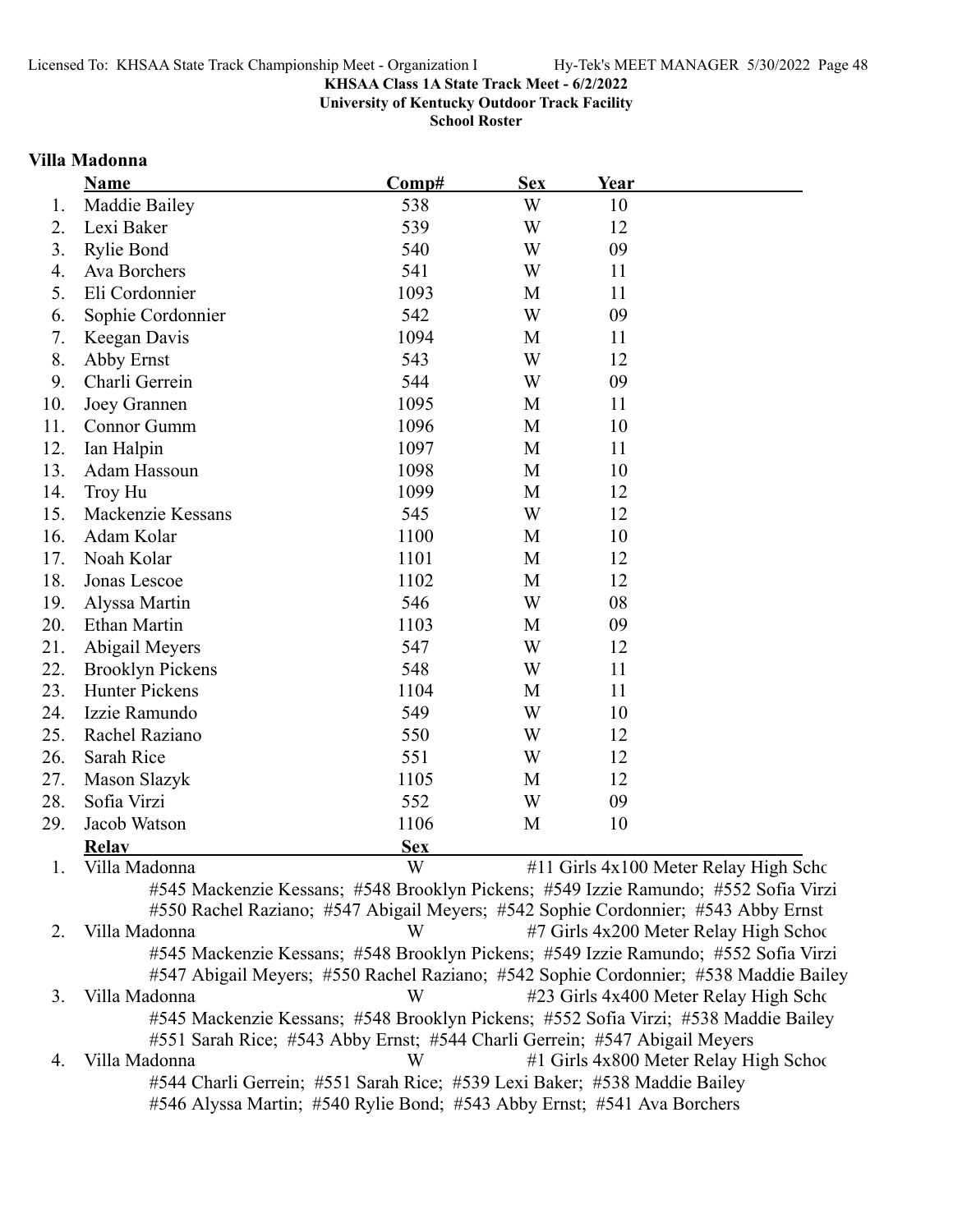**University of Kentucky Outdoor Track Facility**

**School Roster**

#### **Villa Madonna**

|    | <b>Relay</b>  |                | <b>Sex</b>                                                                       |
|----|---------------|----------------|----------------------------------------------------------------------------------|
|    | Villa Madonna | M              | $#12$ Boys $4x100$ Meter Relay High Scho                                         |
|    |               |                | #1102 Jonas Lescoe; #1093 Eli Cordonnier; #1105 Mason Slazyk; #1095 Joey Grannen |
|    |               |                | #1096 Connor Gumm; #1097 Ian Halpin; #1101 Noah Kolar; #1104 Hunter Pickens      |
| 6. | Villa Madonna | M <sub>a</sub> | #24 Boys 4x400 Meter Relay High Scho                                             |
|    |               |                | #1094 Keegan Davis; #1102 Jonas Lescoe; #1105 Mason Slazyk; #1101 Noah Kolar     |
|    |               |                | #1099 Troy Hu; #1096 Connor Gumm; #1098 Adam Hassoun; #1095 Joey Grannen         |
|    | Villa Madonna | M              | #2 Boys 4x800 Meter Relay High School                                            |
|    |               |                | #1094 Keegan Davis; #1100 Adam Kolar; #1103 Ethan Martin; #1095 Joey Grannen     |
|    |               |                | #1097 Ian Halpin; #1096 Connor Gumm; #1098 Adam Hassoun; #1106 Jacob Watson      |

### **Walden**

|     | Name               | $\bf Comp\#$                                                                        | <b>Sex</b> | Year |                                       |
|-----|--------------------|-------------------------------------------------------------------------------------|------------|------|---------------------------------------|
|     | Navarre Baharestan | 1107                                                                                | M          | 08   |                                       |
| 2.  | Drew Barton        | 1108                                                                                | M          | 10   |                                       |
| 3.  | Ethan Bendixen     | 1109                                                                                | M          | 09   |                                       |
| 4.  | Dylan Braun Webb   | 553                                                                                 | W          | 07   |                                       |
| 5.  | Nate Celello       | 1110                                                                                | М          | 09   |                                       |
| 6.  | Michael Cook       | 1111                                                                                | M          | 08   |                                       |
| 7.  | June Cubbage-Troop | 554                                                                                 | W          | 10   |                                       |
| 8.  | Jonathan Green     | 1112                                                                                | М          | 11   |                                       |
| 9.  | Lauren Green       | 555                                                                                 | W          | 08   |                                       |
| 10. | Sarah Hassan       | 556                                                                                 | W          | 12   |                                       |
| 11. | Baxter Keith       | 1113                                                                                | M          | 12   |                                       |
| 12. | Tyler Orne         | 1114                                                                                | М          | 11   |                                       |
| 13. | Charlotte Pappas   | 557                                                                                 | W          | 07   |                                       |
| 14. | Amelia Svidal      | 558                                                                                 | W          | 11   |                                       |
| 15. | Natalie Svidal     | 559                                                                                 | W          | 08   |                                       |
| 16. | Aubrey White       | 560                                                                                 | W          | 10   |                                       |
|     | <b>Relav</b>       | <b>Sex</b>                                                                          |            |      |                                       |
| 1.  | Walden             | W                                                                                   |            |      | #11 Girls 4x100 Meter Relay High Scho |
|     |                    | #554 June Cubbage-Troop: #558 Amelia Svidal: #559 Natalie Svidal: #556 Sarah Hassar |            |      |                                       |

#554 June Cubbage-Troop; #558 Amelia Svidal; #559 Natalie Svidal; #556 Sarah Hassan #557 Charlotte Pappas; #555 Lauren Green; #553 Dylan Braun Webb; #560 Aubrey White 2. Walden M #2 Boys 4x800 Meter Relay High School #1110 Nate Celello; #1111 Michael Cook; #1112 Jonathan Green; #1113 Baxter Keith #1109 Ethan Bendixen; #1114 Tyler Orne; #1108 Drew Barton; #1107 Navarre Baharestan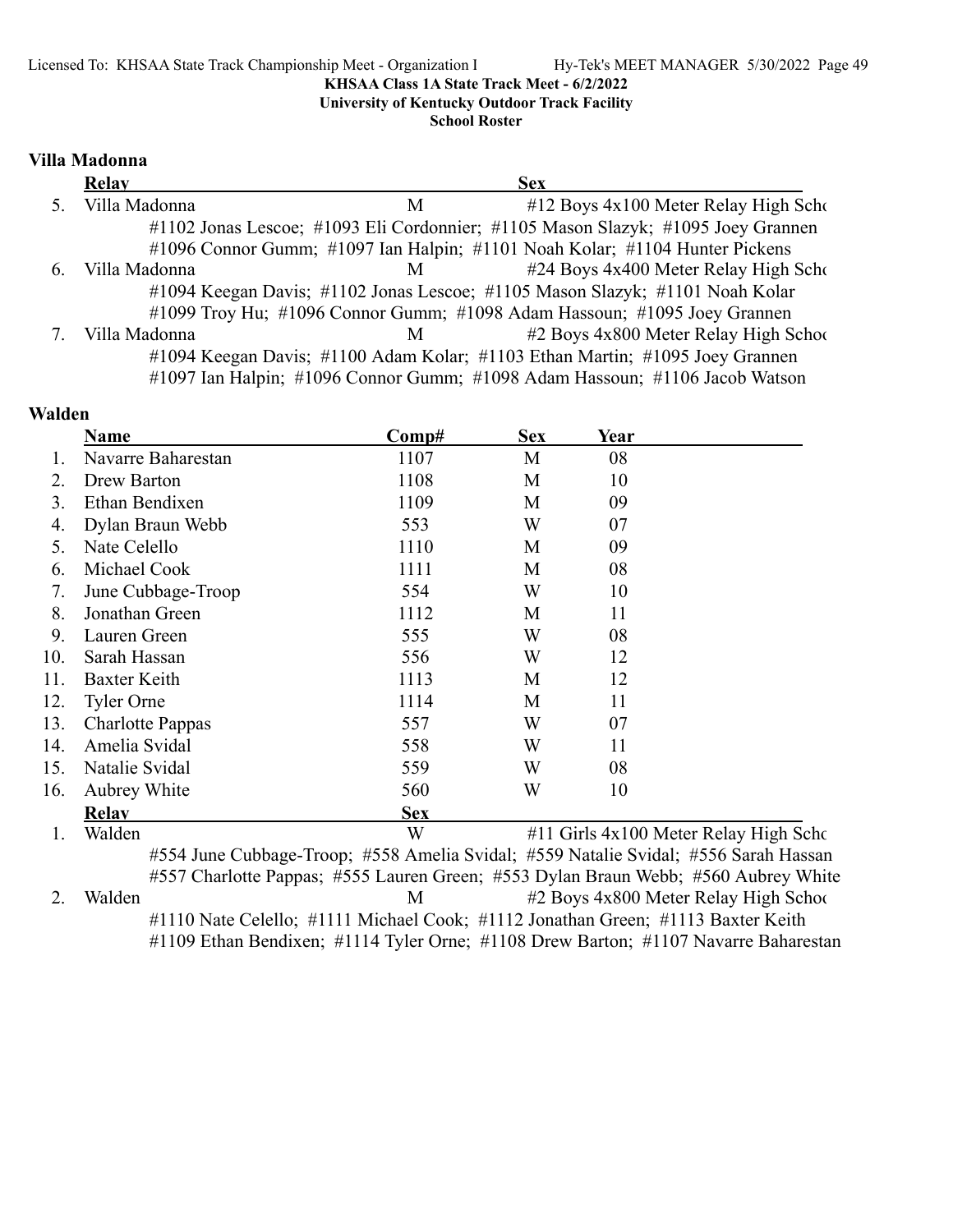**University of Kentucky Outdoor Track Facility**

**School Roster**

#### **Walton-Verona**

| <b>Wiley Baker</b><br>1115<br>M<br>12<br>1.<br>561<br>W<br>10<br>2.<br><b>Trinity Bauwens</b><br><b>Emily Bowlin</b><br>562<br>W<br>3.<br>10<br>563<br><b>Lindsey Brooks</b><br>W<br>09<br>4.<br>564<br>W<br>12<br>5.<br>Maggie Buerger<br>565<br><b>Audrey Carrico</b><br>W<br>12<br>6.<br>1116<br>Isaac Cockrell<br>12<br>7.<br>M<br>8.<br>1117<br>Seth Cockrell<br>M<br>10<br>9.<br><b>Christian Dingus</b><br>1118<br>M<br>12<br>10.<br>Olivia Drohan<br>566<br>W<br>12<br>567<br><b>Kassidy Evans</b><br>W<br>11.<br>10<br>1119<br>12.<br>Davis Fritz<br>12<br>M<br>568<br>W<br>13.<br>Natalie Hall<br>11<br>Dixie Hensley<br>569<br>W<br>14.<br>09<br>15.<br>1120<br>Geoffrey Kratzenberg<br>M<br>11<br>1121<br>16.<br><b>Wesley Lucas</b><br>M<br>12<br>17.<br>Carson Milner<br>1122<br>M<br>11<br>18.<br>Kaylee Neace<br>570<br>W<br>11<br>19.<br>571<br>W<br>Jenna Rodgers<br>11<br>20.<br>Olivia Sams<br>572<br>W<br>10<br>21.<br>Grady Shay<br>1123<br>M<br>11<br>Ella Shearer<br>573<br>22.<br>W<br>10<br>1124<br>23.<br>Jackson Smith<br>M<br>10<br>Isaac Thornton<br>1125<br>24.<br>M<br>12<br><b>Sex</b><br><b>Relav</b><br>W<br>Walton-Verona<br>#11 Girls 4x100 Meter Relay High Scho<br>1.<br>#562 Emily Bowlin; #566 Olivia Drohan; #568 Natalie Hall; #567 Kassidy Evans<br>#561 Trinity Bauwens; #571 Jenna Rodgers; #570 Kaylee Neace; #573 Ella Shearer<br>W<br>2.<br>Walton-Verona<br>#7 Girls 4x200 Meter Relay High School<br>#561 Trinity Bauwens; #562 Emily Bowlin; #566 Olivia Drohan; #570 Kaylee Neace<br>#568 Natalie Hall; #567 Kassidy Evans; #571 Jenna Rodgers; #563 Lindsey Brooks<br>3.<br>Walton-Verona<br>#23 Girls 4x400 Meter Relay High Scho<br>W<br>#569 Dixie Hensley; #570 Kaylee Neace; #563 Lindsey Brooks; #572 Olivia Sams<br>#561 Trinity Bauwens; #562 Emily Bowlin; #567 Kassidy Evans; #566 Olivia Drohan<br>#1 Girls 4x800 Meter Relay High School<br>Walton-Verona<br>W<br>4.<br>#573 Ella Shearer; #569 Dixie Hensley; #563 Lindsey Brooks; #565 Audrey Carrico<br>#567 Kassidy Evans; #562 Emily Bowlin; #572 Olivia Sams; #561 Trinity Bauwens<br>Walton-Verona<br>#12 Boys 4x100 Meter Relay High Scho<br>M<br>5.<br>#1115 Wiley Baker; #1121 Wesley Lucas; #1124 Jackson Smith; #1120 Geoffrey Kratzenberg<br>#1118 Christian Dingus; #1123 Grady Shay; #1119 Davis Fritz; #1125 Isaac Thornton<br>#8 Boys 4x200 Meter Relay High School<br>Walton-Verona<br>M<br>6.<br>#1115 Wiley Baker; #1118 Christian Dingus; #1124 Jackson Smith; #1121 Wesley Lucas | <b>Name</b> | Comp# | <b>Sex</b> | Year |  |
|--------------------------------------------------------------------------------------------------------------------------------------------------------------------------------------------------------------------------------------------------------------------------------------------------------------------------------------------------------------------------------------------------------------------------------------------------------------------------------------------------------------------------------------------------------------------------------------------------------------------------------------------------------------------------------------------------------------------------------------------------------------------------------------------------------------------------------------------------------------------------------------------------------------------------------------------------------------------------------------------------------------------------------------------------------------------------------------------------------------------------------------------------------------------------------------------------------------------------------------------------------------------------------------------------------------------------------------------------------------------------------------------------------------------------------------------------------------------------------------------------------------------------------------------------------------------------------------------------------------------------------------------------------------------------------------------------------------------------------------------------------------------------------------------------------------------------------------------------------------------------------------------------------------------------------------------------------------------------------------------------------------------------------------------------------------------------------------------------------------------------------------------------------------------------------------------------------------------------------------------------------------------------------------------------------------------------------------------------------------------------------------------------------------------------------------------------------------------------------------------------------------------------|-------------|-------|------------|------|--|
|                                                                                                                                                                                                                                                                                                                                                                                                                                                                                                                                                                                                                                                                                                                                                                                                                                                                                                                                                                                                                                                                                                                                                                                                                                                                                                                                                                                                                                                                                                                                                                                                                                                                                                                                                                                                                                                                                                                                                                                                                                                                                                                                                                                                                                                                                                                                                                                                                                                                                                                          |             |       |            |      |  |
|                                                                                                                                                                                                                                                                                                                                                                                                                                                                                                                                                                                                                                                                                                                                                                                                                                                                                                                                                                                                                                                                                                                                                                                                                                                                                                                                                                                                                                                                                                                                                                                                                                                                                                                                                                                                                                                                                                                                                                                                                                                                                                                                                                                                                                                                                                                                                                                                                                                                                                                          |             |       |            |      |  |
|                                                                                                                                                                                                                                                                                                                                                                                                                                                                                                                                                                                                                                                                                                                                                                                                                                                                                                                                                                                                                                                                                                                                                                                                                                                                                                                                                                                                                                                                                                                                                                                                                                                                                                                                                                                                                                                                                                                                                                                                                                                                                                                                                                                                                                                                                                                                                                                                                                                                                                                          |             |       |            |      |  |
|                                                                                                                                                                                                                                                                                                                                                                                                                                                                                                                                                                                                                                                                                                                                                                                                                                                                                                                                                                                                                                                                                                                                                                                                                                                                                                                                                                                                                                                                                                                                                                                                                                                                                                                                                                                                                                                                                                                                                                                                                                                                                                                                                                                                                                                                                                                                                                                                                                                                                                                          |             |       |            |      |  |
|                                                                                                                                                                                                                                                                                                                                                                                                                                                                                                                                                                                                                                                                                                                                                                                                                                                                                                                                                                                                                                                                                                                                                                                                                                                                                                                                                                                                                                                                                                                                                                                                                                                                                                                                                                                                                                                                                                                                                                                                                                                                                                                                                                                                                                                                                                                                                                                                                                                                                                                          |             |       |            |      |  |
|                                                                                                                                                                                                                                                                                                                                                                                                                                                                                                                                                                                                                                                                                                                                                                                                                                                                                                                                                                                                                                                                                                                                                                                                                                                                                                                                                                                                                                                                                                                                                                                                                                                                                                                                                                                                                                                                                                                                                                                                                                                                                                                                                                                                                                                                                                                                                                                                                                                                                                                          |             |       |            |      |  |
|                                                                                                                                                                                                                                                                                                                                                                                                                                                                                                                                                                                                                                                                                                                                                                                                                                                                                                                                                                                                                                                                                                                                                                                                                                                                                                                                                                                                                                                                                                                                                                                                                                                                                                                                                                                                                                                                                                                                                                                                                                                                                                                                                                                                                                                                                                                                                                                                                                                                                                                          |             |       |            |      |  |
|                                                                                                                                                                                                                                                                                                                                                                                                                                                                                                                                                                                                                                                                                                                                                                                                                                                                                                                                                                                                                                                                                                                                                                                                                                                                                                                                                                                                                                                                                                                                                                                                                                                                                                                                                                                                                                                                                                                                                                                                                                                                                                                                                                                                                                                                                                                                                                                                                                                                                                                          |             |       |            |      |  |
|                                                                                                                                                                                                                                                                                                                                                                                                                                                                                                                                                                                                                                                                                                                                                                                                                                                                                                                                                                                                                                                                                                                                                                                                                                                                                                                                                                                                                                                                                                                                                                                                                                                                                                                                                                                                                                                                                                                                                                                                                                                                                                                                                                                                                                                                                                                                                                                                                                                                                                                          |             |       |            |      |  |
|                                                                                                                                                                                                                                                                                                                                                                                                                                                                                                                                                                                                                                                                                                                                                                                                                                                                                                                                                                                                                                                                                                                                                                                                                                                                                                                                                                                                                                                                                                                                                                                                                                                                                                                                                                                                                                                                                                                                                                                                                                                                                                                                                                                                                                                                                                                                                                                                                                                                                                                          |             |       |            |      |  |
|                                                                                                                                                                                                                                                                                                                                                                                                                                                                                                                                                                                                                                                                                                                                                                                                                                                                                                                                                                                                                                                                                                                                                                                                                                                                                                                                                                                                                                                                                                                                                                                                                                                                                                                                                                                                                                                                                                                                                                                                                                                                                                                                                                                                                                                                                                                                                                                                                                                                                                                          |             |       |            |      |  |
|                                                                                                                                                                                                                                                                                                                                                                                                                                                                                                                                                                                                                                                                                                                                                                                                                                                                                                                                                                                                                                                                                                                                                                                                                                                                                                                                                                                                                                                                                                                                                                                                                                                                                                                                                                                                                                                                                                                                                                                                                                                                                                                                                                                                                                                                                                                                                                                                                                                                                                                          |             |       |            |      |  |
|                                                                                                                                                                                                                                                                                                                                                                                                                                                                                                                                                                                                                                                                                                                                                                                                                                                                                                                                                                                                                                                                                                                                                                                                                                                                                                                                                                                                                                                                                                                                                                                                                                                                                                                                                                                                                                                                                                                                                                                                                                                                                                                                                                                                                                                                                                                                                                                                                                                                                                                          |             |       |            |      |  |
|                                                                                                                                                                                                                                                                                                                                                                                                                                                                                                                                                                                                                                                                                                                                                                                                                                                                                                                                                                                                                                                                                                                                                                                                                                                                                                                                                                                                                                                                                                                                                                                                                                                                                                                                                                                                                                                                                                                                                                                                                                                                                                                                                                                                                                                                                                                                                                                                                                                                                                                          |             |       |            |      |  |
|                                                                                                                                                                                                                                                                                                                                                                                                                                                                                                                                                                                                                                                                                                                                                                                                                                                                                                                                                                                                                                                                                                                                                                                                                                                                                                                                                                                                                                                                                                                                                                                                                                                                                                                                                                                                                                                                                                                                                                                                                                                                                                                                                                                                                                                                                                                                                                                                                                                                                                                          |             |       |            |      |  |
|                                                                                                                                                                                                                                                                                                                                                                                                                                                                                                                                                                                                                                                                                                                                                                                                                                                                                                                                                                                                                                                                                                                                                                                                                                                                                                                                                                                                                                                                                                                                                                                                                                                                                                                                                                                                                                                                                                                                                                                                                                                                                                                                                                                                                                                                                                                                                                                                                                                                                                                          |             |       |            |      |  |
|                                                                                                                                                                                                                                                                                                                                                                                                                                                                                                                                                                                                                                                                                                                                                                                                                                                                                                                                                                                                                                                                                                                                                                                                                                                                                                                                                                                                                                                                                                                                                                                                                                                                                                                                                                                                                                                                                                                                                                                                                                                                                                                                                                                                                                                                                                                                                                                                                                                                                                                          |             |       |            |      |  |
|                                                                                                                                                                                                                                                                                                                                                                                                                                                                                                                                                                                                                                                                                                                                                                                                                                                                                                                                                                                                                                                                                                                                                                                                                                                                                                                                                                                                                                                                                                                                                                                                                                                                                                                                                                                                                                                                                                                                                                                                                                                                                                                                                                                                                                                                                                                                                                                                                                                                                                                          |             |       |            |      |  |
|                                                                                                                                                                                                                                                                                                                                                                                                                                                                                                                                                                                                                                                                                                                                                                                                                                                                                                                                                                                                                                                                                                                                                                                                                                                                                                                                                                                                                                                                                                                                                                                                                                                                                                                                                                                                                                                                                                                                                                                                                                                                                                                                                                                                                                                                                                                                                                                                                                                                                                                          |             |       |            |      |  |
|                                                                                                                                                                                                                                                                                                                                                                                                                                                                                                                                                                                                                                                                                                                                                                                                                                                                                                                                                                                                                                                                                                                                                                                                                                                                                                                                                                                                                                                                                                                                                                                                                                                                                                                                                                                                                                                                                                                                                                                                                                                                                                                                                                                                                                                                                                                                                                                                                                                                                                                          |             |       |            |      |  |
|                                                                                                                                                                                                                                                                                                                                                                                                                                                                                                                                                                                                                                                                                                                                                                                                                                                                                                                                                                                                                                                                                                                                                                                                                                                                                                                                                                                                                                                                                                                                                                                                                                                                                                                                                                                                                                                                                                                                                                                                                                                                                                                                                                                                                                                                                                                                                                                                                                                                                                                          |             |       |            |      |  |
|                                                                                                                                                                                                                                                                                                                                                                                                                                                                                                                                                                                                                                                                                                                                                                                                                                                                                                                                                                                                                                                                                                                                                                                                                                                                                                                                                                                                                                                                                                                                                                                                                                                                                                                                                                                                                                                                                                                                                                                                                                                                                                                                                                                                                                                                                                                                                                                                                                                                                                                          |             |       |            |      |  |
|                                                                                                                                                                                                                                                                                                                                                                                                                                                                                                                                                                                                                                                                                                                                                                                                                                                                                                                                                                                                                                                                                                                                                                                                                                                                                                                                                                                                                                                                                                                                                                                                                                                                                                                                                                                                                                                                                                                                                                                                                                                                                                                                                                                                                                                                                                                                                                                                                                                                                                                          |             |       |            |      |  |
|                                                                                                                                                                                                                                                                                                                                                                                                                                                                                                                                                                                                                                                                                                                                                                                                                                                                                                                                                                                                                                                                                                                                                                                                                                                                                                                                                                                                                                                                                                                                                                                                                                                                                                                                                                                                                                                                                                                                                                                                                                                                                                                                                                                                                                                                                                                                                                                                                                                                                                                          |             |       |            |      |  |
|                                                                                                                                                                                                                                                                                                                                                                                                                                                                                                                                                                                                                                                                                                                                                                                                                                                                                                                                                                                                                                                                                                                                                                                                                                                                                                                                                                                                                                                                                                                                                                                                                                                                                                                                                                                                                                                                                                                                                                                                                                                                                                                                                                                                                                                                                                                                                                                                                                                                                                                          |             |       |            |      |  |
|                                                                                                                                                                                                                                                                                                                                                                                                                                                                                                                                                                                                                                                                                                                                                                                                                                                                                                                                                                                                                                                                                                                                                                                                                                                                                                                                                                                                                                                                                                                                                                                                                                                                                                                                                                                                                                                                                                                                                                                                                                                                                                                                                                                                                                                                                                                                                                                                                                                                                                                          |             |       |            |      |  |
|                                                                                                                                                                                                                                                                                                                                                                                                                                                                                                                                                                                                                                                                                                                                                                                                                                                                                                                                                                                                                                                                                                                                                                                                                                                                                                                                                                                                                                                                                                                                                                                                                                                                                                                                                                                                                                                                                                                                                                                                                                                                                                                                                                                                                                                                                                                                                                                                                                                                                                                          |             |       |            |      |  |
|                                                                                                                                                                                                                                                                                                                                                                                                                                                                                                                                                                                                                                                                                                                                                                                                                                                                                                                                                                                                                                                                                                                                                                                                                                                                                                                                                                                                                                                                                                                                                                                                                                                                                                                                                                                                                                                                                                                                                                                                                                                                                                                                                                                                                                                                                                                                                                                                                                                                                                                          |             |       |            |      |  |
|                                                                                                                                                                                                                                                                                                                                                                                                                                                                                                                                                                                                                                                                                                                                                                                                                                                                                                                                                                                                                                                                                                                                                                                                                                                                                                                                                                                                                                                                                                                                                                                                                                                                                                                                                                                                                                                                                                                                                                                                                                                                                                                                                                                                                                                                                                                                                                                                                                                                                                                          |             |       |            |      |  |
|                                                                                                                                                                                                                                                                                                                                                                                                                                                                                                                                                                                                                                                                                                                                                                                                                                                                                                                                                                                                                                                                                                                                                                                                                                                                                                                                                                                                                                                                                                                                                                                                                                                                                                                                                                                                                                                                                                                                                                                                                                                                                                                                                                                                                                                                                                                                                                                                                                                                                                                          |             |       |            |      |  |
|                                                                                                                                                                                                                                                                                                                                                                                                                                                                                                                                                                                                                                                                                                                                                                                                                                                                                                                                                                                                                                                                                                                                                                                                                                                                                                                                                                                                                                                                                                                                                                                                                                                                                                                                                                                                                                                                                                                                                                                                                                                                                                                                                                                                                                                                                                                                                                                                                                                                                                                          |             |       |            |      |  |
|                                                                                                                                                                                                                                                                                                                                                                                                                                                                                                                                                                                                                                                                                                                                                                                                                                                                                                                                                                                                                                                                                                                                                                                                                                                                                                                                                                                                                                                                                                                                                                                                                                                                                                                                                                                                                                                                                                                                                                                                                                                                                                                                                                                                                                                                                                                                                                                                                                                                                                                          |             |       |            |      |  |
|                                                                                                                                                                                                                                                                                                                                                                                                                                                                                                                                                                                                                                                                                                                                                                                                                                                                                                                                                                                                                                                                                                                                                                                                                                                                                                                                                                                                                                                                                                                                                                                                                                                                                                                                                                                                                                                                                                                                                                                                                                                                                                                                                                                                                                                                                                                                                                                                                                                                                                                          |             |       |            |      |  |
|                                                                                                                                                                                                                                                                                                                                                                                                                                                                                                                                                                                                                                                                                                                                                                                                                                                                                                                                                                                                                                                                                                                                                                                                                                                                                                                                                                                                                                                                                                                                                                                                                                                                                                                                                                                                                                                                                                                                                                                                                                                                                                                                                                                                                                                                                                                                                                                                                                                                                                                          |             |       |            |      |  |
|                                                                                                                                                                                                                                                                                                                                                                                                                                                                                                                                                                                                                                                                                                                                                                                                                                                                                                                                                                                                                                                                                                                                                                                                                                                                                                                                                                                                                                                                                                                                                                                                                                                                                                                                                                                                                                                                                                                                                                                                                                                                                                                                                                                                                                                                                                                                                                                                                                                                                                                          |             |       |            |      |  |
|                                                                                                                                                                                                                                                                                                                                                                                                                                                                                                                                                                                                                                                                                                                                                                                                                                                                                                                                                                                                                                                                                                                                                                                                                                                                                                                                                                                                                                                                                                                                                                                                                                                                                                                                                                                                                                                                                                                                                                                                                                                                                                                                                                                                                                                                                                                                                                                                                                                                                                                          |             |       |            |      |  |
|                                                                                                                                                                                                                                                                                                                                                                                                                                                                                                                                                                                                                                                                                                                                                                                                                                                                                                                                                                                                                                                                                                                                                                                                                                                                                                                                                                                                                                                                                                                                                                                                                                                                                                                                                                                                                                                                                                                                                                                                                                                                                                                                                                                                                                                                                                                                                                                                                                                                                                                          |             |       |            |      |  |
|                                                                                                                                                                                                                                                                                                                                                                                                                                                                                                                                                                                                                                                                                                                                                                                                                                                                                                                                                                                                                                                                                                                                                                                                                                                                                                                                                                                                                                                                                                                                                                                                                                                                                                                                                                                                                                                                                                                                                                                                                                                                                                                                                                                                                                                                                                                                                                                                                                                                                                                          |             |       |            |      |  |
|                                                                                                                                                                                                                                                                                                                                                                                                                                                                                                                                                                                                                                                                                                                                                                                                                                                                                                                                                                                                                                                                                                                                                                                                                                                                                                                                                                                                                                                                                                                                                                                                                                                                                                                                                                                                                                                                                                                                                                                                                                                                                                                                                                                                                                                                                                                                                                                                                                                                                                                          |             |       |            |      |  |
|                                                                                                                                                                                                                                                                                                                                                                                                                                                                                                                                                                                                                                                                                                                                                                                                                                                                                                                                                                                                                                                                                                                                                                                                                                                                                                                                                                                                                                                                                                                                                                                                                                                                                                                                                                                                                                                                                                                                                                                                                                                                                                                                                                                                                                                                                                                                                                                                                                                                                                                          |             |       |            |      |  |
|                                                                                                                                                                                                                                                                                                                                                                                                                                                                                                                                                                                                                                                                                                                                                                                                                                                                                                                                                                                                                                                                                                                                                                                                                                                                                                                                                                                                                                                                                                                                                                                                                                                                                                                                                                                                                                                                                                                                                                                                                                                                                                                                                                                                                                                                                                                                                                                                                                                                                                                          |             |       |            |      |  |

#1123 Grady Shay; #1120 Geoffrey Kratzenberg; #1125 Isaac Thornton; #1119 Davis Fritz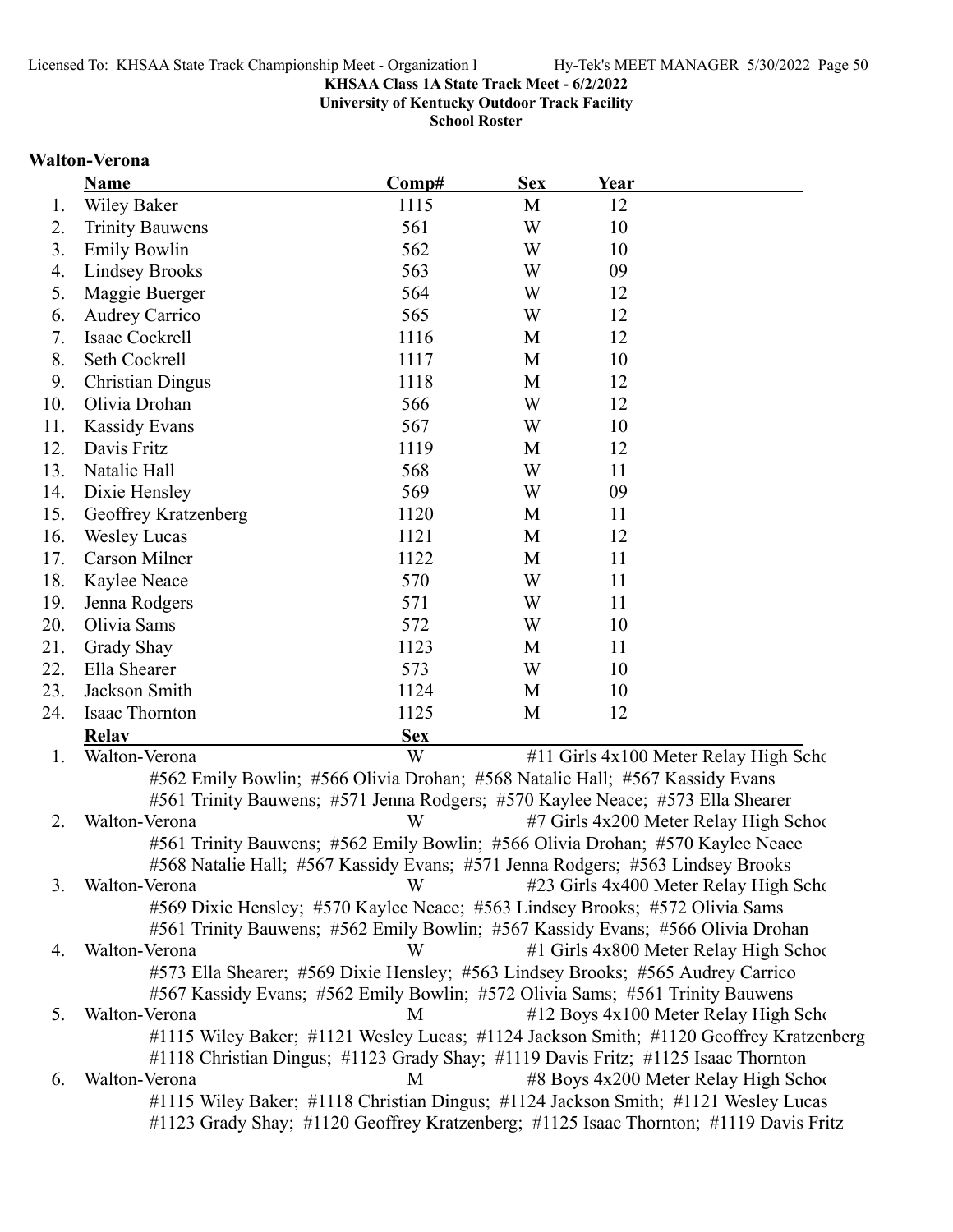**University of Kentucky Outdoor Track Facility**

**School Roster**

### **Walton-Verona**

| Relay         |   | <b>Sex</b>                                                                             |
|---------------|---|----------------------------------------------------------------------------------------|
| Walton-Verona | M | #24 Boys 4x400 Meter Relay High Scho                                                   |
|               |   | #1115 Wiley Baker; #1116 Isaac Cockrell; #1121 Wesley Lucas; #1119 Davis Fritz         |
|               |   | #1122 Carson Milner; #1118 Christian Dingus; #1125 Isaac Thornton; #1124 Jackson Smith |
| Walton-Verona | M | #2 Boys 4x800 Meter Relay High School                                                  |
|               |   | #1116 Isaac Cockrell; #1122 Carson Milner; #1125 Isaac Thornton; #1119 Davis Fritz     |
|               |   | #1117 Seth Cockrell; #1118 Christian Dingus; #1121 Wesley Lucas; #1115 Wiley Baker     |

### **Washington County**

|     | $\mathbf{v}$<br>Nome             | `omnt         | -<br>. Av | ∕ear                                   |
|-----|----------------------------------|---------------|-----------|----------------------------------------|
| . . | $\cdot$ $\cdot$ $\cdot$<br>10001 | --<br>′⊿<br>ັ | w         | 1 V<br>the contract of the contract of |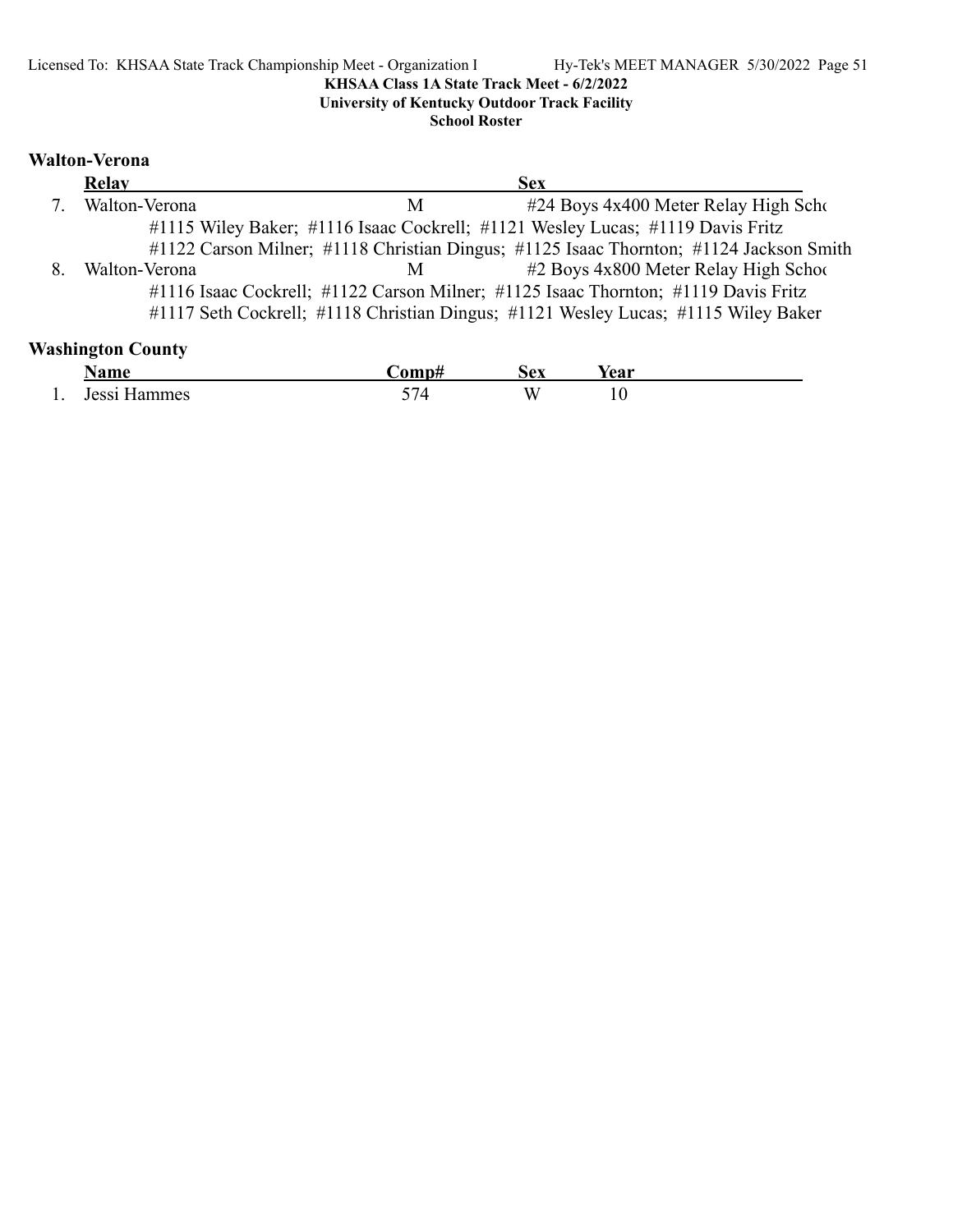**University of Kentucky Outdoor Track Facility**

**School Roster**

### **West Carter**

|     | Name                                                                                 | Comp#      | <b>Sex</b> | Year |                                        |
|-----|--------------------------------------------------------------------------------------|------------|------------|------|----------------------------------------|
| 1.  | Alexis Bond                                                                          | 575        | W          | 11   |                                        |
| 2.  | AJ Butler                                                                            | 1126       | M          | 12   |                                        |
| 3.  | <b>Destiny Davis</b>                                                                 | 576        | W          | 10   |                                        |
| 4.  | Dwaylon Dean                                                                         | 1127       | M          | 09   |                                        |
| 5.  | <b>Timothy Fields</b>                                                                | 1128       | M          | 11   |                                        |
| 6.  | Jordan Fuston                                                                        | 1129       | M          | 10   |                                        |
| 7.  | <b>Connor Greene</b>                                                                 | 1130       | M          | 11   |                                        |
| 8.  | Jenna Jordan                                                                         | 577        | W          | 10   |                                        |
| 9.  | Kinzie Kilgore                                                                       | 578        | W          | 09   |                                        |
| 10. | Kristen King                                                                         | 579        | W          | 10   |                                        |
| 11. | Kaylee Kinney                                                                        | 580        | W          | 10   |                                        |
| 12. | Elizabeth Middleton                                                                  | 581        | W          | 12   |                                        |
| 13. | Adam Miller                                                                          | 1131       | M          | 12   |                                        |
| 14. | <b>Preston Nauman</b>                                                                | 1132       | M          | 12   |                                        |
| 15. | Isaac Owens                                                                          | 1133       | M          | 09   |                                        |
| 16. | Keyera Reynolds                                                                      | 582        | W          | 10   |                                        |
| 17. | Harley Richards                                                                      | 1134       | M          | 11   |                                        |
| 18. | <b>Ben Wallace</b>                                                                   | 1135       | M          | 12   |                                        |
| 19. | Kaden Wilson                                                                         | 1136       | M          | 12   |                                        |
|     | <b>Relay</b>                                                                         | <b>Sex</b> |            |      |                                        |
| 1.  | West Carter                                                                          | W          |            |      | #23 Girls 4x400 Meter Relay High Scho  |
|     | #575 Alexis Bond; #576 Destiny Davis; #581 Elizabeth Middleton; #582 Keyera Reynolds |            |            |      |                                        |
|     | #580 Kaylee Kinney; #579 Kristen King; #577 Jenna Jordan; #578 Kinzie Kilgore        |            |            |      |                                        |
| 2.  | <b>West Carter</b>                                                                   | W          |            |      | #1 Girls 4x800 Meter Relay High School |
|     | #575 Alexis Bond; #582 Keyera Reynolds; #576 Destiny Davis; #581 Elizabeth Middleton |            |            |      |                                        |
| 3.  | <b>West Carter</b>                                                                   | M          |            |      | #24 Boys 4x400 Meter Relay High Scho   |
|     | #1130 Connor Greene; #1128 Timothy Fields; #1134 Harley Richards; #1136 Kaden Wilson |            |            |      |                                        |
|     | #1129 Jordan Fuston; #1133 Isaac Owens; #1127 Dwaylon Dean; #1135 Ben Wallace        |            |            |      |                                        |
| 4.  | <b>West Carter</b>                                                                   | M          |            |      | #2 Boys 4x800 Meter Relay High School  |
|     | #1130 Connor Greene; #1128 Timothy Fields; #1134 Harley Richards; #1136 Kaden Wilson |            |            |      |                                        |
|     | #1129 Jordan Fuston; #1131 Adam Miller; #1133 Isaac Owens; #1127 Dwaylon Dean        | X          |            |      |                                        |
| 5.  | West Carter                                                                          |            |            |      | #43 Mixed 2x50 Meter Relay Unified     |
|     | #1136 Kaden Wilson; #1126 AJ Butler;                                                 |            |            |      |                                        |
|     | <b>Whitefield Academy</b>                                                            |            |            |      |                                        |

|     | Name         | `omn# | Sex | rear |  |
|-----|--------------|-------|-----|------|--|
| . . | Dakota Tyler | 583   | W   | 09   |  |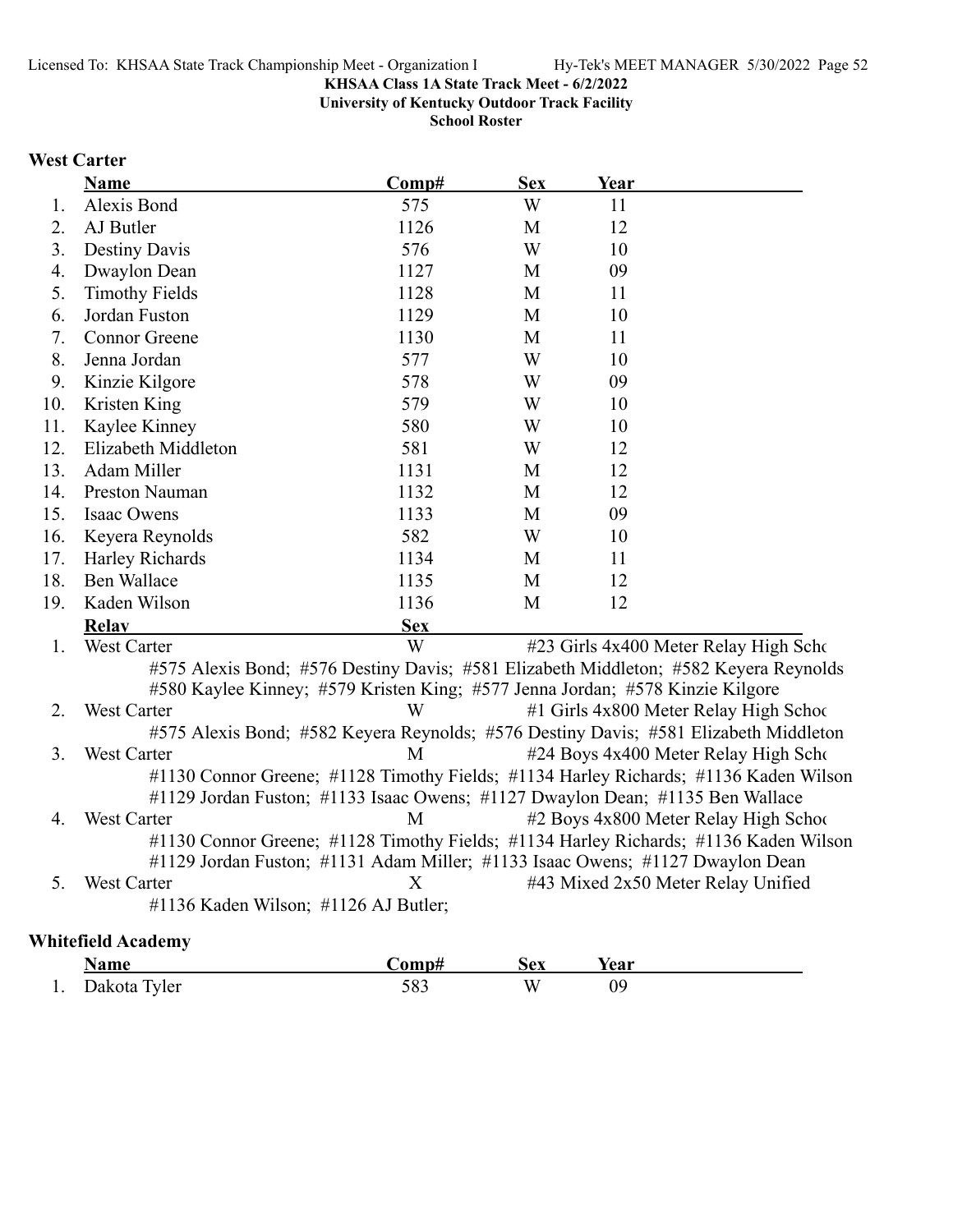**University of Kentucky Outdoor Track Facility**

**School Roster**

#### **Williamsburg**

|     | Name                             | Comp#      | <b>Sex</b> | <b>Year</b> |                                                                             |
|-----|----------------------------------|------------|------------|-------------|-----------------------------------------------------------------------------|
| 1.  | Grace Ann Abbott                 | 584        | W          | 11          |                                                                             |
| 2.  | Nick Baird                       | 1137       | M          | 11          |                                                                             |
| 3.  | <b>Bronson Bates</b>             | 1138       | M          | 12          |                                                                             |
| 4.  | Ashlyn Brandenburg               | 585        | W          | 08          |                                                                             |
| 5.  | Zoie Brown                       | 586        | W          | 11          |                                                                             |
| 6.  | <b>Riley Chinn</b>               | 1139       | M          | 10          |                                                                             |
| 7.  | Hannah Creekmore                 | 587        | W          | 09          |                                                                             |
| 8.  | <b>Braylee Evans</b>             | 588        | W          | 07          |                                                                             |
| 9.  | Ryan Fields                      | 589        | W          | 10          |                                                                             |
| 10. | Alex Gamble                      | 1140       | M          | 10          |                                                                             |
| 11. | Nate Goodin                      | 1141       | M          | 09          |                                                                             |
| 12. | Ben Hale                         | 1142       | M          | 11          |                                                                             |
| 13. | <b>Tucker Hale</b>               | 1143       | M          | 07          |                                                                             |
| 14. | Matthew Harrell                  | 1144       | M          | 09          |                                                                             |
| 15. | Landon Lowrie                    | 1145       | M          | 09          |                                                                             |
| 16. | Alana Mah                        | 590        | W          | 11          |                                                                             |
| 17. | <b>Lylah Mattingly</b>           | 591        | W          | 10          |                                                                             |
| 18. | Eli Meadors                      | 1146       | M          | 08          |                                                                             |
| 19. | Emma Meadors                     | 592        | W          | 09          |                                                                             |
| 20. | <b>Madison Peace</b>             | 593        | W          | 10          |                                                                             |
| 21. | <b>Emaly Powers</b>              | 594        | W          | 10          |                                                                             |
| 22. | Kaylee Rains                     | 595        | W          | 07          |                                                                             |
| 23. | Arianna Ramirez                  | 596        | W          | 11          |                                                                             |
| 24. | Max Rose                         | 1147       | M          | 10          |                                                                             |
| 25. | Robel Schwarz                    | 1148       | M          | 11          |                                                                             |
| 26. | Martin Shannon                   | 1149       | M          | 11          |                                                                             |
| 27. | Madison Taylor                   | 597        | W          | 12          |                                                                             |
| 28. | <b>Hunter Thomas</b>             | 1150       | M          | 10          |                                                                             |
| 29. | Heaven Warren                    | 598        | W          | 11          |                                                                             |
| 30. | Cassie Weiss                     | 599        | W          | 10          |                                                                             |
| 31. | Joseph West                      | 1151       | M          | 11          |                                                                             |
| 32. | Heidi Wiles                      | 600        | W          | 09          |                                                                             |
|     | <b>Relay</b>                     | <b>Sex</b> |            |             |                                                                             |
| 1.  | $\bf W1$ $\bf 11$ $\bf $ $\bf 1$ | <b>II</b>  |            |             | $\mu$ 11 $\Omega$ , 1. $\mu$ , 100 M, $\mu$ , $\Omega$ , 1. TI, 1. $\Omega$ |

1. Williamsburg W #11 Girls 4x100 Meter Relay High Scho #597 Madison Taylor; #596 Arianna Ramirez; #586 Zoie Brown; #593 Madison Peace #591 Lylah Mattingly; #600 Heidi Wiles; #588 Braylee Evans; #590 Alana Mah 2. Williamsburg W #23 Girls 4x400 Meter Relay High Scho #587 Hannah Creekmore; #592 Emma Meadors; #585 Ashlyn Brandenburg; #591 Lylah Matti #586 Zoie Brown; #593 Madison Peace; #598 Heaven Warren; #595 Kaylee Rains 3. Williamsburg W #1 Girls 4x800 Meter Relay High School #592 Emma Meadors; #584 Grace Ann Abbott; #589 Ryan Fields; #594 Emaly Powers #598 Heaven Warren; #596 Arianna Ramirez; #585 Ashlyn Brandenburg; #599 Cassie Weiss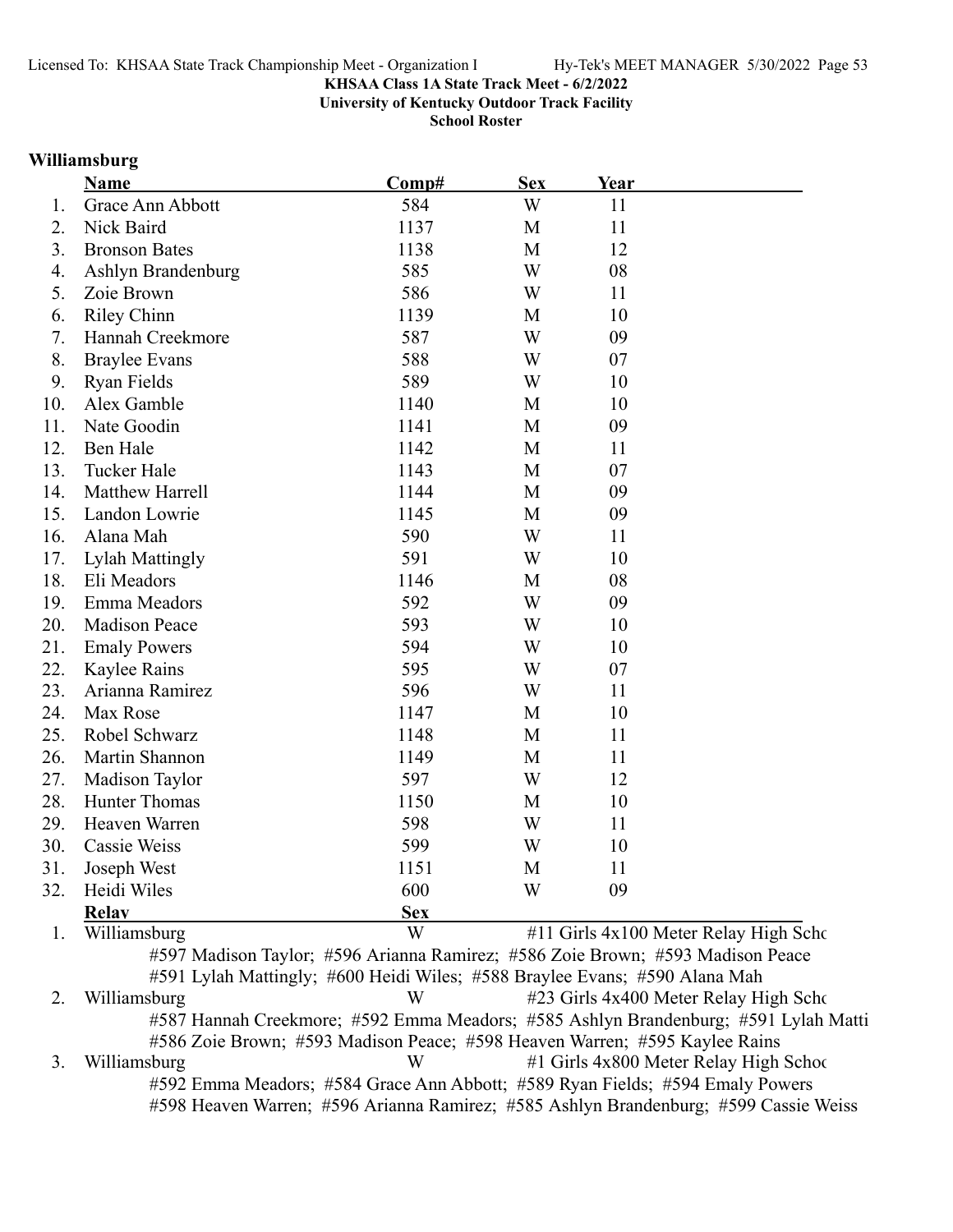**University of Kentucky Outdoor Track Facility**

**School Roster**

### **Williamsburg**

|    | Relay        |   | <b>Sex</b>                                                                         |  |
|----|--------------|---|------------------------------------------------------------------------------------|--|
| 4. | Williamsburg | M | $\#12$ Boys $4x100$ Meter Relay High Scho                                          |  |
|    |              |   | #1147 Max Rose; #1138 Bronson Bates; #1142 Ben Hale; #1149 Martin Shannon          |  |
|    |              |   | #1139 Riley Chinn; #1141 Nate Goodin; #1150 Hunter Thomas; #1145 Landon Lowrie     |  |
| 5. | Williamsburg | M | #2 Boys 4x800 Meter Relay High School                                              |  |
|    |              |   | #1137 Nick Baird; #1143 Tucker Hale; #1146 Eli Meadors; #1148 Robel Schwarz        |  |
|    |              |   | #1140 Alex Gamble; #1144 Matthew Harrell; #1145 Landon Lowrie; #1150 Hunter Thomas |  |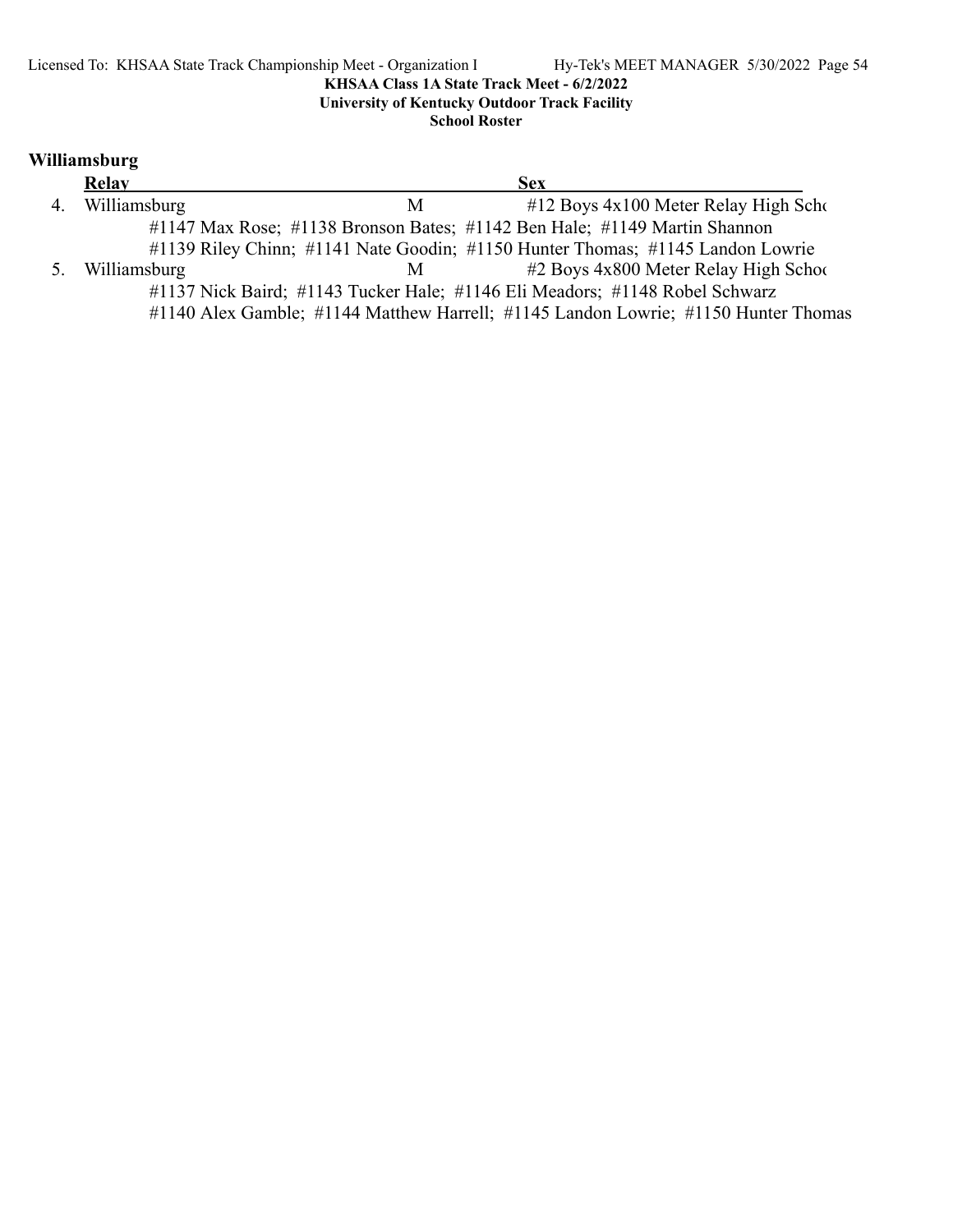**University of Kentucky Outdoor Track Facility**

**School Roster**

#### **Williamstown**

|     | <b>Name</b>               | Comp#      | <b>Sex</b> | Year                    |                                    |
|-----|---------------------------|------------|------------|-------------------------|------------------------------------|
| 1.  | McKinnley Cheeks          | 1152       | M          | 12                      |                                    |
| 2.  | Layne Clark               | 1153       | M          | 10                      |                                    |
| 3.  | Malachi Donaldson         | 1154       | M          | 10                      |                                    |
| 4.  | Ayden Englehardt          | 1155       | M          | 10                      |                                    |
| 5.  | Lily Fabela               | 601        | W          | 09                      |                                    |
| 6.  | Victoria Fryman           | 602        | W          | 12                      |                                    |
| 7.  | Zander Jones              | 1156       | M          | 12                      |                                    |
| 8.  | Abby Knarr                | 603        | W          | 09                      |                                    |
| 9.  | Chloe Lanter              | 604        | W          | 09                      |                                    |
| 10. | Harper Mann               | 605        | W          | 09                      |                                    |
| 11. | Joel McCain               | 1157       | M          | 12                      |                                    |
| 12. | Alex Mirones              | 1158       | M          | 11                      |                                    |
| 13. | Zach Mirones              | 1159       | M          | 09                      |                                    |
| 14. | <b>Riley Morris</b>       | 1160       | M          | 10                      |                                    |
| 15. | <b>Brooklyn Osborne</b>   | 606        | W          | 09                      |                                    |
| 16. | <b>Trinity Pence</b>      | 607        | W          | 12                      |                                    |
| 17. | Skyanna Shepherd          | 608        | W          | 12                      |                                    |
| 18. | Tanya Streine             | 609        | W          | 09                      |                                    |
| 19. | <b>BrentLee Threlkeld</b> | 610        | W          | 11                      |                                    |
| 20. | CJ Tien                   | 1161       | M          | 12                      |                                    |
| 21. | Kailey Varner             | 611        | W          | 12                      |                                    |
| 22. | Honore Yangoua            | 1162       | M          | 10                      |                                    |
| 23. | Javonte Yangoua           | 1163       | M          | 08                      |                                    |
|     | <b>Relay</b>              | <b>Sex</b> |            |                         |                                    |
|     | <b>TT 7'11'</b>           | <b>TTT</b> |            | $1111 \cap 1$ $1110011$ | $TT'$ 1 $\alpha$<br>$\mathbf{r}$ 1 |

1. Williamstown W #11 Girls 4x100 Meter Relay High Scho #609 Tanya Streine; #601 Lily Fabela; #611 Kailey Varner; #607 Trinity Pence #604 Chloe Lanter; #605 Harper Mann; #606 Brooklyn Osborne; #602 Victoria Fryman 2. Williamstown W #23 Girls 4x400 Meter Relay High School #601 Lily Fabela; #602 Victoria Fryman; #605 Harper Mann; #611 Kailey Varner #603 Abby Knarr; #604 Chloe Lanter; #608 Skyanna Shepherd; #607 Trinity Pence 3. Williamstown M #8 Boys 4x200 Meter Relay High School #1160 Riley Morris; #1154 Malachi Donaldson; #1162 Honore Yangoua; #1153 Layne Clark #1161 CJ Tien; #1152 McKinnley Cheeks; #1163 Javonte Yangoua; #1155 Ayden Englehardt 4. Williamstown M #24 Boys 4x400 Meter Relay High Scho #1152 McKinnley Cheeks; #1158 Alex Mirones; #1157 Joel McCain; #1160 Riley Morris #1153 Layne Clark; #1161 CJ Tien; #1162 Honore Yangoua; #1163 Javonte Yangoua 5. Williamstown M #2 Boys 4x800 Meter Relay High School #1152 McKinnley Cheeks; #1157 Joel McCain; #1158 Alex Mirones; #1160 Riley Morris #1163 Javonte Yangoua; #1161 CJ Tien; #1153 Layne Clark; #1159 Zach Mirones

#### **Wolfe County**

|     | ⊾กmก<br>лашс                      | $'$ om $+$<br>◡◡ | :av<br><b>NUA</b> | /agr<br>тса    |  |
|-----|-----------------------------------|------------------|-------------------|----------------|--|
| д., | $\Lambda$ vario<br>and a "∽wnell" | $-$              | A.                | $\overline{ }$ |  |